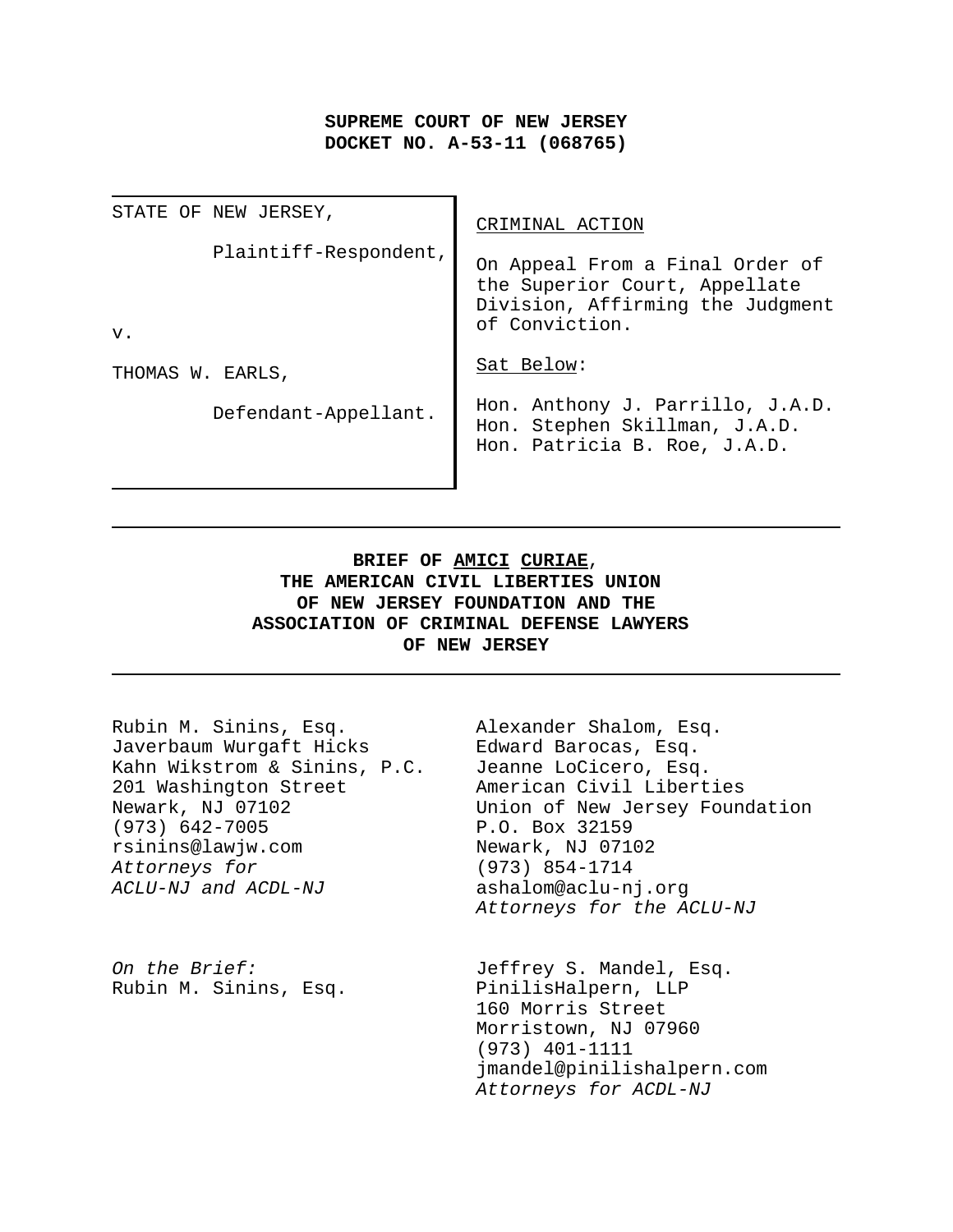### **TABLE OF CONTENTS**

Page

| TABLE OF CONTENTS     |     |
|-----------------------|-----|
| TABLE OF AUTHORITIES  | iii |
| STATEMENT OF INTEREST |     |
| PRELIMINARY STATEMENT | 4   |
| PROCEDURAL HISTORY    | 5   |
| STATEMENT OF FACTS    | 6   |

### ARGUMENT

|                |        | $\underline{POINT I}:$ Under the New Jersey Constitution,<br>There Is A Reasonable Expectation<br>of Privacy In Cell Phone Location<br>Information. | 15 |
|----------------|--------|-----------------------------------------------------------------------------------------------------------------------------------------------------|----|
| Α.             |        | This Court's Precedents Establish Constitu-<br>tional Privacy Interests That Are Clearly<br>Implicated By Cell Phone Location Technology.           | 15 |
| <b>B.</b>      |        | Current Statutory, Commercial, and Consti-<br>tutional Protections Underscore the Expec-<br>tation of Privacy in Cell Phone Location.               | 20 |
|                | 1.     | Statutory Protections                                                                                                                               | 20 |
|                | 2.     | Cell Phone Customer Agreements and<br>Privacy Policies                                                                                              | 24 |
|                | 3.     | Constitutional Privacy Interest in<br>Tracking Technology                                                                                           | 26 |
| $\mathsf{C}$ . |        | Neither the Appellate Division Nor the State<br>Correctly Gauges the Substantial Constitu-<br>tional Threat to Privacy Cell Phone Tracking          |    |
|                | Poses. |                                                                                                                                                     | 31 |
|                | 1.     | The Appellate Division Decision                                                                                                                     | 31 |
|                | $2$ .  | The State's Position                                                                                                                                | 34 |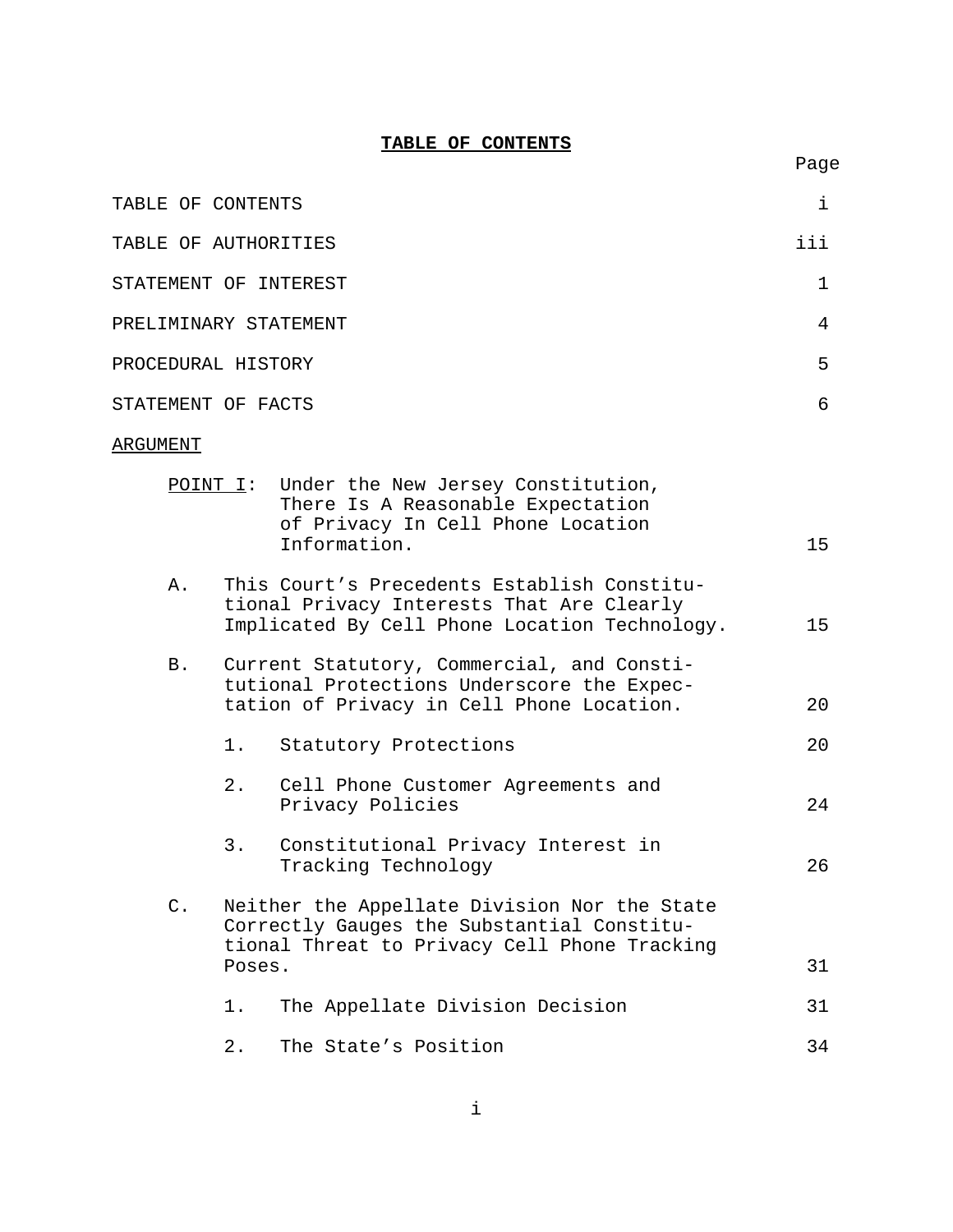|            | POINT II: Law Enforcement Acquisition of Cell<br>Phone Location Information Should                                  |    |
|------------|---------------------------------------------------------------------------------------------------------------------|----|
|            | Require a Warrant Supported by Probable                                                                             |    |
|            |                                                                                                                     |    |
|            | Cause and Particularity.                                                                                            | 37 |
|            | POINT III: Suppression is the Proper Remedy<br>for Law Enforcement's Improper<br>Acquisition of Cell Phone Location |    |
|            | Information.                                                                                                        | 41 |
| CONCLUSION |                                                                                                                     | 44 |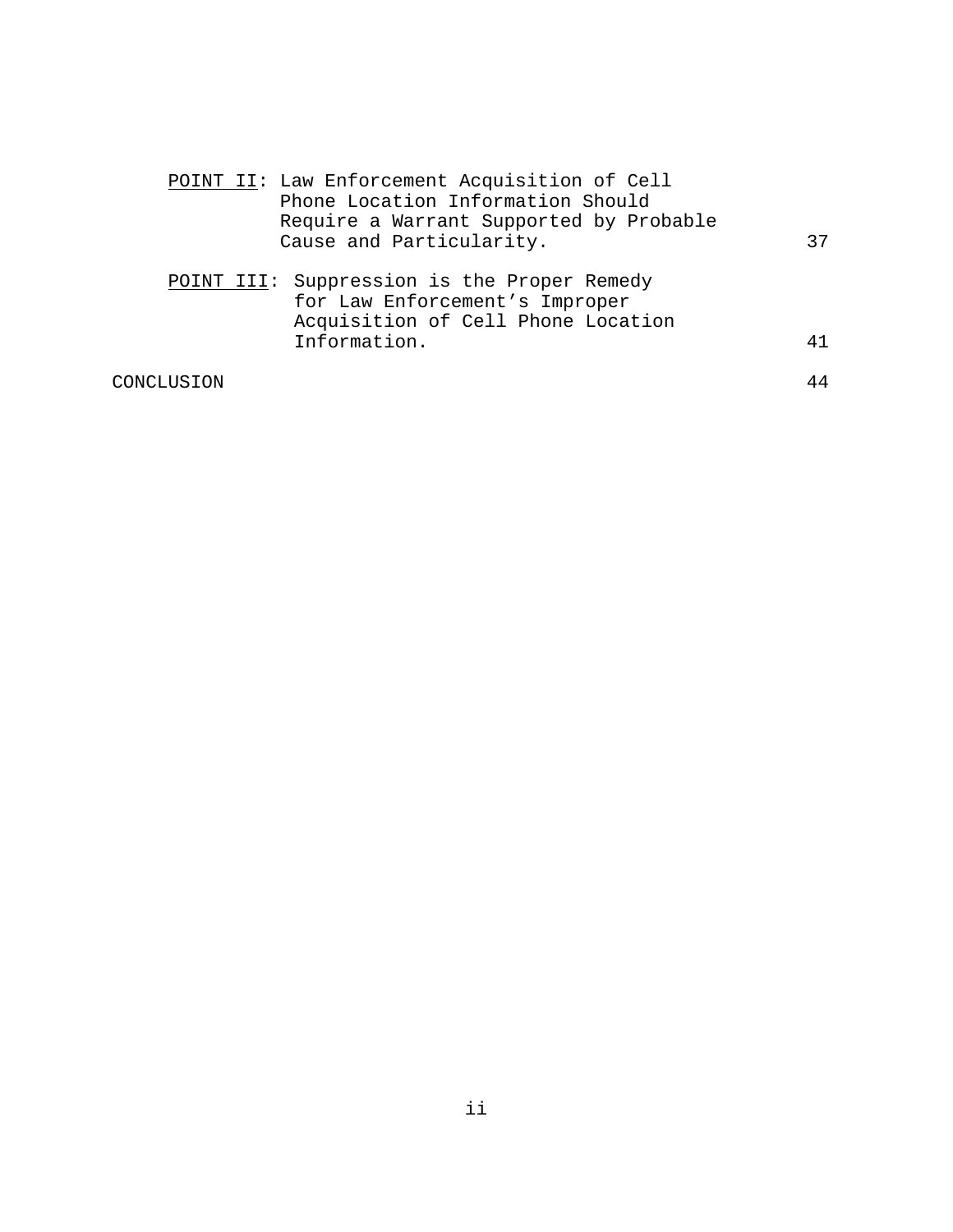# **TABLE OF AUTHORITIES**

| <b>CASES</b>                                                                                                                                                                                      | Page(s) |    |
|---------------------------------------------------------------------------------------------------------------------------------------------------------------------------------------------------|---------|----|
| A.A. ex rel. B.A. v. Attorney General of<br>New Jersey, 189 N.J. 128 (2007)                                                                                                                       |         | 1  |
| California v. Greenwood, 486 U.S. 35,37<br>(1988)                                                                                                                                                 |         | 28 |
| Casey v. Male, 63 N.J. Super. 255, 259<br>(Co. Ct. 1960)                                                                                                                                          |         | 3  |
| Devega v. State, 689 S.E. 2d 294, 300<br>(Ga. 2010)                                                                                                                                               |         | 32 |
| Doe v. Poritz, 142 N.J. 1, 87 (1995)                                                                                                                                                              | 16, 27  |    |
| In re Application for Pen Register and<br>Trap/Trace Device with Cell Site Location<br>Authority, 396 F. Supp. 2d 294, 295 (E.D.N.Y.<br>2005)                                                     |         | 40 |
| In re Application for Pen Register and<br>Trap/Track Device with Cell Site Location<br>Authority, 396 F. Supp. 2d 747, 757 (S.D.<br>Tex. 2005)                                                    |         | 40 |
| In re Application for the Installation<br>and Use of a Pen Register, 439 F. Supp. 2d<br>456, 457 (D. Md. 2006)                                                                                    |         | 40 |
| In re Application of the United States<br>for an Order Authorizing the Disclosure<br>of Prospective Cell Site Information,<br>412 F. Supp. 2d 947, 949 (E.D. Wis. 2006)                           |         | 40 |
| In re Application of the United States<br>for an Order Directing a Provider of<br>Electronic Communication Service to<br>Disclose Records to the Government, 620<br>F. 3d 304, 315 (3d Cir. 2011) |         | 40 |
| In re Application of the United States<br>for an Order Relating to Target Phone 2,<br>733 F. Supp. 2d 939, 941 n.1 (N.D. Ill.<br>2009)                                                            |         | 40 |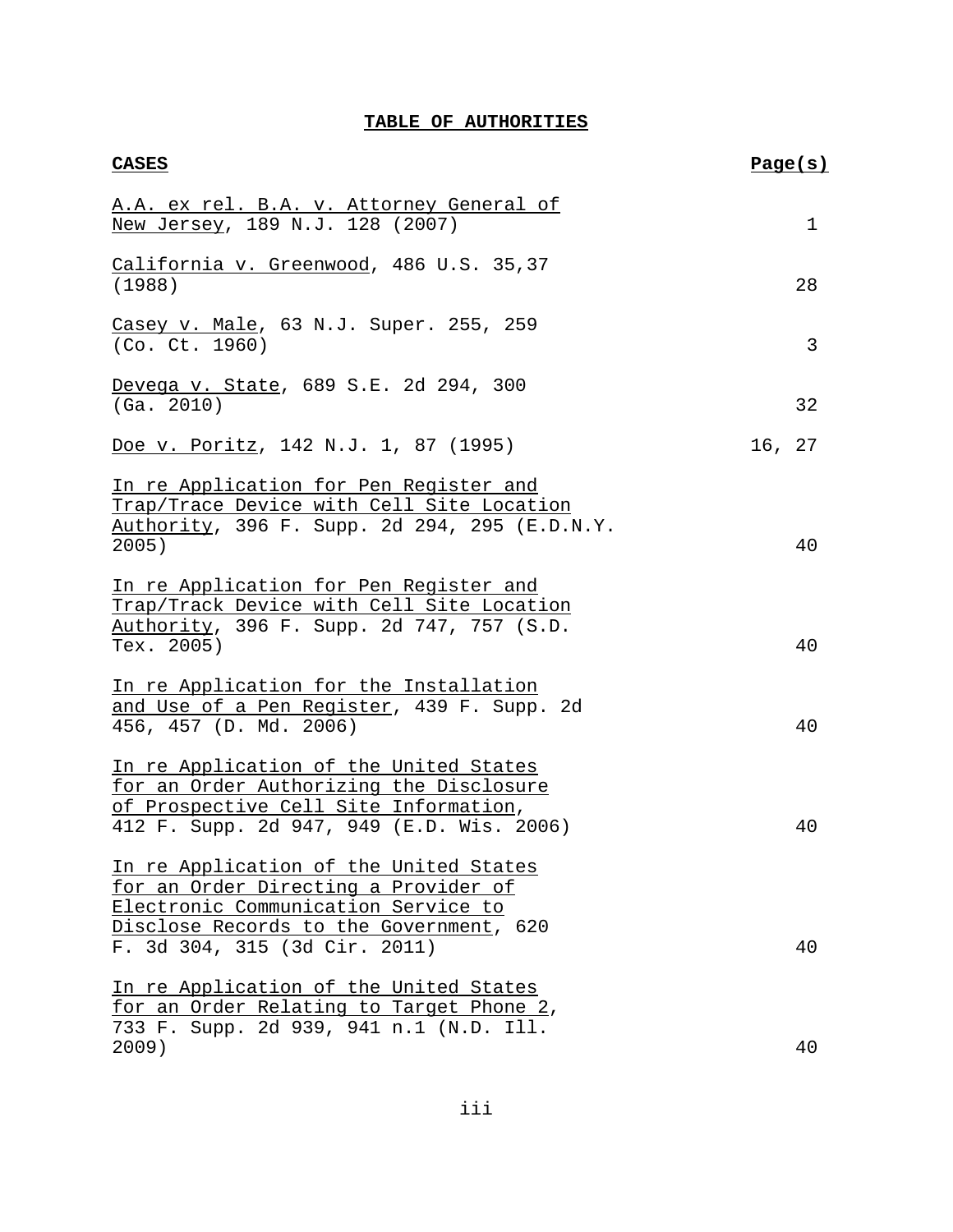| In re Application of the United States<br>of America for Historical Cell Site Data,    |                   |            |                |
|----------------------------------------------------------------------------------------|-------------------|------------|----------------|
| 747 F. Supp. 2d 827, 831-35 (S.D. Texas<br>2010)                                       | $6, 7-14, 16, 40$ |            |                |
| <u>Joye v. Hunterdon Central Reg'l High</u><br>School Brd. Of Ed., 176 N.J. 568 (2003) |                   |            | $\mathbf{1}$   |
| Katz v. United States, 389 U.S. 347, 351<br>(1967)                                     |                   |            | 27             |
| Kyllo v. United States, 533 U.S. 27, 36<br>(2001)                                      |                   | 26, 29, 32 |                |
| Maryland v. Macon, 472 U.S. 463, 468<br>(1985)                                         |                   |            | 19             |
| NAACP v. Alabama, 357 U.S. 449, 461<br>(1958)                                          |                   |            | 19             |
| People v. Weaver, 909 N.E. 2d 1195, 1196-<br>97 (N.Y. 2009)                            |                   |            | 28             |
| Roberts v. U.S. Jaycees, 468 U.S. 609,<br>$617 - 18$ (1984)                            |                   |            | $18 - 19$      |
| See v. City of Seattle, 387 U.S. 541,<br>543 (1967)                                    |                   |            | 26             |
| Stanford v. Texas, 379 U.S. 476, 484-85<br>(1965)                                      |                   |            | 19             |
| State v. Badessa, 185 N.J. 303, 311 (2005)                                             |                   |            | 41             |
| State v. Best, 201 N.J. 100 (2010)                                                     |                   |            | $\mathbf 1$    |
| State v. Buda, 195 N.J. 278 (2008)                                                     |                   |            | 2              |
| State v. Byrd, 198 N.J. 319 (2009)                                                     |                   |            | $\overline{2}$ |
| State v. Campbell, 759 P. 2d 1040, 1048<br>(Or. 1988)                                  |                   |            | 28             |
| State v. Carty, 170 N.J. 632 (2002)                                                    |                   |            | 1              |
| State v. Chun, 194 N.J. 54 (2008)                                                      |                   |            | 2              |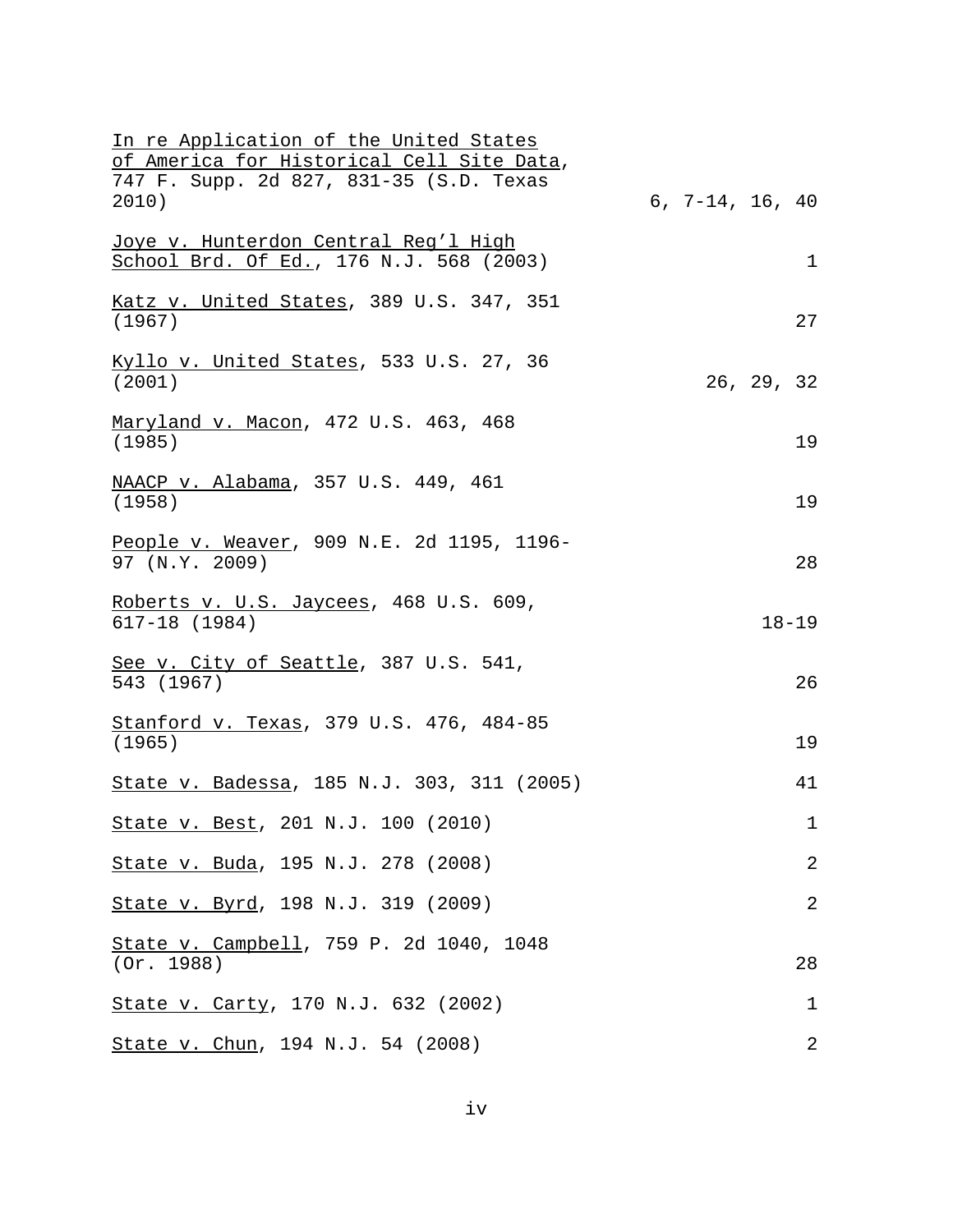| State v. Cottle, 194 N.J. 449 (2008)                                                              | $\overline{2}$ |
|---------------------------------------------------------------------------------------------------|----------------|
| State v. Domicz, 188 N.J. 285, 297-301<br>(2006)                                                  | $15 - 16$      |
| State v. Earls, 420 N.J. Super. 583,<br>599 (App. Div. 2011)                                      | 31, 32         |
| State v. Evers, 175 N.J. 355, 374<br>(2003)                                                       | 41, 42, 43     |
| State v. Frankel, 179 N.J. 586 (2004)                                                             | $\mathbf 1$    |
| State v. Gadsden, 303 N.J. Super. 491,<br>505 (App. Div.), certif. denied, 152<br>N.J. 187 (1997) | 41             |
| State v. Hempele, 120 N.J. 182, 215 (1990)                                                        | 16, 20, 28     |
| State v. Henderson, 208 N.J. 208 (2011)                                                           | $\overline{2}$ |
| State v. Hunt, 91 N.J. 338, 345-48 (1982)                                                         | 15, 16, 20     |
| State v. Hupka, 203 N.J. 222 (2010)                                                               | $\overline{2}$ |
| State v. Jackson, 76 P. 3d 212, 223-24<br>(Wash. 2003)                                            | 28             |
| State v. J.G., 201 N.J. 369 (2010)                                                                | $\overline{2}$ |
| State v. Marquez, 202 N.J. 485 (2010)                                                             | $\overline{2}$ |
| State v. McAllister, 184 N.J. 17, 19<br>(2005)                                                    | 15, 20         |
| State v. Mollica, 114 N.J. 329 340-45<br>(1989)                                                   | 15             |
| State v. Nunez-Valdez, 200 N.J. 129<br>(2009)                                                     | $\overline{2}$ |
| State v. Nyhammer, 197 N.J. 383 (2009)                                                            | $\overline{2}$ |
| State v. Osorio, 199 N.J. 486 (2009)                                                              | $\overline{2}$ |
| State v. Ravotto, 169 N.J. 227 (2001)                                                             | $\overline{2}$ |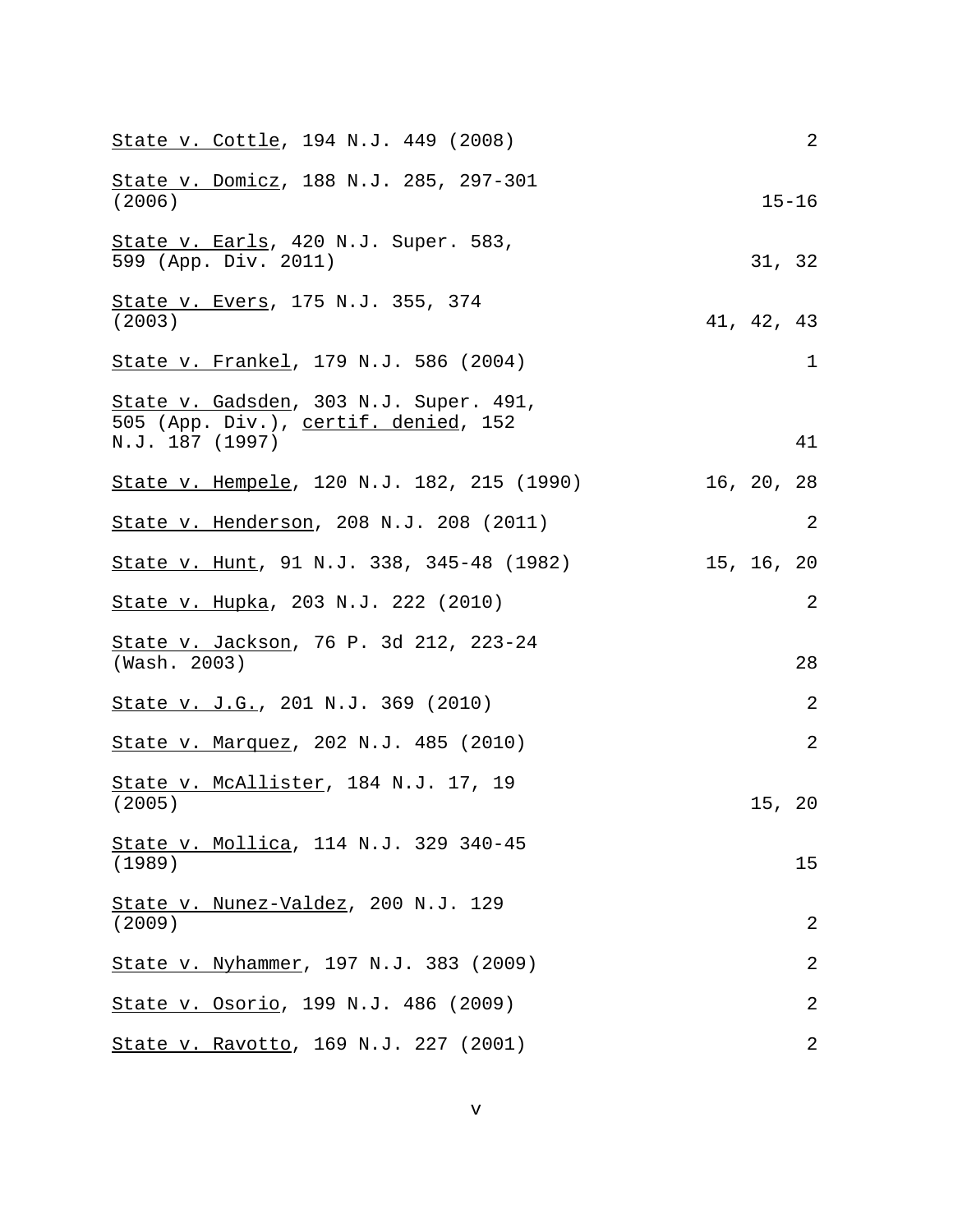| State v. Reid, 194 N.J. 386 (2008) 1, 2, 15, 17-18, 20, 38,                                                       | 41, 42 |            |    |
|-------------------------------------------------------------------------------------------------------------------|--------|------------|----|
| State v. Rivera, 205 N.J. 472 (2011)                                                                              |        |            | 2  |
| State v. Rose, 206 N.J. 141 (2011)                                                                                |        |            | 2  |
| State v. Schmidt, 206 N.J. 71 (2011)                                                                              |        |            | 2  |
| State v. Sweet, 195 N.J. 357 (2008)                                                                               |        |            | 2  |
| State v. W.B., 205 N.J. 588 (2011)                                                                                |        |            | 2  |
| State ex rel. J.A., 195 N.J. 324 (2008)                                                                           |        |            | 2  |
| State ex rel. P.M.P., 200 N.J. 166 (2009)                                                                         |        |            | 2  |
| <u>State in the interest of J.G., N.S.</u><br><u>and J.T.</u> , 151 N.J. 565 (1997)                               |        |            | 2  |
| Stone v. State, 941 A. 2d 1238, 1250<br>(Md. Ct. Spec. App. 2008)                                                 |        |            | 32 |
| Stoner v. California, 376 U.S. 483,<br>486 (1964)                                                                 |        |            | 26 |
| Taxpayers Ass'n. of Weymouth Twp. v.<br>Weymouth Twp., 80 N.J. 6, 17 (1976),<br>cert. denied, 430 U.S. 977 (1977) |        |            | 3  |
| United States v. Booker, 543 U.S. 220<br>(2005)                                                                   |        |            | 29 |
| United States v. Forest, 355 F.3d 942,<br>951 (6 <sup>th</sup> Cir. 2004)                                         |        | 29, 32     |    |
| United States v. Jones, 565 U.S.<br>(2012)                                                                        |        | 19, 26, 27 |    |
| United States v. Garcia, 474 F.3d 994,<br>998 (7 <sup>th</sup> Cir. 2007)                                         |        |            | 29 |
| <u>United States v. Karo</u> , 468 U.S. 705<br>(1984)                                                             |        | 26, 32     |    |
| United States v. Knotts, 460 U.S.<br>276 (1983)                                                                   |        | 26, 32     |    |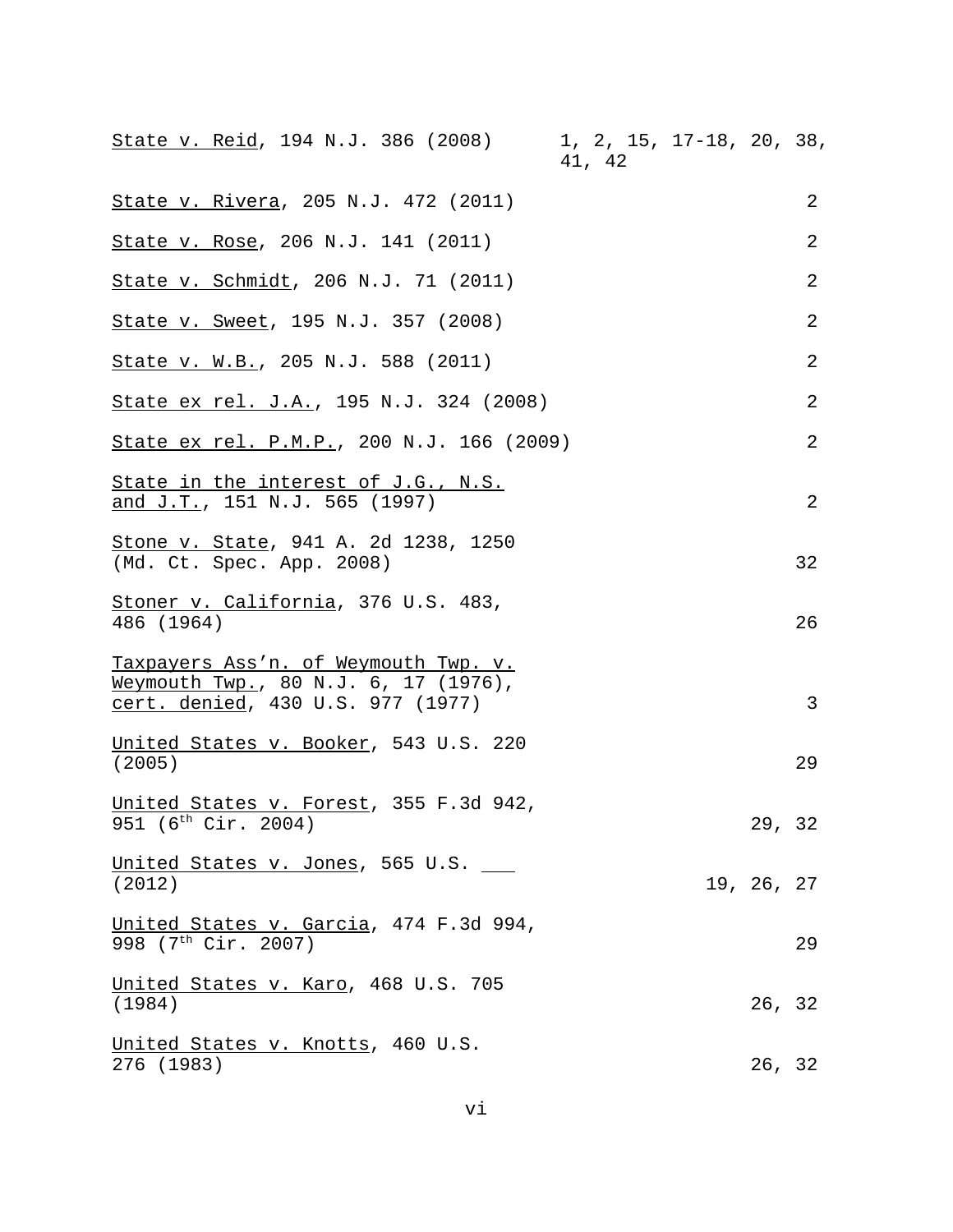| United States v. Maynard, 615 F.3d 544,<br>563 (D.C. Cir. 2010), aff'd, Jones, |               |
|--------------------------------------------------------------------------------|---------------|
| 565 U.S. $\_\_$ (2012)                                                         | 27, 29, 38    |
| United States v. Torres, 751 F. 2d 875,<br>883-84 (7 <sup>th</sup> Cir. 1984)  | 38            |
| <b>RULES</b>                                                                   |               |
| N.J.R.E. 201                                                                   | $\epsilon$    |
| $R. 3:5-2$                                                                     | 37            |
| $R. 3:5-3$                                                                     | 37            |
| <b>STATUTES</b>                                                                |               |
| 18 U.S.C. §§2701-2711 (2010)                                                   | 23            |
| 18 U.S.C. §2703(c)(1)                                                          | 23,<br>41     |
| 18 U.S.C. §3121                                                                | 23, 41        |
| 47 U.S.C. §222(f)                                                              | $22 - 23$     |
| 47 U.S.C. $$1002(a)(2)(B)$                                                     | 23            |
| N.J.S.A. 2A:156A-1 et seq.                                                     | 20            |
| N.J.S.A. 2A:156A-2w                                                            | 22            |
| $N.J.S.A. 2A:156A-9(c)$                                                        | 38            |
| N.J.S.A. 2A:156A-21                                                            | 42            |
| N.J.S.A. 2A:156A-24                                                            | 42            |
| N.J.S.A. 2A:156A-29                                                            | $21 - 22, 37$ |
| N.J.S.A. 2A:156A-29c                                                           | 41, 42        |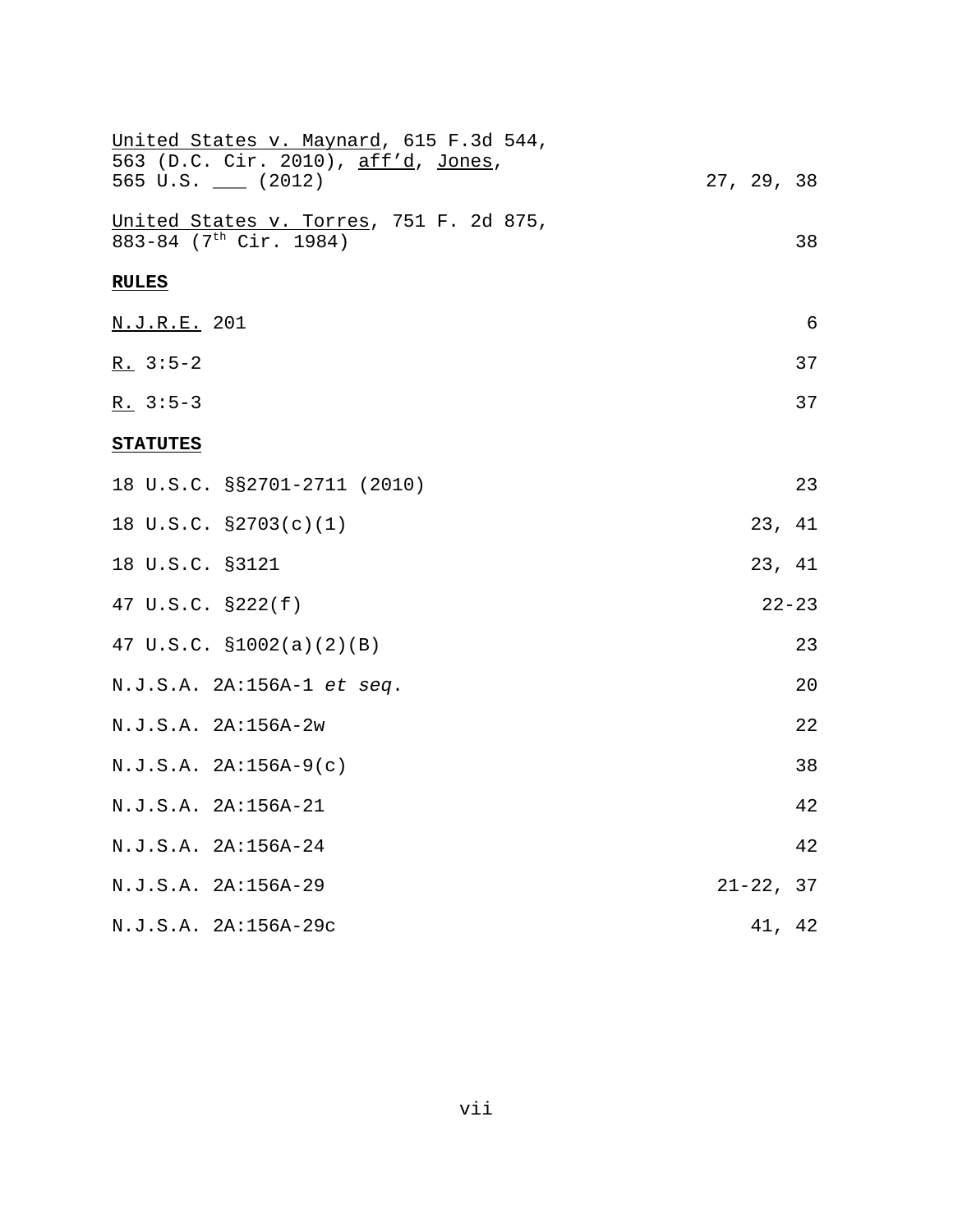### **OTHER AUTHORITIES**

| Curtis, William, Triggering a Closer Review:      |    |
|---------------------------------------------------|----|
| Direct Acquisition of Cell Site Location          |    |
| Tracking Information and the Argument for         |    |
| Consistency Across Statutory Regimes, 45          |    |
| Columbia J.L. & Soc. Probs. 139 (Fall 2011)       | 30 |
| Kothari, Vivek, Autobots, Decepticons and         |    |
| Panopticons: The Transformative Nature of         |    |
| GPS Technology and the Fourth Amendment, 6        |    |
| Crim. L. Brief 37, 45 (2010)                      | 19 |
| LaFave, Wayne R., Search and Seizure: A           |    |
| Treatise on the Fourth Amendment $\S 1.5(c)$      |    |
| (3d ed. 1996 & Supp. 2003)                        | 41 |
|                                                   |    |
| Sanchez, Julian, FOIA Docs Show Feds Can          |    |
| Lojack Mobile Without Telco Help, ARS             |    |
| TECHNICA (Nov. 16, 2008), http://arstechnica.com/ |    |
| tech-policy/news/2009/11/foia-doc-show-feds-can-  |    |
| lojack-mobiles-without-telco-help-ars             | 30 |
| 'Stingray' Phone Tracker Fuels Constitutional     |    |
| Clash, Sept. 22, 2011, http://online.wsj.com/     |    |
| article/SB10001424 05311190419460457658311272     |    |
| 3197574.html                                      | 30 |
|                                                   |    |
| U.S. Dept. of Justice, Electronic Surveillance    |    |
| Manual 38-40 (2005)                               | 30 |
| http://att.com/gen/privacy-policy?pid=2506        | 24 |
|                                                   |    |
| http://foursquare.com/privacy                     | 25 |
|                                                   |    |
| http://google.com/mobile/latitude                 | 25 |
| http://www.ctia.org/business_resources            |    |
| /wic/index/AID/11300                              | 25 |
|                                                   |    |
| http://www.sprint.com/legal/privacy.html          | 24 |
| http://www.t-mobile.com/company/website/          |    |
| privacypolicy.aspx                                | 24 |
| http://www22.verizon.com/privacy                  | 24 |
|                                                   |    |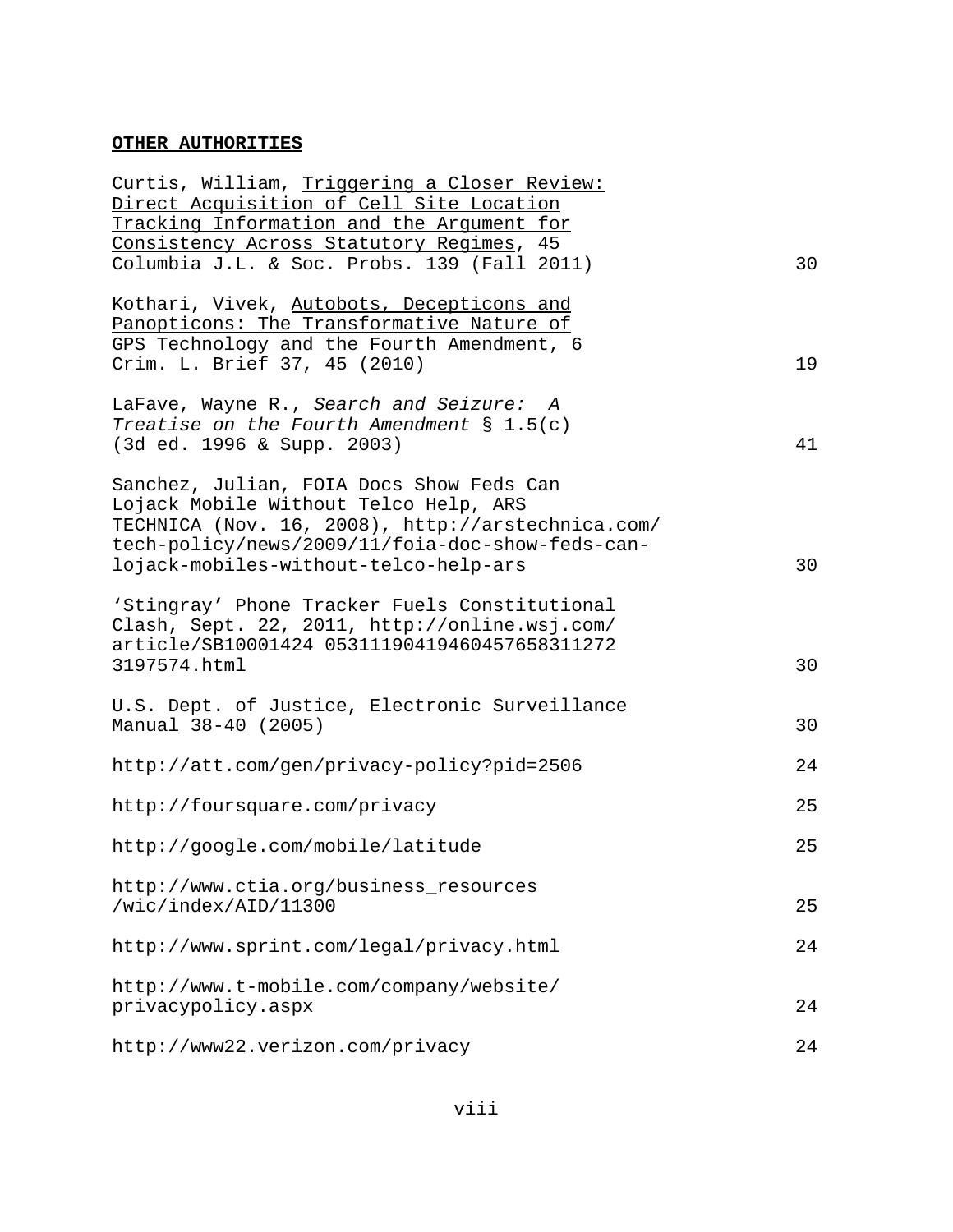| 18 Pa. Cons. Stat. §5761     | 38 |
|------------------------------|----|
| Fla. Stat. §§934.06          | 37 |
| Fla. Stat. §§934.42          | 37 |
| Haw. Rev. Stat. §§803-42     | 38 |
| Haw. Rev. Stat. §§803-44.7   | 38 |
| Minn Stat. §§626A.37         | 37 |
| Minn Stat. §§626A.3.5        | 37 |
| Okla. Stat. Ct. 13, §§126-6  | 38 |
| Okla. Stat. Ct. 13, §§177.6  | 38 |
| S.C. Code Ann. §10-30-140    | 37 |
| Utah Code Ann. §§77-23a-4    | 37 |
| Utah Code Ann. §§77-23a-7    | 37 |
| Utah Code Ann. §§77-23a-15.5 | 37 |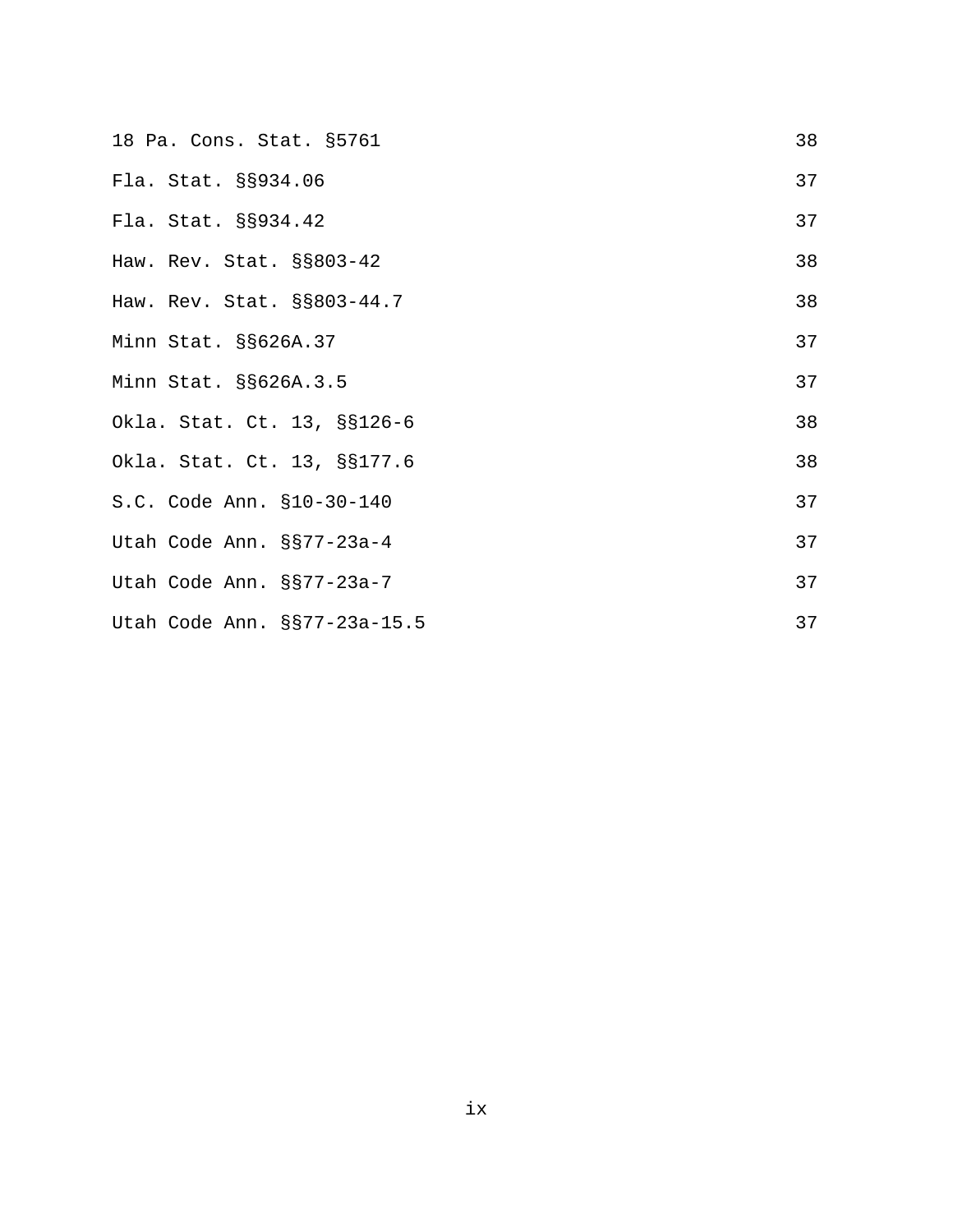### **STATEMENT OF THE INTEREST OF** *AMICI*

*American Civil Liberties Union of New Jersey*

The American Civil Liberties Union of New Jersey (ACLU-NJ) is a private, non-profit, non-partisan membership organization dedicated to the principle of individual liberty embodied in the Constitution. Founded in 1960, the ACLU-NJ has approximately 15,000 members and supporters in New Jersey. The ACLU-NJ is the state affiliate of the American Civil Liberties Union, which was founded in 1920 for identical purposes, and is composed of approximately 500,000 members and supporters nationwide.

The ACLU-NJ strongly supports ensuring protections against unreasonable searches and seizures for all persons and has participated as amicus curiae or direct counsel in numerous such cases. See, e.g., State v. Best, 201 N.J. 100 (2010) (challenging special needs searches in school parking lots); State v. Reid, 194 N.J. 386 (2008) (finding expectation of privacy in Internet Service Provider records); A.A. ex rel. B.A. v. Attorney General of New Jersey, 189 N.J. 128 (2007) (challenging DNA testing of juvenile offenders); State v. Frankel, 179 N.J. 586 (2004) (determining parameters of emergency aid doctrine); Joye v. Hunterdon Central Reg'l High School Brd. Of Ed., 176 N.J. 568 (2003) (challenging random student drug testing); State v. Carty, 170 N.J. 632 (2002) (State Constitution requires reasonable suspicion of criminal activity prior to police seeking consent to search lawfully stopped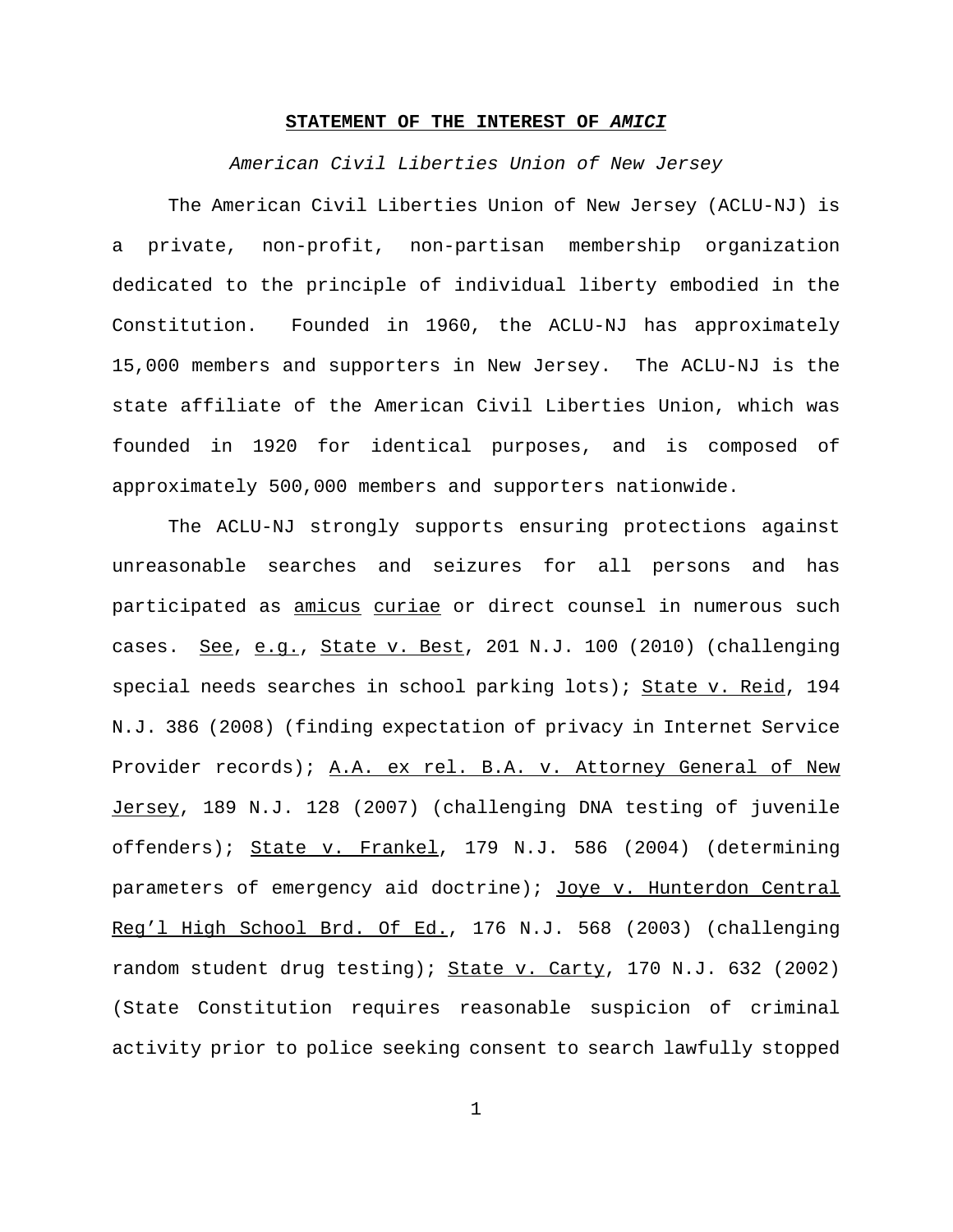motor vehicle); State v. Ravotto, 169 N.J. 227 (2001) (police used unreasonable force in obtaining a blood sample from a DWI suspect where suspect had consented to breathalyzer test); State in the interest of J.G., N.S. and J.T., 151 N.J. 565 (1997) (challenging requirement of HIV/AIDS test for those charged with sexual assault).

*Association of Criminal Defense Lawyers of New Jersey*

The Association of Criminal Defense Lawyers of New Jersey (ACDL-NJ) is comprised of over 400 members of the criminal defense bar of this State. Members of the Association include attorneys in private practice and public defenders. The ACDL-NJ has participated as amicus curiae in numerous matters before this Court. See, e.g., State v. Henderson, 208 N.J. 208 (2011); State v. Rose, 206 N.J. 141 (2011); State v. Schmidt, 206 N.J. 71 (2011); State v. W.B., 205 N.J. 588 (2011); State v. Rivera, 205 N.J. 472 (2011); State v. Hupka, 203 N.J. 222 (2010); State v. Marquez, 202 N.J. 485 (2010); State v. J.G., 201 N.J. 369 (2010); State ex rel. P.M.P., 200 N.J. 166 (2009); State v. Nunez-Valdez, 200 N.J. 129 (2009); State v. Osorio, 199 N.J. 486 (2009); State v. Byrd, 198 N.J. 319 (2009); State v. Nyhammer, 197 N.J. 383 (2009); State v. Sweet, 195 N.J. 357 (2008); State ex rel. J.A., 195 N.J. 324 (2008); State v. Buda, 195 N.J. 278 (2008); State v. Cottle, 194 N.J. 449 (2008); State v. Reid, 194 N.J. 386 (2008); State v. Chun, 194 N.J. 54 (2008).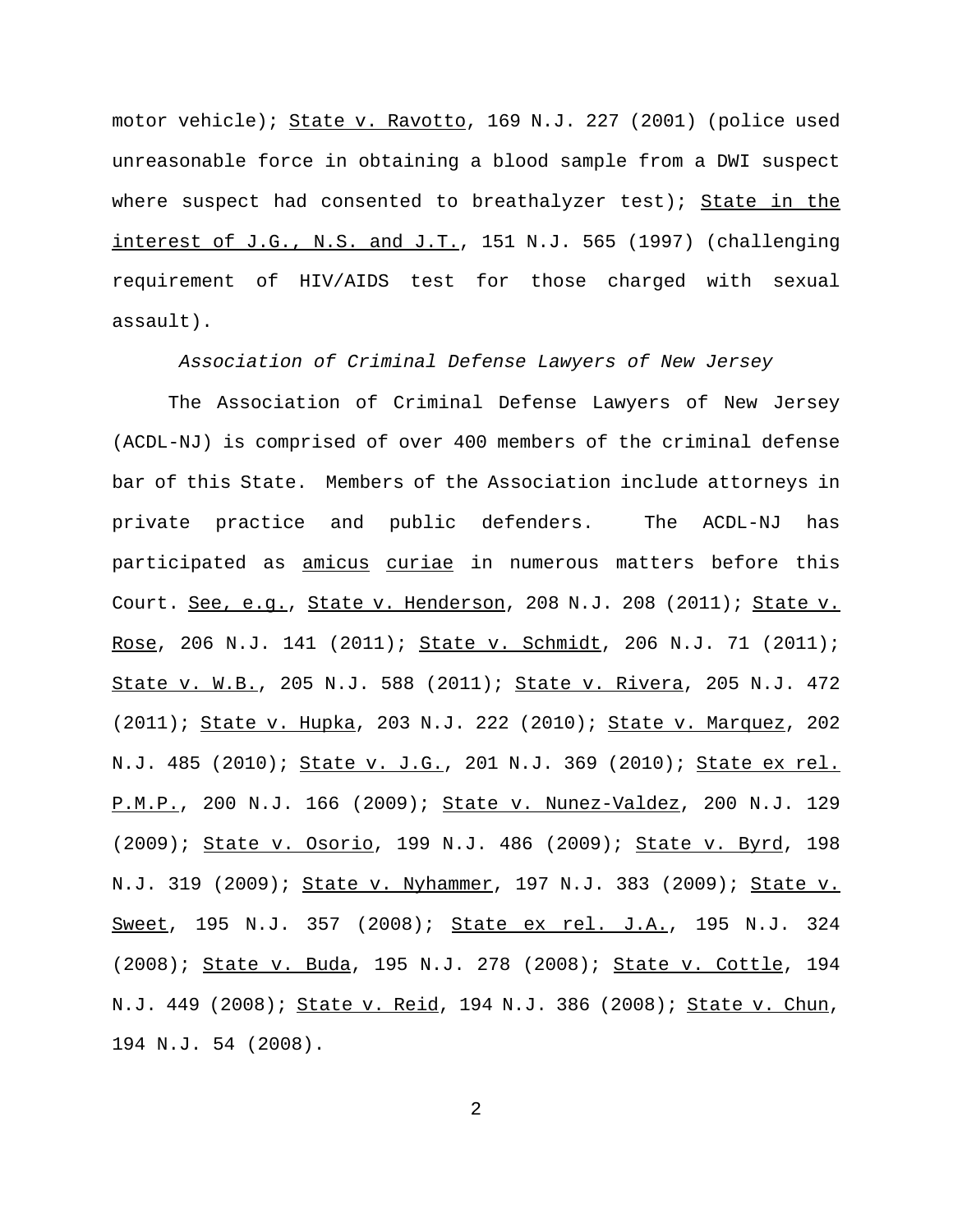The ACDL-NJ chooses very carefully those cases in which it seeks to appear as amicus curiae. Although the ACDL-NJ receives many requests for assistance, it deliberately restricts its participation as amicus curiae to those cases which present issues crucial to the rights of criminal defendants and to the fair administration of the criminal justice system.

The privacy issues implicated by this case are of particular significance to the criminal defense bar and citizens of this State. Such issues include whether there is a reasonable expectation of privacy under the State Constitution in cell phone location information; whether law enforcement acquisition of cell phone location information should require a warrant; and whether suppression is the proper remedy for law enforcement's improper acquisition of cell phone location information.

The participation of amici curiae is particularly appropriate in cases with "broad implications," Taxpayers Ass'n. of Weymouth Twp. v. Weymouth Twp., 80 N.J. 6, 17 (1976), cert. denied, 430 U.S. 977 (1977), or in cases of "general public interest." Casey v. Male, 63 N.J. Super. 255, 259 (Co. Ct. 1960) (history and parameters of amicus curiae participation). This is such a case, as it raises far-reaching questions of privacy protections in a changing technological world.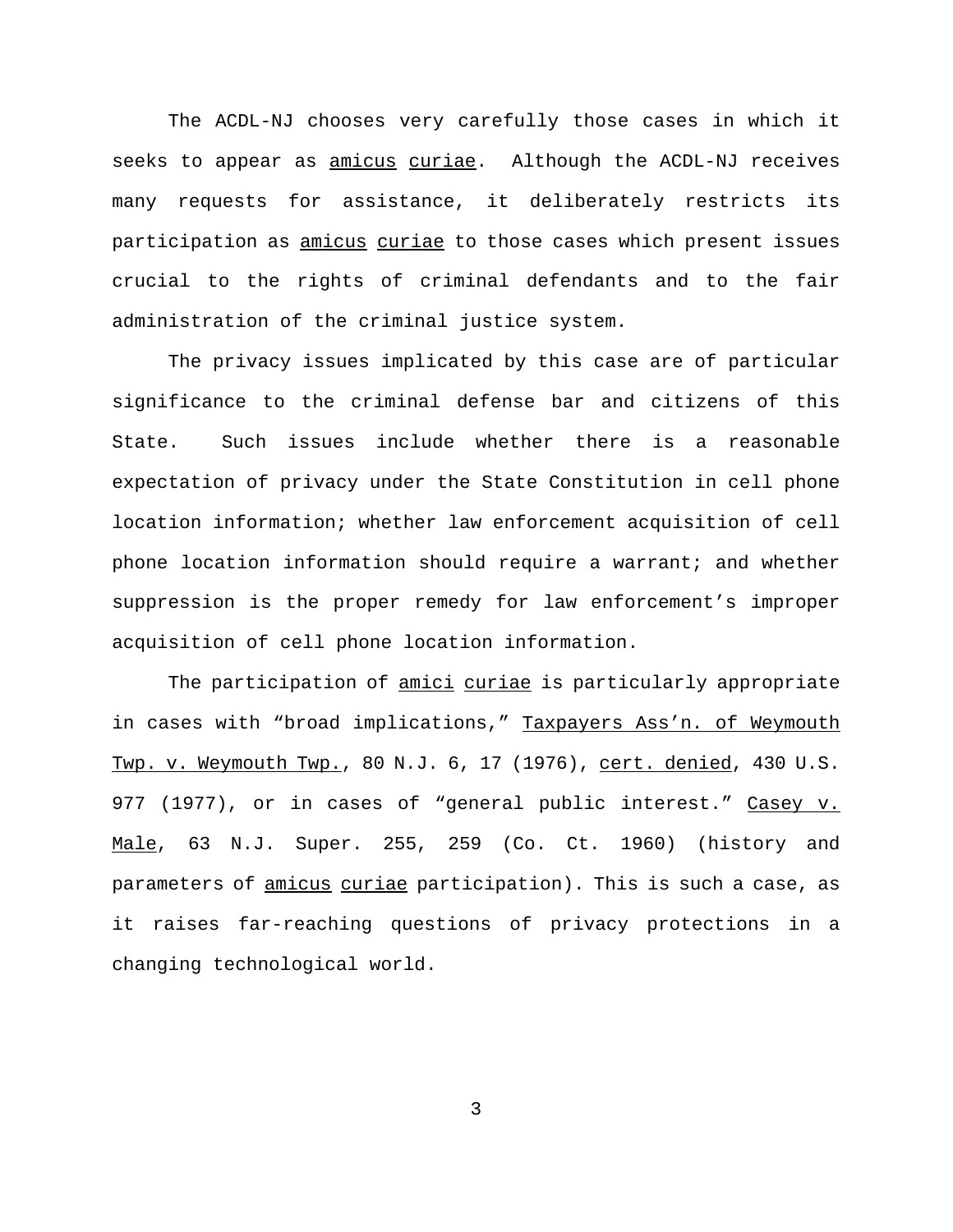#### **PRELIMINARY STATEMENT**

This Court must decide whether a cell phone user has a constitutional right of privacy in his location. Here the police, three times in one day, requested and acquired real-time cell phone location information from defendant's provider. They did so without a warrant, court order or other judicial authorization. The question is whether the New Jersey Constitution protects this cell phone location information and limits law enforcement's acquisition of it.

Cell phone services allow providers to record and collect location information. This practice turns a cell phone into a powerful tracking device. In seeking to locate individuals who may be targets or witnesses in criminal investigations, police have attempted to obtain this information in order to track a user's location in real-time. Police investigators may also seek historical location information to trace users' past locations. Cell phone providers have users' real-time and historical location records.

Established state constitutional principles, existing statutes and provider privacy policies all support the proposition that cell phone users have a reasonable expectation of privacy in their cell phone location information. Indeed, if disclosed, that information vitiates individual privacy, inhibits movement and compromises associations. Thus, users expect providers to keep their real-time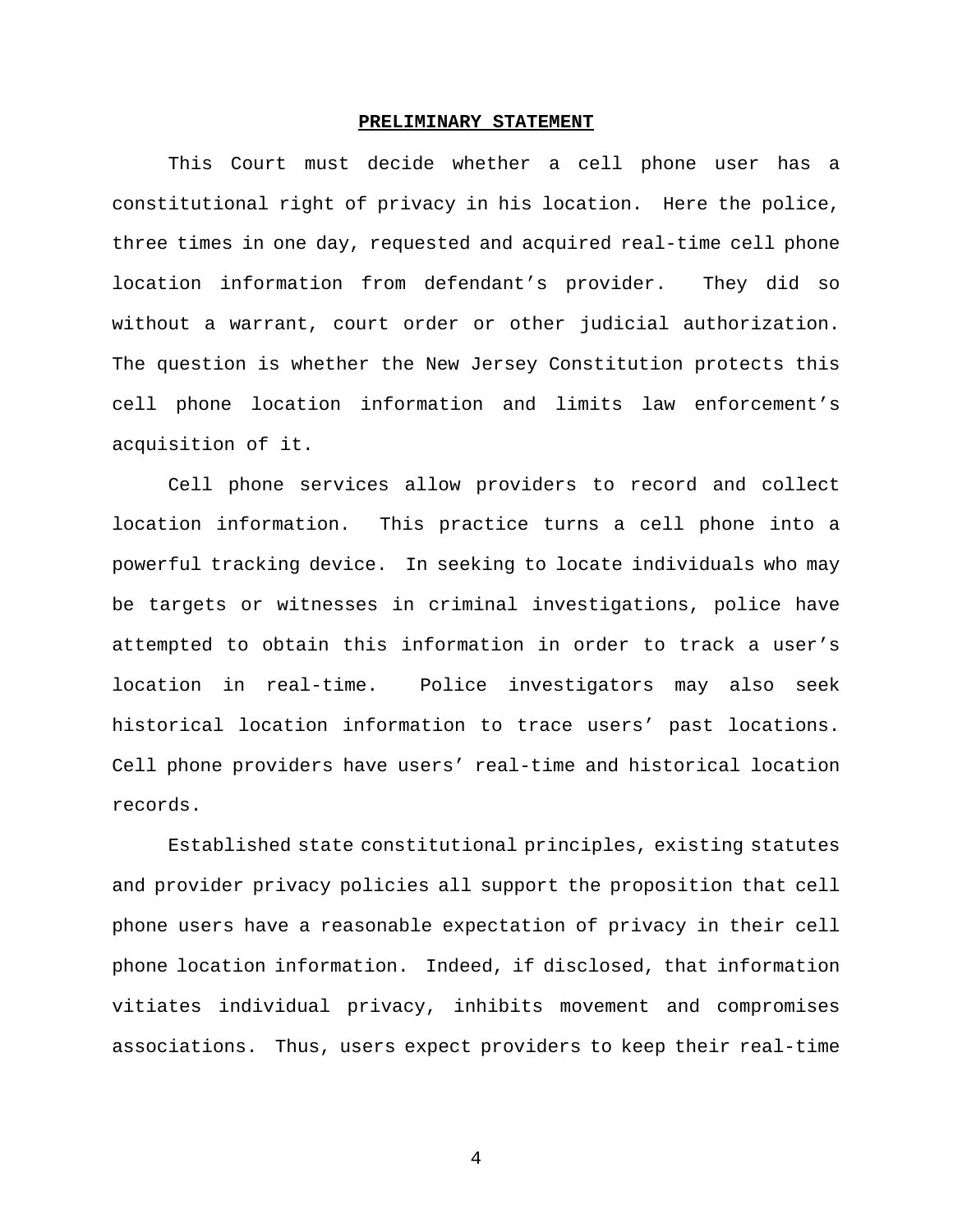and past locations private, and not disclose them on demand to police.

Amici urge the Court to reverse the Appellate Division in the present case, which analyzed the matter incorrectly and failed to recognize the privacy interests at stake. Amici further urge the Court to require a warrant, supported by probable cause and particularity, before police can obtain cell phone location information. Indeed, absent a constitutionally based warrant requirement, police could use cell phone location information to conduct comprehensive, unrestricted surveillance. That would be an intolerable infringement on individuals' civil liberties.

Finally, amici posit that when police obtain cell phone location information unconstitutionally, or illegally through defective process, suppression is the only remedy that vindicates principles of deterrence and judicial integrity. Current statutory civil remedies do not protect defendants who otherwise face use of improperly-obtained evidence in criminal proceedings.

#### **PROCEDURAL HISTORY**

Amici adopt the procedural history in the parties' briefs.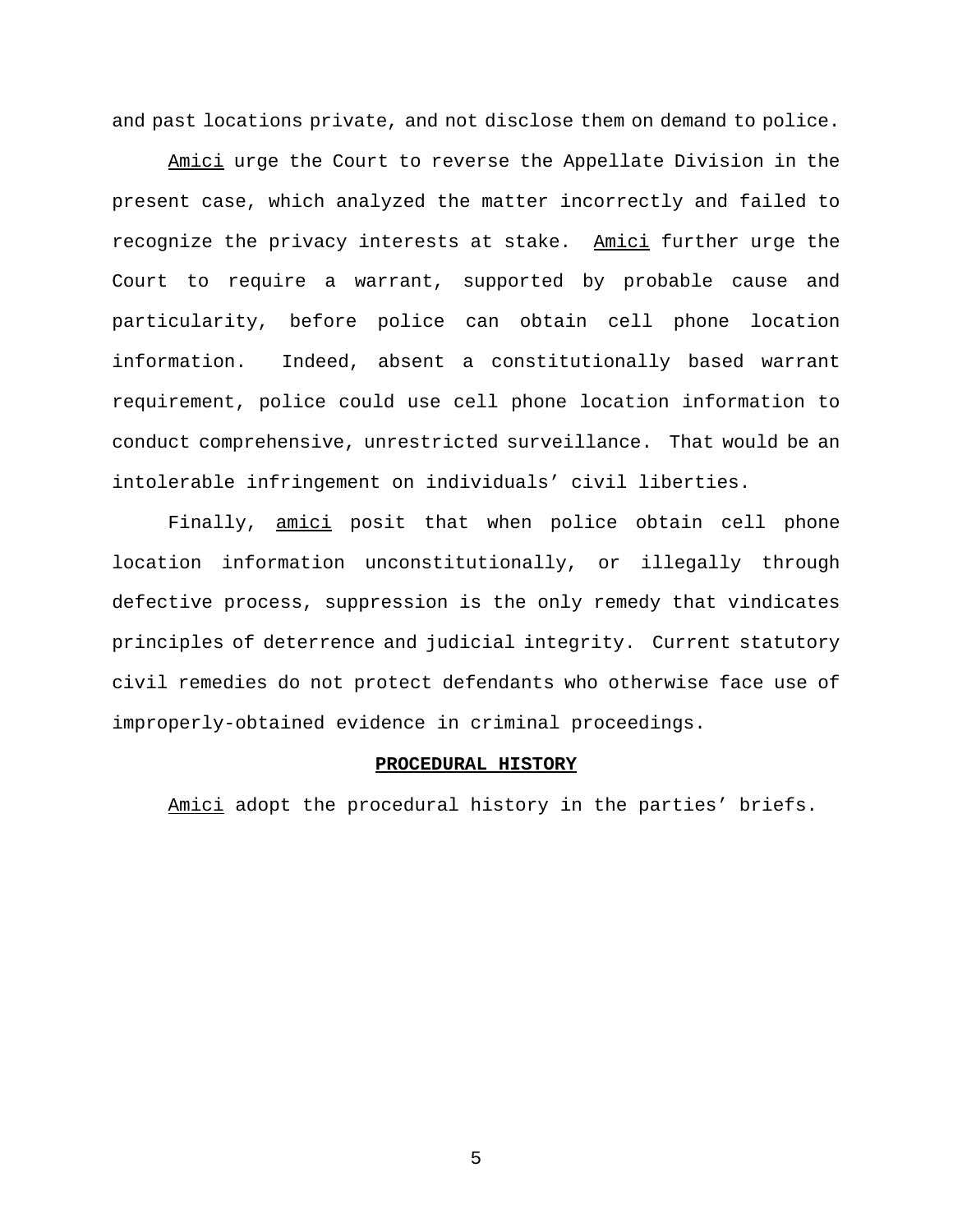#### **STATEMENT OF FACTS**

Amici adopt the Statement of Facts in the parties' briefs.

Additionally, because the record does not include facts concerning the relevant cell phone location technology, amici suggest the Court adopt and rely on the Findings of Fact in In re Application of the United States of America for Historical Cell Site Data, 747 F. Supp. 2d 827, 831-35 (S.D. Texas 2010), on appeal before the Fifth Circuit ("Texas Opinion"); See N.J.R.E. 201 (Judicial Notice of Law and Adjudicative Facts). These Findings of Fact are taken from the record of non-partisan congressional hearings identifying potential amendments to federal statutes regulating electronic communications and surveillance. Id. at 830.

These facts will help the Court understand the applicable technology and allow it to consider the constitutional question in proper context. As the Texas Opinion notes: "[C]ase law developments have been outstripped by advancing technology," which has "altered the legal landscape even more profoundly than the new case law." Id. For the Court's convenience, this brief reproduces the Texas Opinion's Findings of Fact. The court's citations are omitted.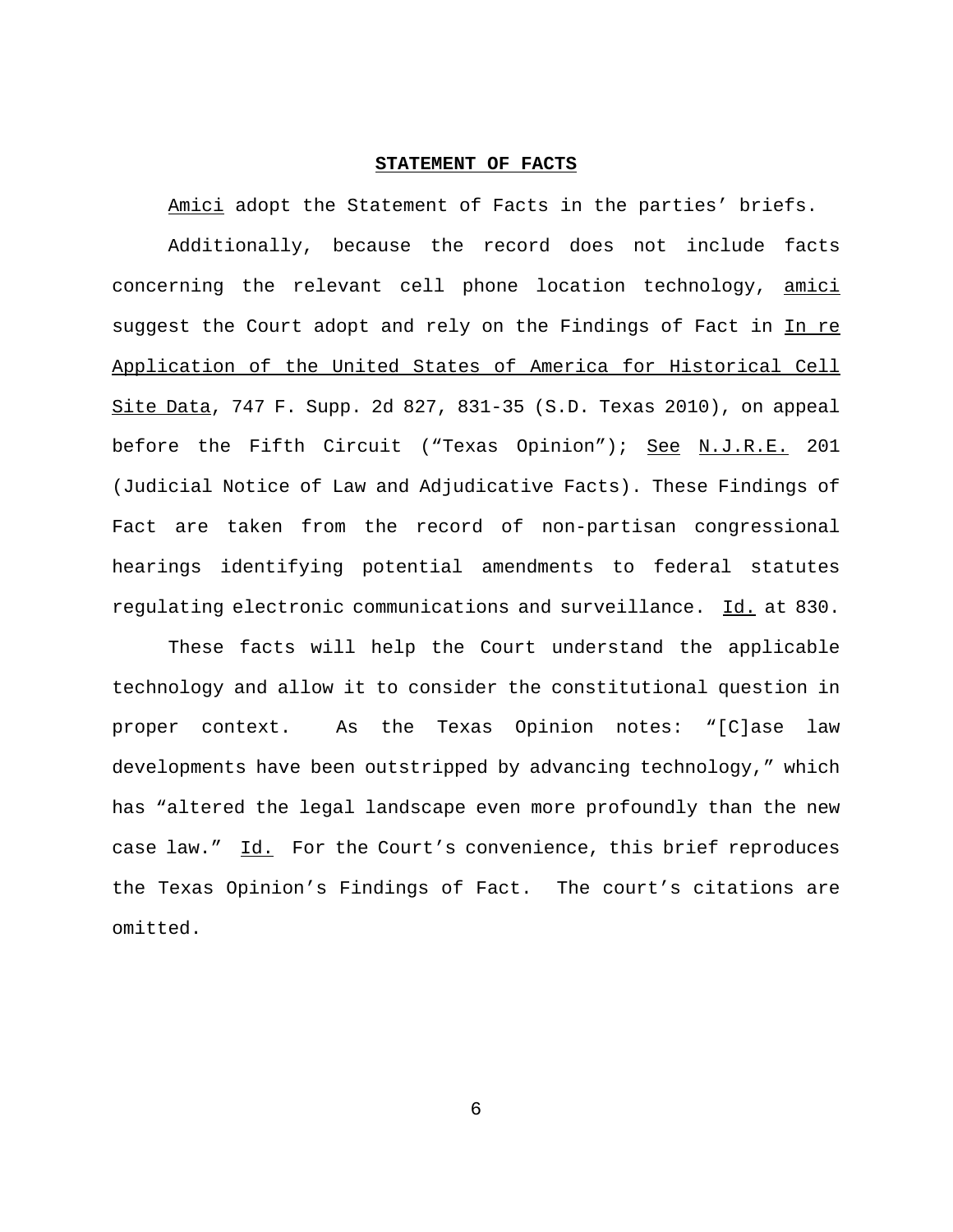### **Findings of Fact**

*Cell Phone Technology in General*

1. Unlike conventional wireline telephones, cellular telephones use radio waves to communicate between the user's handset and the telephone network.

2. Cellular service providers maintain networks of radio base stations ("cell sites") spread throughout their geographic coverage areas.

3. A wireless antenna at each cell site detects the radio signal from the handset, and connects it to the local telephone network, the Internet, or another wireless network.

4. Cell phones periodically identify themselves to a nearby base station as they move about the coverage area, a process called "registration." The registration process is automatic, and occurs whenever the phone is on, without the user's input or control. The registration signal is carried over a channel separate from the channel used to carry the call itself.

5. During a call, if the phone moves nearer to another base station, the call is "handed off" between base stations without interruption.

6. No longer just big three-sided radio towers, base station antennas can be mounted outdoors on roof-tops, building-sides, trees, flagpoles, and church steeples, or indoors in homes and offices. Many are no larger than a conventional stereo speaker.

### *Wireless Location Technology*

7. There are two distinct technological approaches for fixing the location of a cell phone: handset-based (GPS) and network-based (cell site).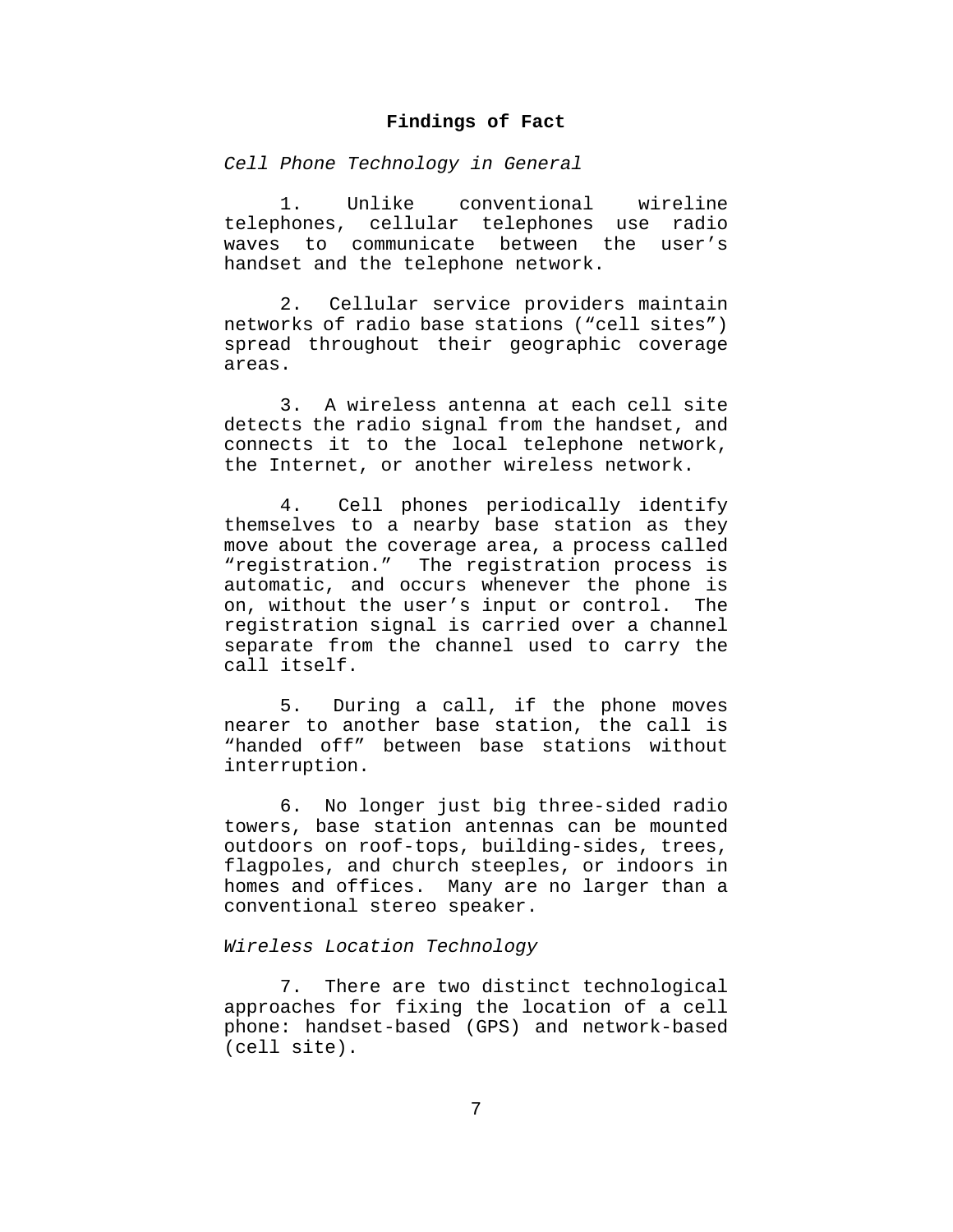8. GPS is the acronym for Global Positioning System, which is comprised of at least 24 satellites constantly orbiting the earth in six low earth orbits.

9. For GPS location, special hardware in a user's handset receives signals from at<br>least four global position satellites, global position satellites, allowing the handset to calculate its latitude and longitude whenever it is unobstructed satellite range.

10. Current GPS technology can archive spatial resolution typically within ten meters.

11. Despite its relative precision, GPS has at least three fundamental drawbacks as a location tool: (a) it is not available for all handset models, especially older models; (b) it works reliably only outdoors, when the handset has an unobstructed view of several GPS satellites in the sky above; and (c) perhaps most significantly, it can be disabled by the user.

12. For these reasons, GPS is neither the most pervasive nor the most generally applicable phone location system, especially for surveillance purposes.

13. For network-based location, the position of the phone is calculated by the network based on data collected and analyzed a the cell site receiving the phone's signals, without explicit assistance from the user or his handset.

14. A variety of techniques may be used for network-based location. The most basic technique is to identify the particular base station (or sector) with which the phone was communicating ever time it makes or receives a call and when it moves from one sector to another.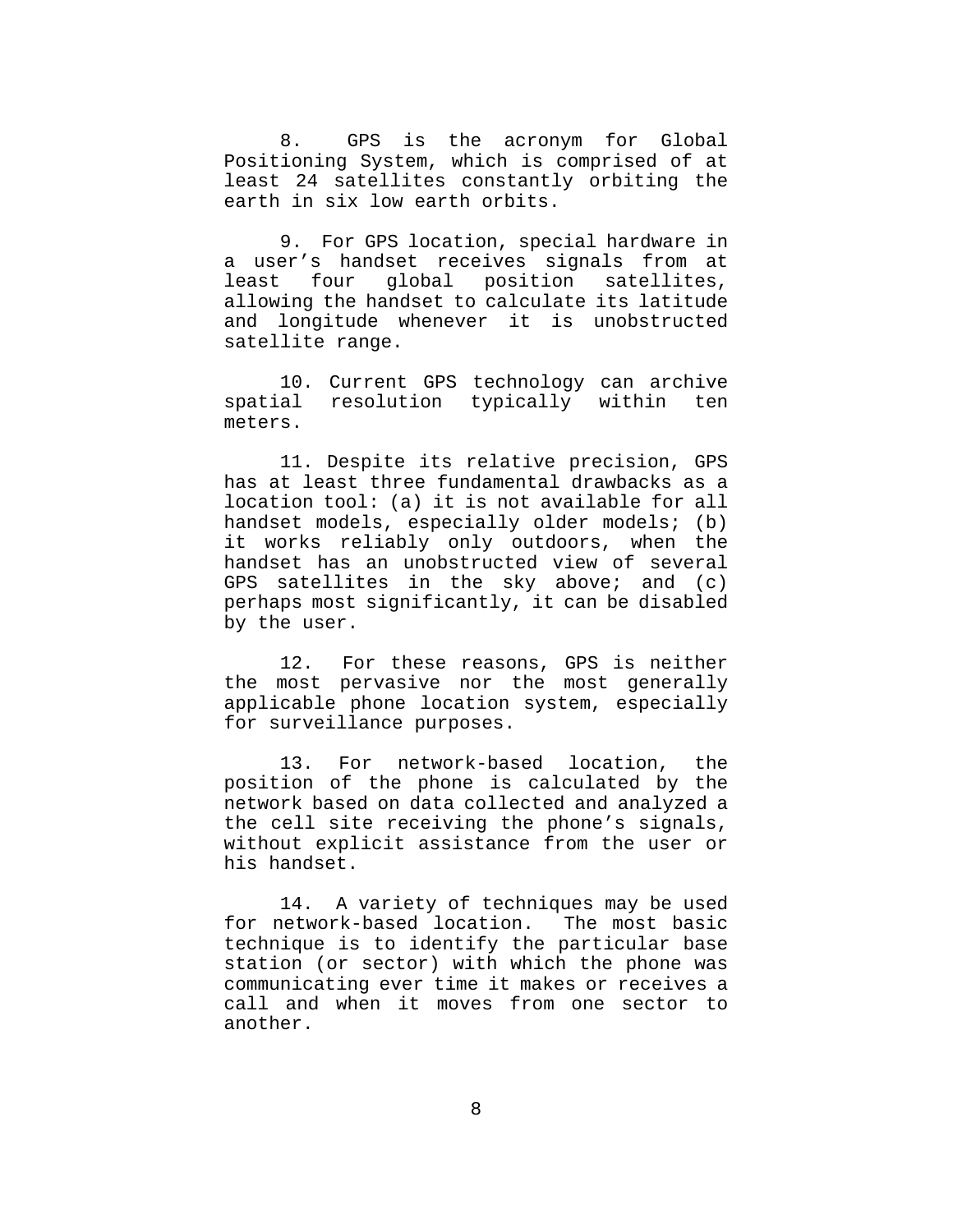15. The relative precision of cell site location depends on the size of the cell sector. The smaller the sector, the more precise the location fix.

16. In early cellular systems, base stations were placed as far apart as possible to provide maximum coverage. At that time, a sector might cover an area several miles or more in diameter. Today this is true only of sparsely populated, rural areas.

17. Due to a combination of factors, the size of the typical cell sector has been steadily shrinking in recent years.

18. As the density of cellular users grows in a given area, the only way for a carrier to accommodate more customers is to divide the coverage area into smaller and smaller sectors, each served by its own base station and antenna.

19. New services such as 3G Internet create similar pressure on the available spectrum bandwidth, again requiring a reduction in the geographic size of sectors.

20. Another factor contributing to smaller sector size is consumer demand for more reliable coverage in areas with unfavorable radio conditions (*e.g.*, elevators), which again requires additional base stations to cover such "dead spots."

21. The number of cellular base stations in the U.S. has tripled over the last decade, and the rate of growth is accelerating. By one industry estimate, there are now over 251,000 reported cell sites operating in the United States. There were only 913 the year before ECPA was passed.

22. The trend toward smaller cell sectors has accelerated with the deployment of smaller-scale base stations designed to serve very small areas such as particular floors of buildings, or individual homes and offices.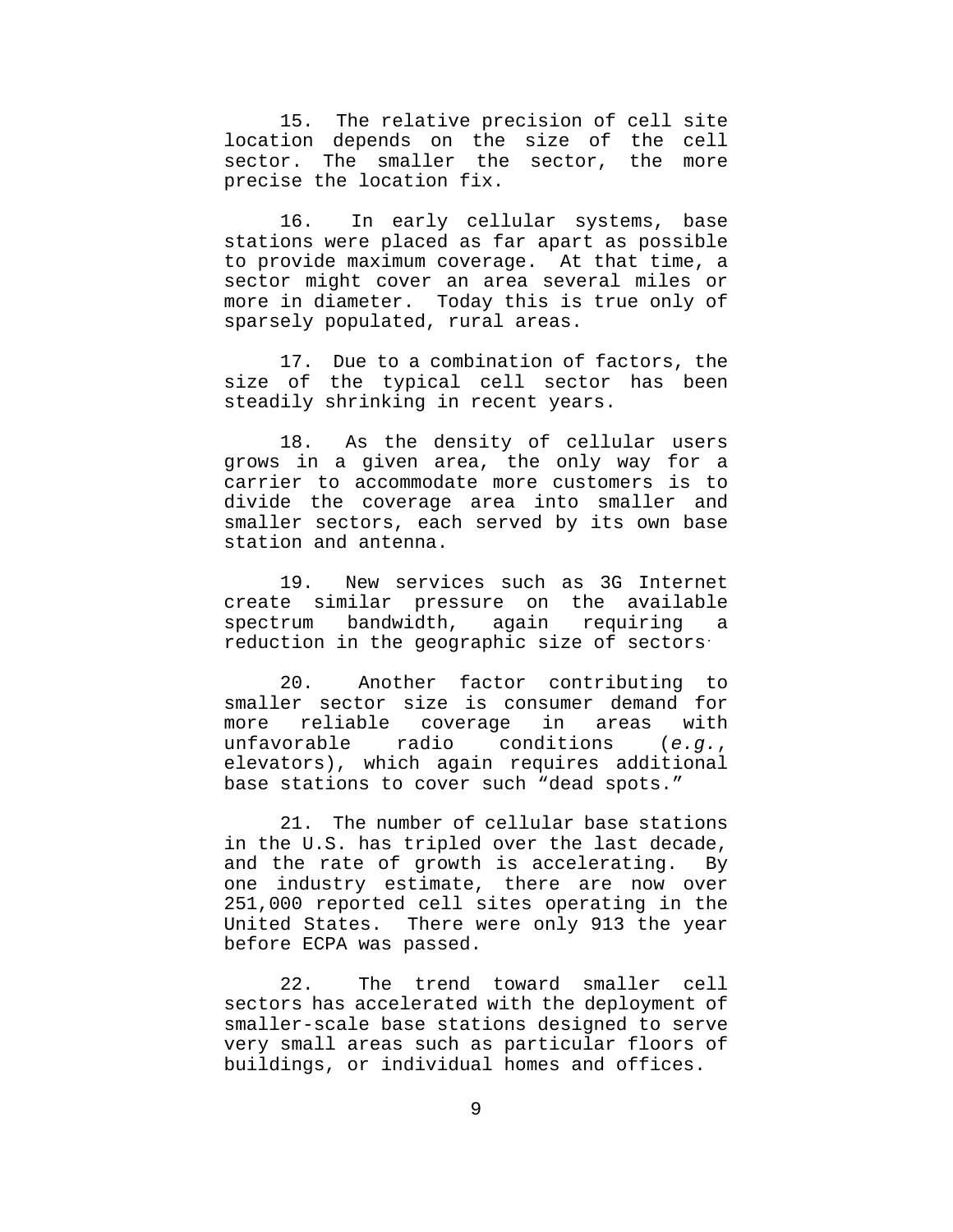23. This new generation of cellular base station is generally known as a "micorcell," and smaller versions are sometimes referred to as a "picocell" or "femtocell."

24. Microcell technology is increasingly used by many carriers, including AT&T, Verizon, and Sprint. A microcell has a range of 40 feet (12 meters).

25. The effect of this trend toward smaller sectors is that knowing the base station (or sector ID) handling a call is tantamount to knowing the user's location to within a relatively small geographic area. In urban areas and other environments that use microcells, this area can be small enough to identify individual floors and rooms within buildings.

26. The decreasing size of cell sectors is not the only factor making network-based location more accurate. New technology allows providers to locate not just the sector in which the phone is located, but also its position within the sector.

27. By correlating the precise time and angle at which a phone's signal arrives at multiple sector base stations, a provider can pinpoint the phone's latitude and longitude to an accuracy within 50 meters or less. Emerging versions of the technology are even more precise.

28. Such enhanced location technologies are commercially available, and many carriers contract with specialized companies that provide "off the shelf" location-based products and system upgrades.

29. Many of these companies were formed in response to directives from Congress and the FCC to develop wireless location technology in order to enhance the nation's emergency response (E-911) system.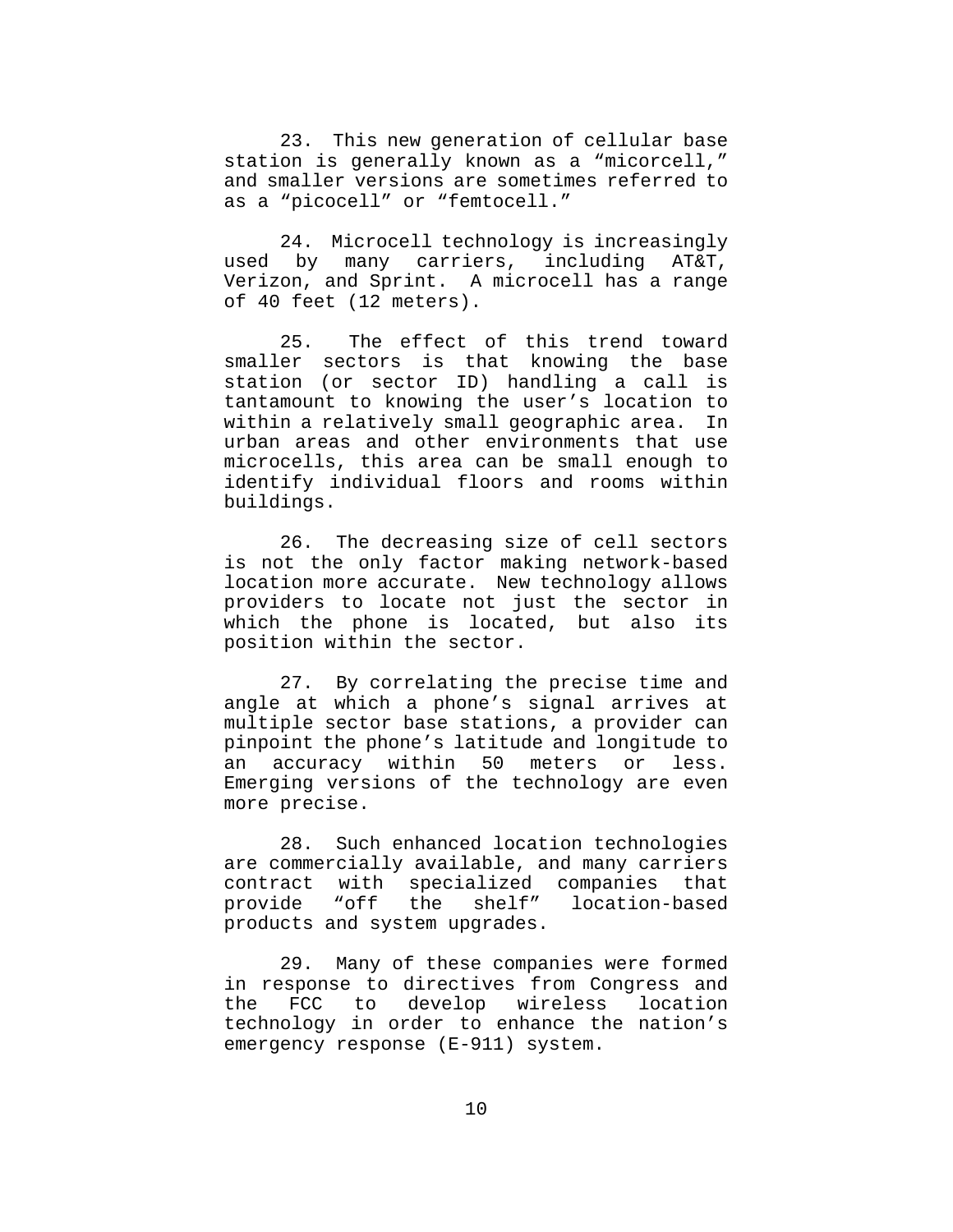### *Data Collection and Retention*

30. Cell location information is quietly and automatically calculated by the network, without unusual or overt intervention that might be detected by the target user.

31. Carriers typically create "call detail records" that include the most accurate location information available to them.

32. Historically, before more advanced location techniques were available, carrier call detail records typically included only the cell sector or base station identifier that handled the call. Today, the base station or sector identifier carries with it more locational precision that it once did.

33. As even more precise location information becomes available, call detail records can now include the user's latitude and longitude along with the sector ID data. Some carriers also store frequently updated, highly precise, location information not just when calls are made or received, but as the device moves around the network.

34. The cost of collecting and storing high resolution location data about every customer has become much cheaper in the last few years. Such information is valuable for network management, marketing, and developing new services. This trend toward greater and more extensive data archives is likely to continue.

35. Some carriers effectively outsource the task of collecting, analyzing, and storing location information to companies offering specialized location technology.

36. One such company installs multiple *auxiliary* receivers (called "Location Measurement Units", or LMUs) on existing cell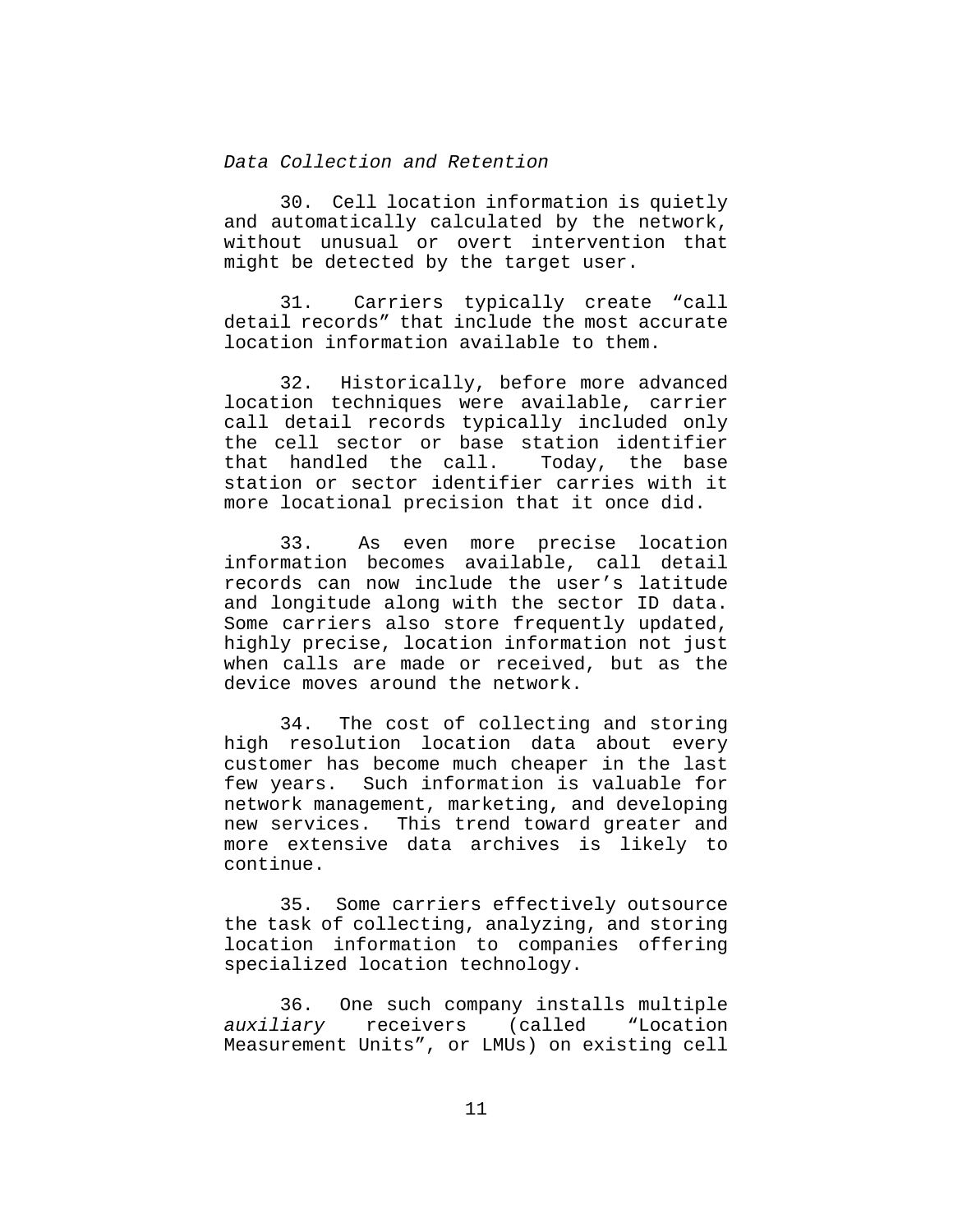towers and base stations to enhance location accuracy. These auxiliary receivers are very accurately time-synchronized to each other, and very sensitive; at any given moment, a single handset may be in communication with 30 or more LMUs.

37. This same company has deployed over 100,000 LMU's.

38. The company not only transmits this detailed location information to the carrier, it can also manage and analyze historic location and calling activity data. Such data can also be organized and aggregated to reflect current user activities, mobile events, and interactions with other devices.

39. Most carrier systems use a variety of large and small sector configurations. A mobile user, in the course of her daily movements, will periodically move in and out of large and small sectors. The locational precision of cell sector data recording those movements will vary widely over the course of a given day, from relatively less to relatively very precise.

40. Neither the user nor the carrier can predict how precise the next location data will be. For a typical user, over time, some of that data will likely have locational precision similar to that of GPS.

41. Given these advances in technology, it is no longer valid to assume that network cell sector records will yield only as approximate user location.

42. As cellular network technology evolves, the traditional distinction between "high accuracy" GPS tracking and "low accuracy" cell site tracking is increasingly obsolete, and will soon be effectively meaningless.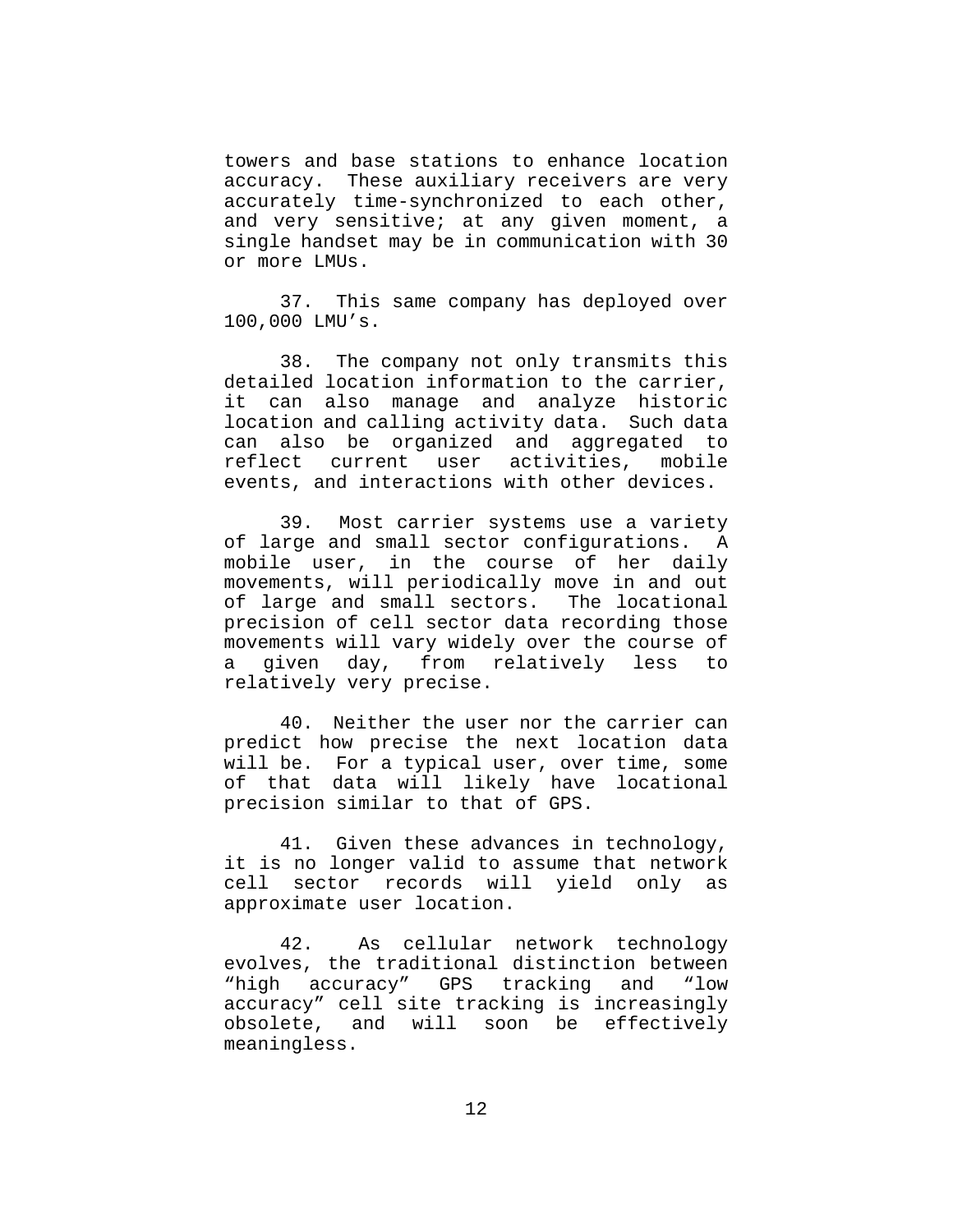### *Cell Phone Use Statistics*

43. Today there are more than 285 million active wireless subscriber accounts in the United States. Many households no longer have traditional "landline" telephone service, opting instead for cellular phones carried by each family member.

44. Cell phones are frequently used in the home or in other places not open to public view: one study shows that at least 52% of cell phone calls are made indoors; another study indicates that two out of three adults sleep with their cell phone nearby.

45. In 1999, the number of reported wireless minutes of use was less than 200 billion. A decade later, the number has grown to more than 2.2 *trillion* minutes.

46. Over the same decade, the annual number of text messages has jumped to 1.56 trillion.

47. According to a 2008 Nielsen survey, the average U.S. cell phone user made or received 204 voice calls every month. A 2010 Pew Research study of adult cell phone use shows that the median number of voice calls for a typical user is 5 per day, while the average (mean) is 13.1 calls/day. This study also shows that African American and Hispanic cell users make more calls (and texts) on average than their white counterparts.

48. Similar patterns are reflected in cell phone texting. The 2008 Nielsen survey reported the average cell phone user made or received 357 text messages a month. According to the 2010 Pew Research study, adults send and receive a median of 10 texts daily; the average (mean) is 39.1 texts/day. Both figures are more than double the levels reported by Pew just 8 months earlier in September 2009. Teen use of text messaging is substantially heavier: the teen median level is 50 texts daily, and the mean is 112.4.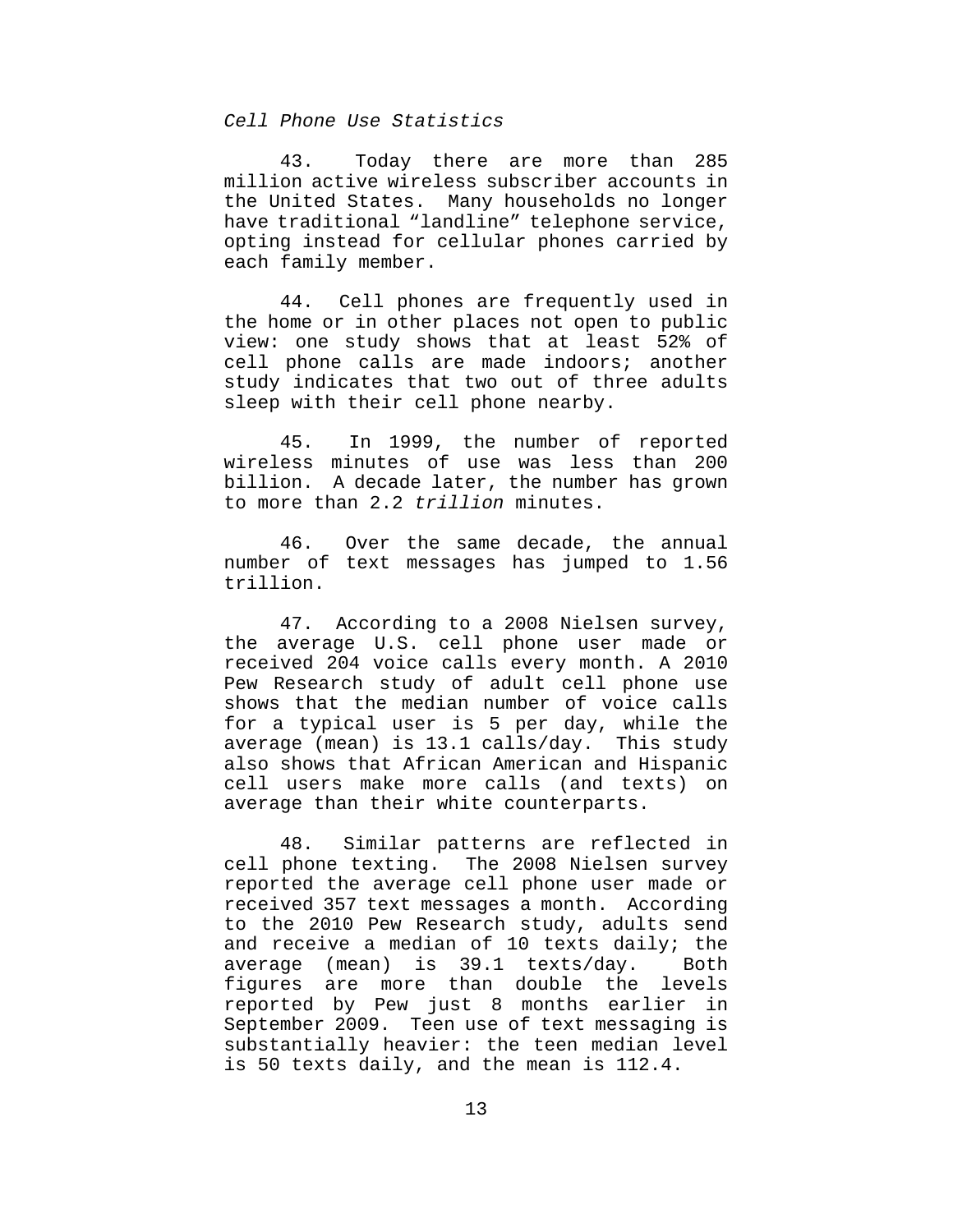49. Based on these numbers, even if limited to the beginning and end of actual phone calls and text messages, cell site data for a typical adult user will reveal between 20 and 55 location points a day. This data is sufficient to plot the target's movements hour by hour for the duration of the 60 day period covered by the government's request.

50. If registration data were also collected by the provider and made available, as the Government has requested, such records would track the user on a minute by minute basis, compiling a continuous log of his life, awake and asleep, for a two month period.

[Id. at 831-35 (emphasis in original).]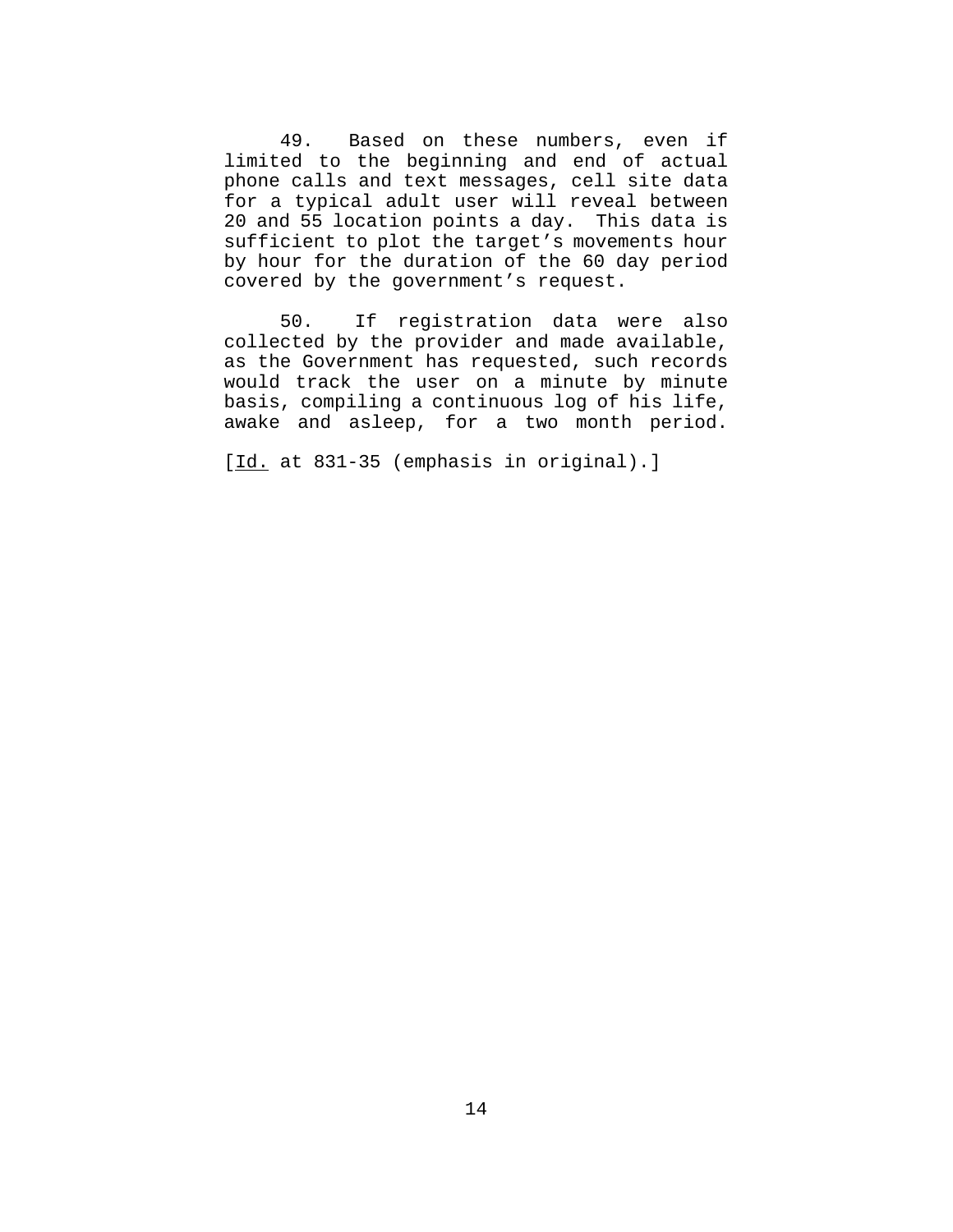### **ARGUMENT POINT I**

# **UNDER THE NEW JERSEY CONSTITUTION, THERE IS A REASONABLE EXPECTATION OF PRIVACY IN CELL PHONE LOCATION INFORMATION.**

# **A. This Court's Precedents Establish Constitutional Privacy Interests That Are Clearly Implicated By Cell Phone Location Technology.**

This Court's prior privacy decisions mandate a a holding that the New Jersey Constitution protects cell phone location information. The Appellate Division failed to recognize this constitutional privacy interest; instead, it relied on inapposite decisions that do not consider how cell phone location technology threatens privacy interests.

 As this Court has definitively held, an individual does not lose his right to privacy merely because information is in the hands of a third party. State v. Reid, 194 N.J. 386, 399 (2008) (disclosure of information to a third-party provider, as an essential step to obtaining service, "does not upend the privacy interest at stake"). Thus, for example, internet service provider (ISP) subscriber information is constitutionally protected. Id. Telephone billing records, call records and bank records are likewise constitutionally protected. State v. Hunt, 91 N.J. 338, 345-48 (1982); State v. Mollica, 114 N.J. 329 340-45 (1989); State v. McAllister, 184 N.J. 17, 19 (2005). See also State v. Domicz,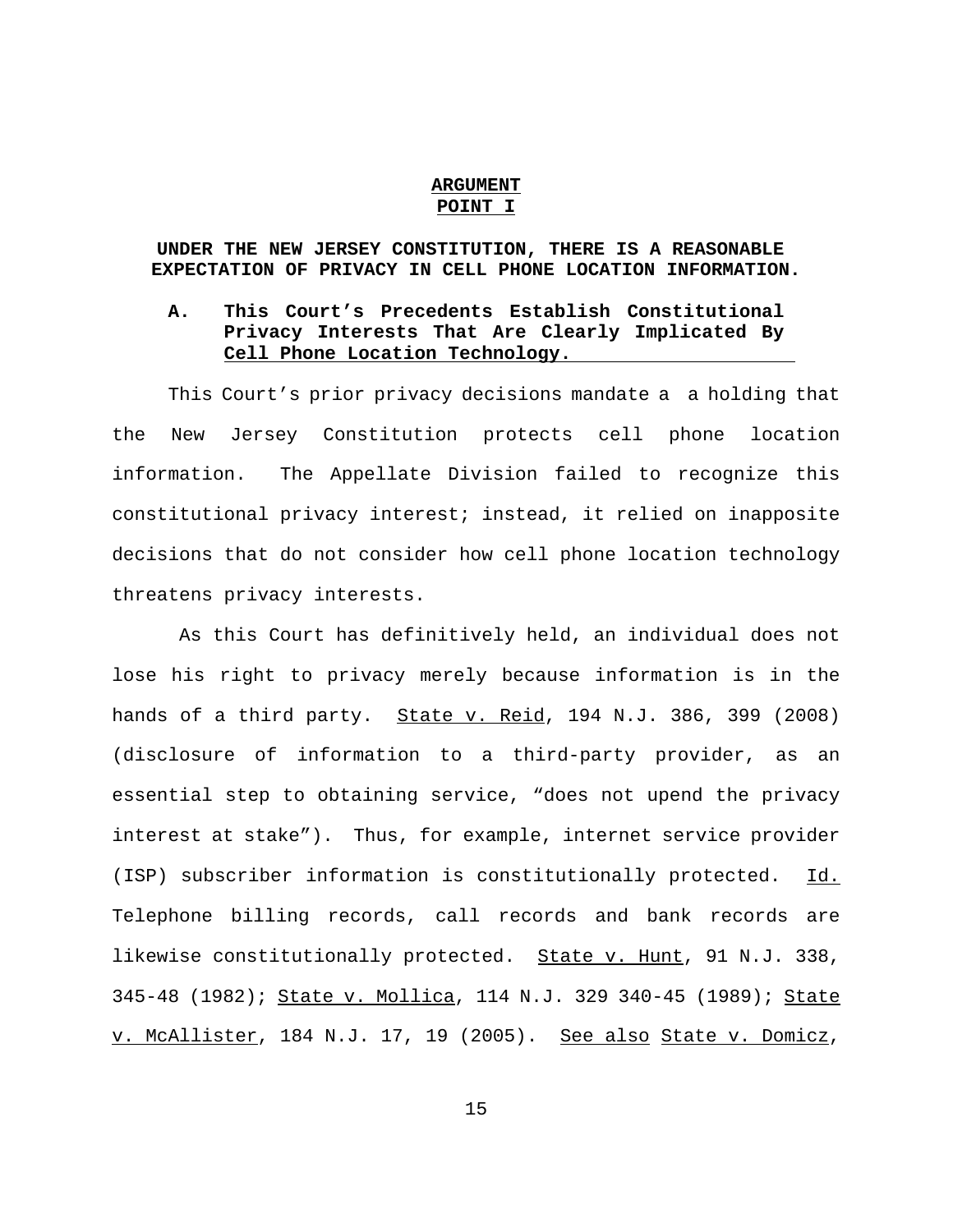188 N.J. 285, 297-301 (2006) (acknowledging possible expectation of privacy in utility records); State v. Hempele, 120 N.J. 182, 215 (1990) (expectation of privacy in curbside trash). This Court has further recognized a general constitutional right of privacy in the compilation and dissemination of information that may otherwise be available only in scattered forms. Doe v. Poritz, 142 N.J. 1, 87 (1995).

As this Court explained in Hunt:

It is unrealistic to say that the cloak of privacy has been shed because the telephone company and some of its employees are aware of this information. ... This disclosure has been necessitated because of the nature of the instrumentality but more significantly the disclosure has been made for a limited business purpose and not for release to other persons for other reasons.

[91 N.J. at 347.]

These precedents support finding a constitutional privacy interest in cell phone location information. Here, that information is cell-site data, pinpointing the nearest cell tower at a given time. As the Texas Opinion makes clear, this location information can be very precise, and now approaches the accuracy of GPS tracking. 747 F. Supp. 2d at 834 (Finding of Fact 42). The cell-site location is essential for the provision of services. Yet, due simply to the manner in which cell phones function, the result is that it also operates as a tracking mechanism for the cell phone user. As the trial court here recognized, "[w]hile the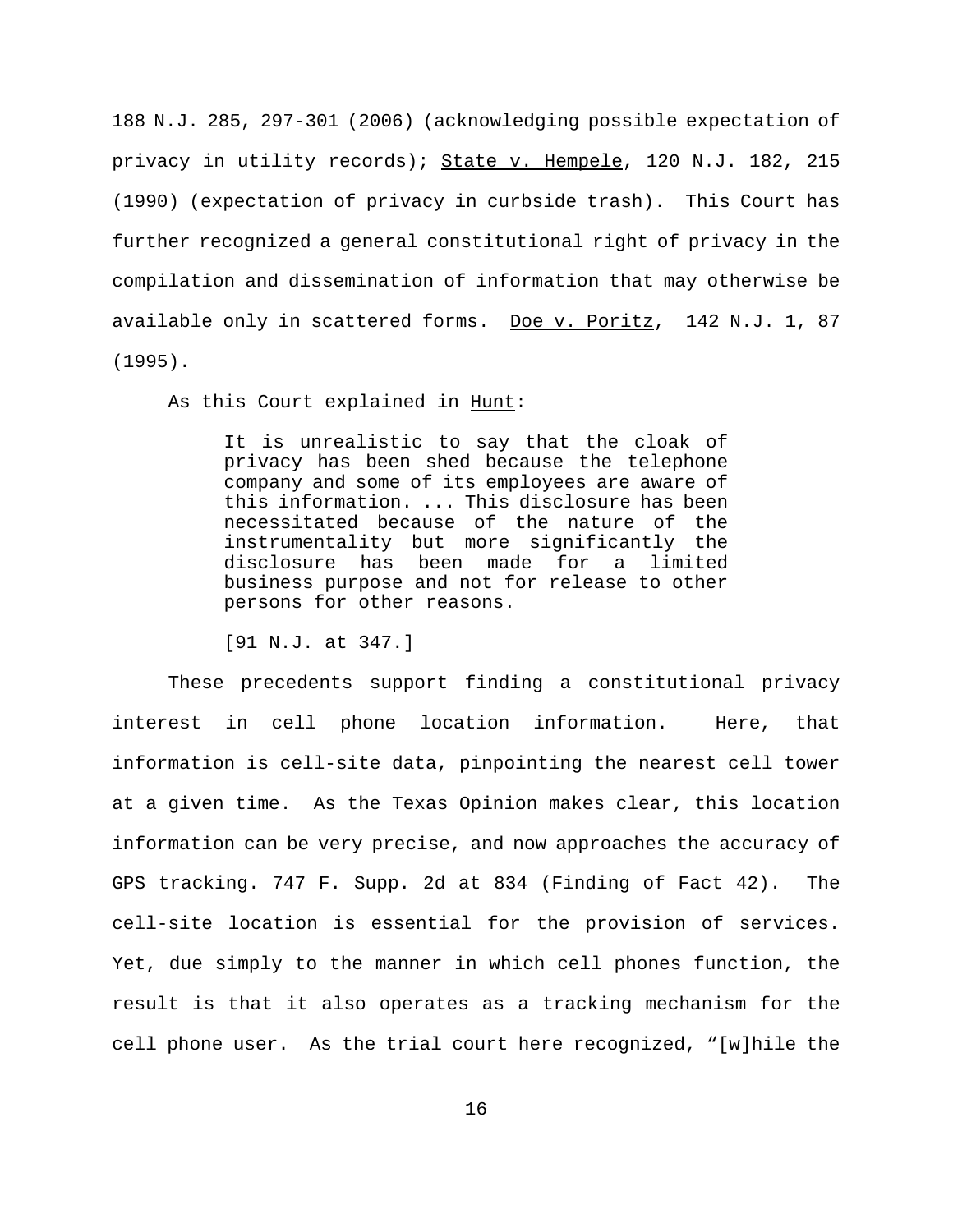cell phone was not originally conceived as a tracking device, law enforcement converts it to that purpose by monitoring cell site data."  $4$ T $19-13.$   $^1$ 

Like the protected ISP information, toll-billing and bank records, cell phone location information is "integrally connected to essential activities of today's society." Reid, 194 N.J. at 398. Indeed, this Court's reasoning in protecting ISP records applies with even greater force to cell phones:

> [I]t is hard to overstate how important computers and the Internet have become to everyday, modern life. Citizens routinely access the Web for all manner of daily activities: to gather information, explore ideas, read, study, shop, and more.

> Individuals need an ISP address in order to access the Internet. However, when users surf the Web from the privacy of their homes, they have reason to expect that their actions are confidential. Many are unaware that a numerical IP address can be captured by the websites they visit.... Only an Internet service provider can translate an IP address into a user's name.

> In addition, while decoded IP addresses do not reveal the content of Internet communications, subscriber information alone can tell a great deal about a person. With a complete listing of IP addresses, one can track a person's Internet usage.... Such information can reveal intimate

 $^\text{1}$  In this case, police requested the real-time location tracking of a cell phone. Real-time information can locate people contemporaneously and can provide evidence in criminal trials. But it is only one investigative function of cell phone tracking. Police may also seek historical location data. Historical location information may also be evidential. For example, police could use historical data to reconstruct a target's movement over time, or at the time of a past crime.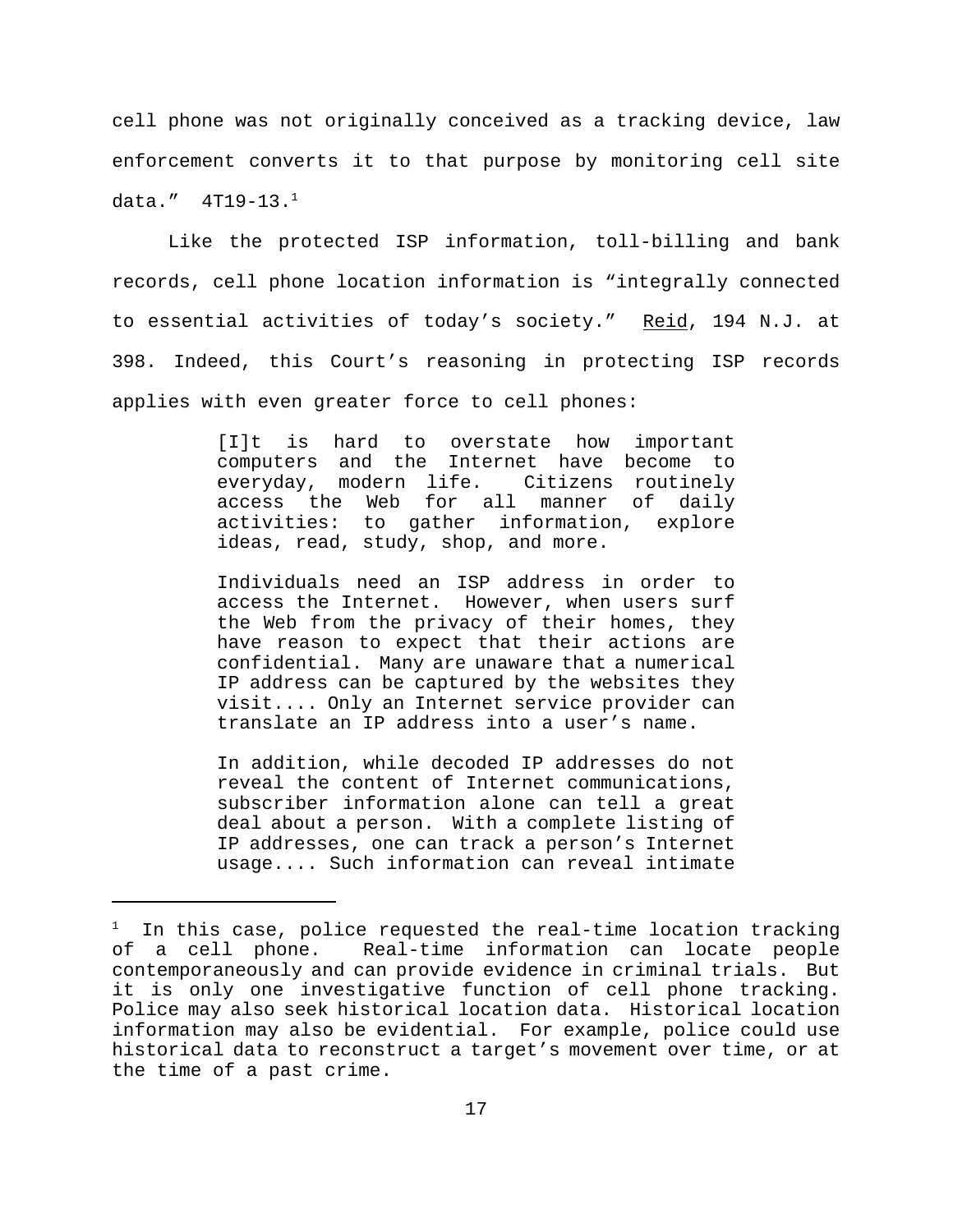details about one's personal affairs in the same way disclosure of telephone billing records does. Although the contents of Internet communications may be even more revealing, both types of information implicate privacy interests.

[Id. at 398-99.]

The same is true for cell phones. Cell phone use may be more ubiquitous than Internet use.

Cell phone location information can reveal intimate details of one's affairs. Cell phone location information reveals not only location, but also movement and associations. Significantly, location information can reveal people's presence in protected locations like their home or office, and can reveal their doctors' visits, shopping habits, attendance at church, or association with others. The information, significantly, includes not only public movement, but private locations people enter. Discerning a user's location on even a single occasion can reveal intimate location information. This same location information over time – historical information – reveals even more about a user's movements, actions and associations.

Besides one's privacy interest in location and movement, cell phone location tracking – particularly if prolonged - may implicate one's First Amendment right of association. The constitutional right to freedom of association protects against state intrusion into the "choices to enter into and maintain certain intimate human relationships." Roberts v. U.S. Jaycees, 468 U.S. 609, 617-18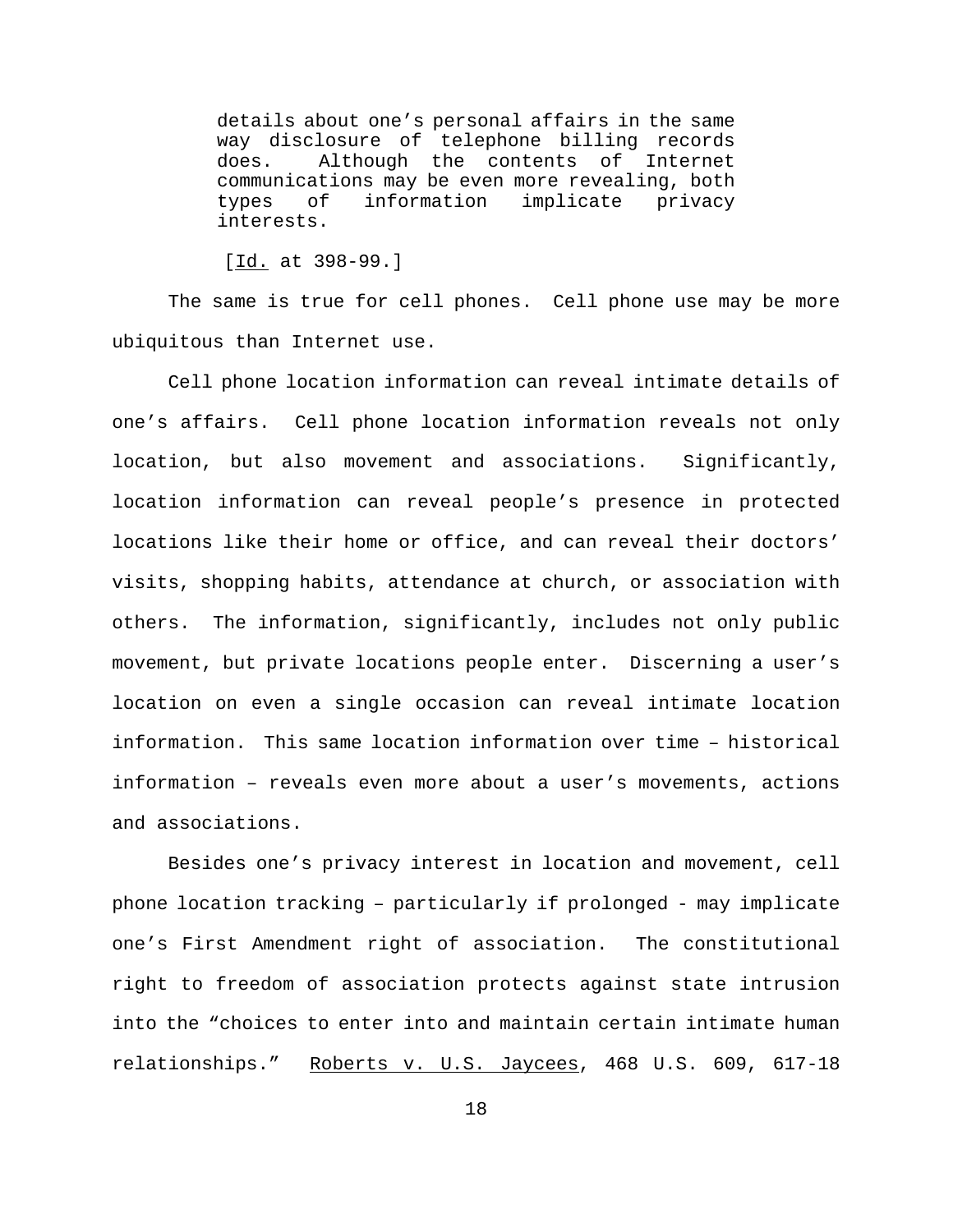(1984). Government action discouraging and potentially limiting the free exercise of First Amendment protections is also proscribed. NAACP v. Alabama, 357 U.S. 449, 461 (1958). See Vivek Kothari, Autobots, Decepticons and Panopticons: The Transformative Nature of GPS Technology and the Fourth Amendment, 6 Crim. L. Brief 37, 45 (2010) ("[M]ore than mere locations, GPS devices provide an index of known associates and associations and insight into the frequency of those associations.") "Awareness that the Government may be watching chills associational and expressive freedoms." United States v. Jones, 565 U.S. \_\_\_ (2012) (Sotomayor, J., concurring). Accordingly, the Fourth Amendment warrant requirement should be accorded "scrupulous exactitude" when First Amendment concerns are implicated. See Stanford v. Texas, 379 U.S. 476, 484-85 (1965); Maryland v. Macon, 472 U.S. 463, 468 (1985). The Court should recognize that cell phone technology significantly implicates these privacy and associational interests.

Cell phone users do not intend to disclose their location simply by using the phone. As with Internet users, cell phone users do not knowingly and voluntarily assume the risk of having their location information revealed to the public. Cell phone location information is not data the user directly conveys to make a call. Rather, that information is generated and recorded automatically. There is no reason to believe individuals even realize their cell phone provider records their location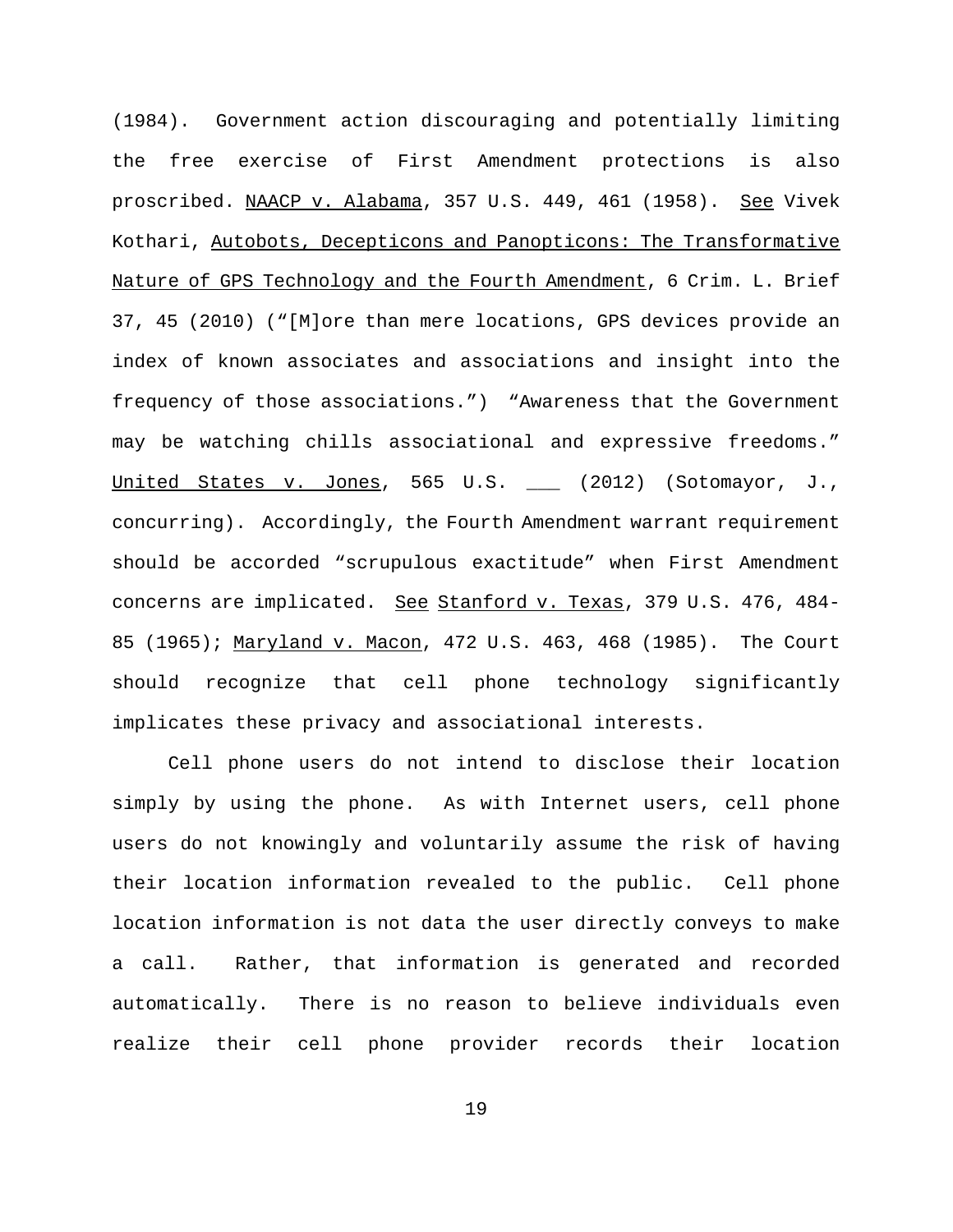information. As with the information at issue in Reid, Hunt, and McAllister, cell phone location information is information that people recognize the cell phone company must obtain for the purpose of providing service, but that they nevertheless reasonably expect will otherwise be protected and not be subject to disclosure to the government.

# **B. Current Statutory, Commercial, and Constitutional Protections Underscore The Expectation of Privacy in Cell Phone Location Information.**

 The New Jersey Constitution protects individuals' reasonable expectations of privacy. This Court has determined that "[e]xpectations of privacy are established by general social norms." Hempele, 120 N.J. at 200 (quotation reference omitted).

Simply put, individuals expect privacy in location information held by cell phone providers. Current statutory and constitutional provisions, as well as providers' privacy policies, establish the reasonableness of that expectation.

### **1. Statutory Protections**

First, statutory protections for cell phone location information – provisions that limit access by law enforcement confirm a reasonable expectation of privacy. Both state and federal law restrict law enforcement's ability to acquire cell phone location information.

 The Wiretapping and Electronic Surveillance Control Act, N.J.S.A. 2A:156A-1 *et seq*. ("New Jersey Wiretap Act") provides: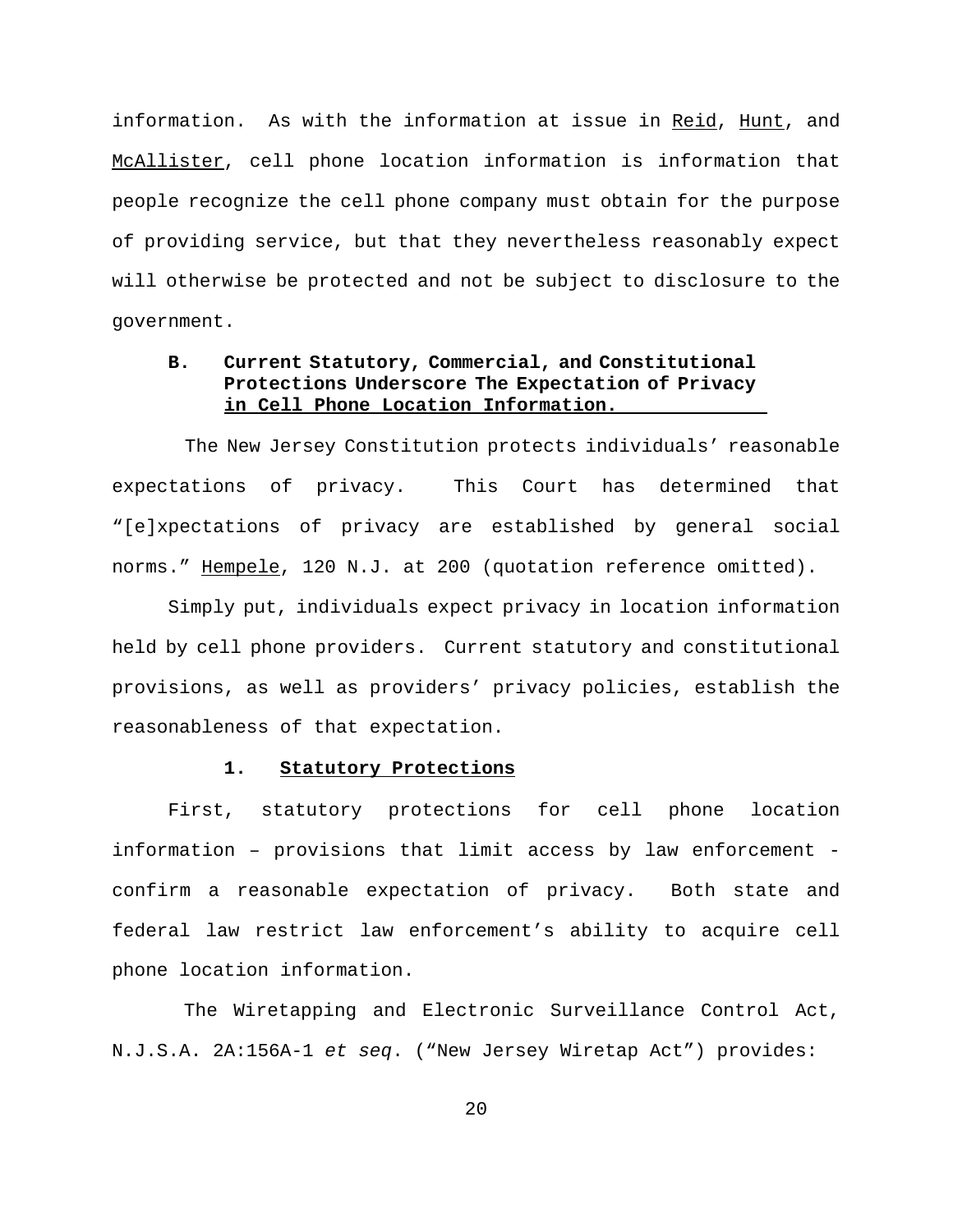### **2A:156A-29. Requirements for access.**

\*\*\*

c. A provider of electronic communication service or remote computing service or a communication common carrier shall disclose a record, *the location information for a subscriber's or customer's mobile or wireless communications device*, or other information pertaining to a subscriber or customer of the service, other than contents covered by subsections a. and f. of this section, to a law enforcement agency under the following circumstances:

(1) the law enforcement agency has obtained a warrant;

(2) the law enforcement agency has obtained the consent of the subscriber or customer to the disclosure;

(3) the law enforcement agency has obtained a court order for such disclosure under subsection e. of this section; or

(4) with respect to only the location information for a subscriber's or customer's mobile or wireless communications device and not to a record or other subscriber or customer information, the law enforcement agency believes in good faith that an emergency involving danger of death or serious bodily injury to the subscriber or customer requires disclosure without delay of information relating to the emergency. A law enforcement agency receiving records or information pursuant to this subsection is not required to provide notice to the customer or subscriber.

\*\*\*

e. A court order for disclosure under subsection b. or c. may be issued by a judge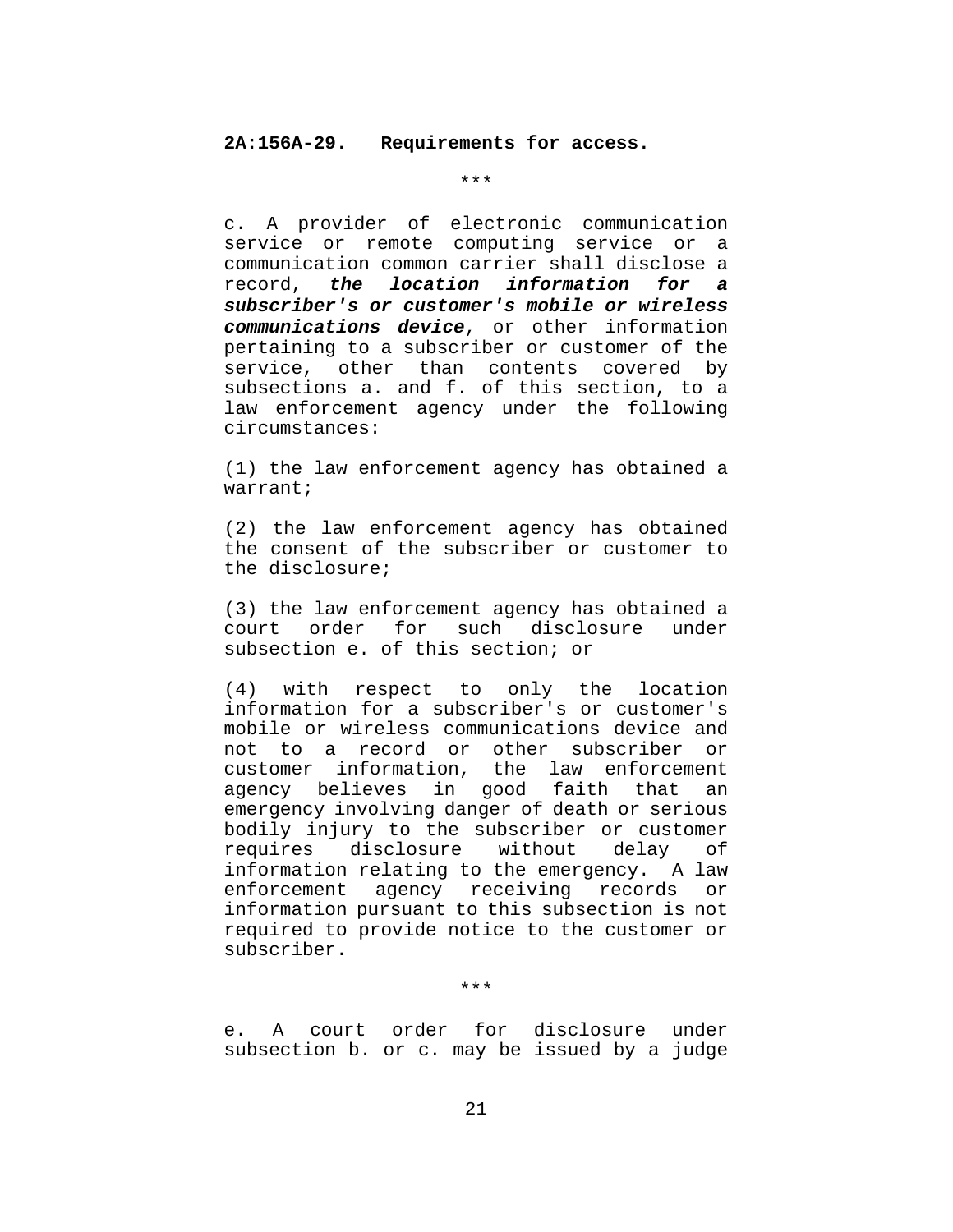of competent jurisdiction and shall issue only if the law enforcement agency offers specific and articulable facts showing that there are reasonable grounds to believe that the record or other information pertaining to a subscriber or customer of an electronic communication service or remote computing service or communication common carrier is relevant and material to an ongoing criminal investigation. A judge who has issued an order pursuant to this section, on a motion made promptly by the service provider, may quash or modify such order, if the information or records requested are unusually voluminous in nature or compliance with such order otherwise would cause an undue burden on such provider.

[(emphasis added).]

Disclosure of cell phone location information<sup>2</sup> is thus limited. Therefore, under the New Jersey Wiretap Act, a warrant or other judicial order is required for disclosure of the information at issue here to law enforcement.

Federal law similarly limits law enforcement access to cell phone location information. When Congress passed the Wireless Communication and Public Safety Act of 1999, for the purpose of facilitating deployment of enhanced 9-1-1 technology, privacy protection was specifically included for cell phone location information:

> (f) **Authority to Use Location Information.**  For purposes of subsection $(c)(1)$  of this

 $2$  "Location information" is defined in the New Jersey Wiretap Act as "global positioning system data, enhanced 9-1-1 data, cellular site information, and any other information that would assist a law enforcement agency in tracking the physical location of a cellular telephone or wireless mobile device." N.J.S.A. 2A:156A-2w.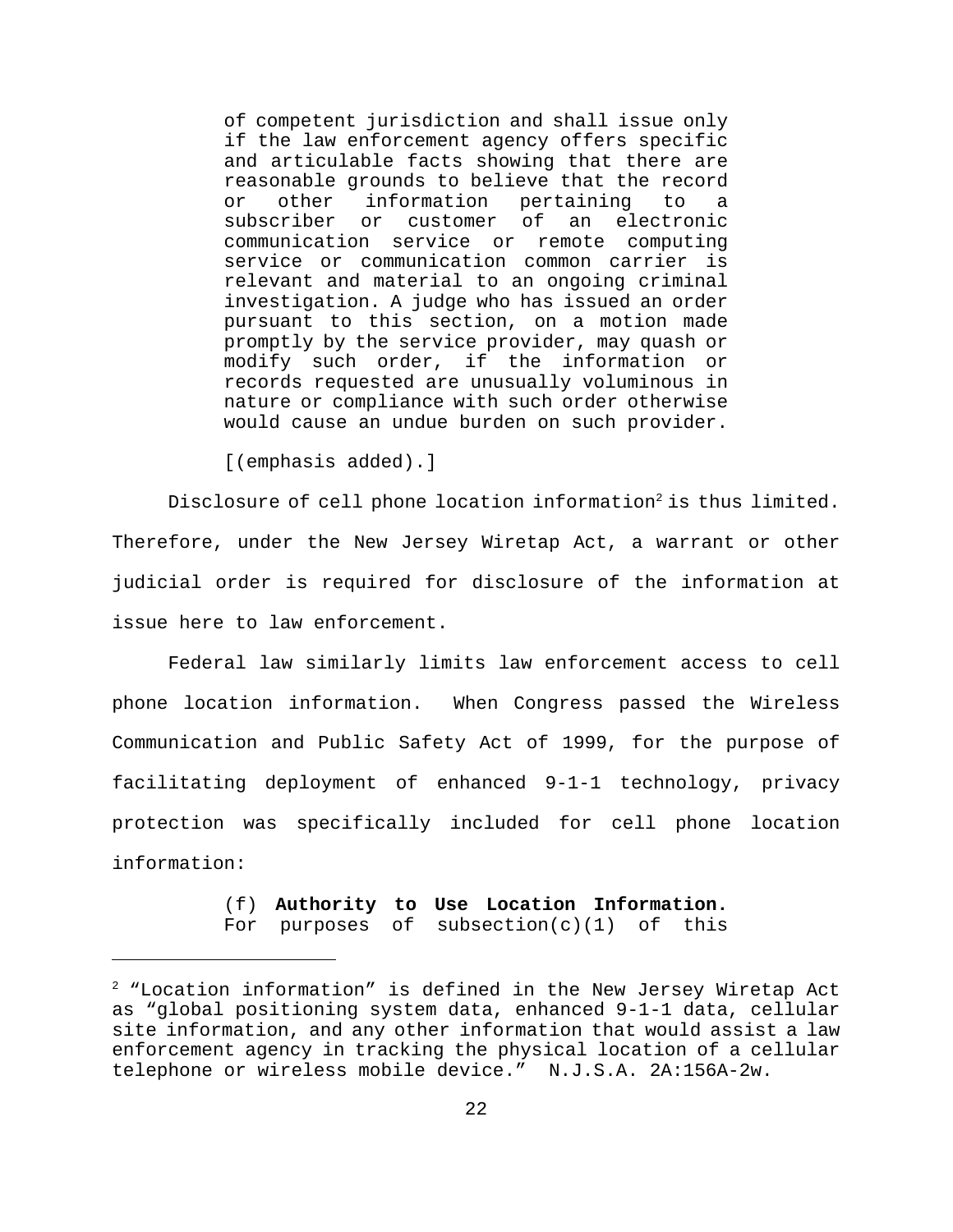section, without the express prior authorization of the customer, a customer shall not be considered to have approved the use or disclosure of or access to –

(1) Cell location information concerning the use of the commercial mobile service ...

[47 U.S.C. §222(f).]

The Communications Assistance for Law Enforcement Act, passed in 1994, mandated that court orders for pen register and trap and trace devices shall not include "any information that may disclose the physical location of the subscriber."  $47 \text{ U.S.C. } $1002(a)(2)(B)$ .

While courts are divided over whether federal law requires law enforcement agents to obtain a warrant for real-time cell phone tracking, it is clear that, at minimum, they must obtain a court order upon a showing that the information is relevant and material to an ongoing investigation. The bases for law enforcement requests are Title II of the Electronic Communications Privacy Act of 1986, 18 U.S.C. §§2701-2711 (2010), commonly referred to as the Stored Communications Act (SCA), and the Pen Register/Trap Trace Statute, also part of the SCA. Under 18 U.S.C. §2703(c)(1), information may be disclosed upon a warrant, court order or consent. Under 18 U.S.C. §3121, a court order is sufficient on a relevancy standard. Some courts have refused disclosure of location information in the absence of a warrant.<sup>3</sup> Others have permitted disclosure by court order under the SCA.

<sup>3</sup> See *infra*, note 10.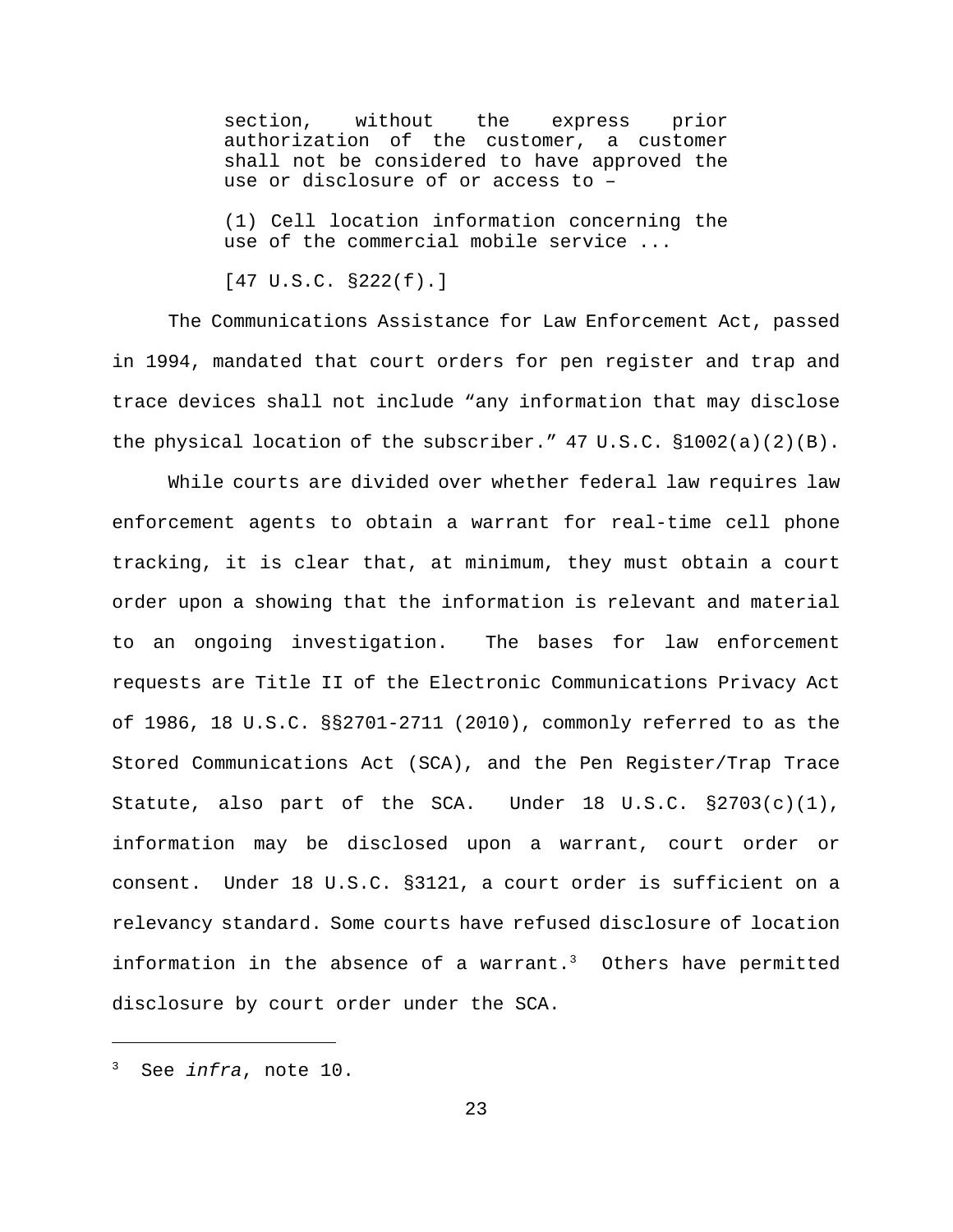Accordingly, there is debate whether any federal statute is authority for disclosure of cell phone location information. But it is undisputed that some type of judicial authorization is required under federal law. Cell phone location information is thus protected under federal law as well. $4$ 

## **2. Cell Phone Customer Agreements and Privacy Policies**

Cell phone provider privacy policies also support an expectation of privacy in location information. Customer agreements incorporate the providers' privacy policies and confirm protections against disclosure of location information to law enforcement. For example, defendant's provider, T-Mobile, has a policy that requires legal process, or an emergency, for disclosure to law enforcement.<sup>5</sup> Every privacy policy we examined requires judicial process;<sup>6</sup> none permits disclosure simply upon law

<sup>4</sup> Indeed, those privacy protections are now the subject of additional, proposed legislation which would strengthen users' privacy interests in cell phone location information. Several pieces of proposed legislation pending in the  $112<sup>th</sup>$  Congress would clarify and, in some instances, strengthen privacy for cell phone location information. The proposed Electronic Communications Privacy Act Amendments Act (S.1011) requires a warrant for disclosure of geolocation information. Likewise, the Geolocational Privacy and Surveillance Act (S.1212 and H.R. 2168) likewise includes a warrant requirement for disclosure of this information.

<sup>5</sup> T-Mobile Privacy Policy, located at http://www.t-mobile.com/ company/website/privacypolicy.aspx.

<sup>&</sup>lt;sup>6</sup> See, e.g., Sprint Nextel Privacy Policy, located at http://www.sprint.com/legal/privacy.html; AT&T Privacy Policy,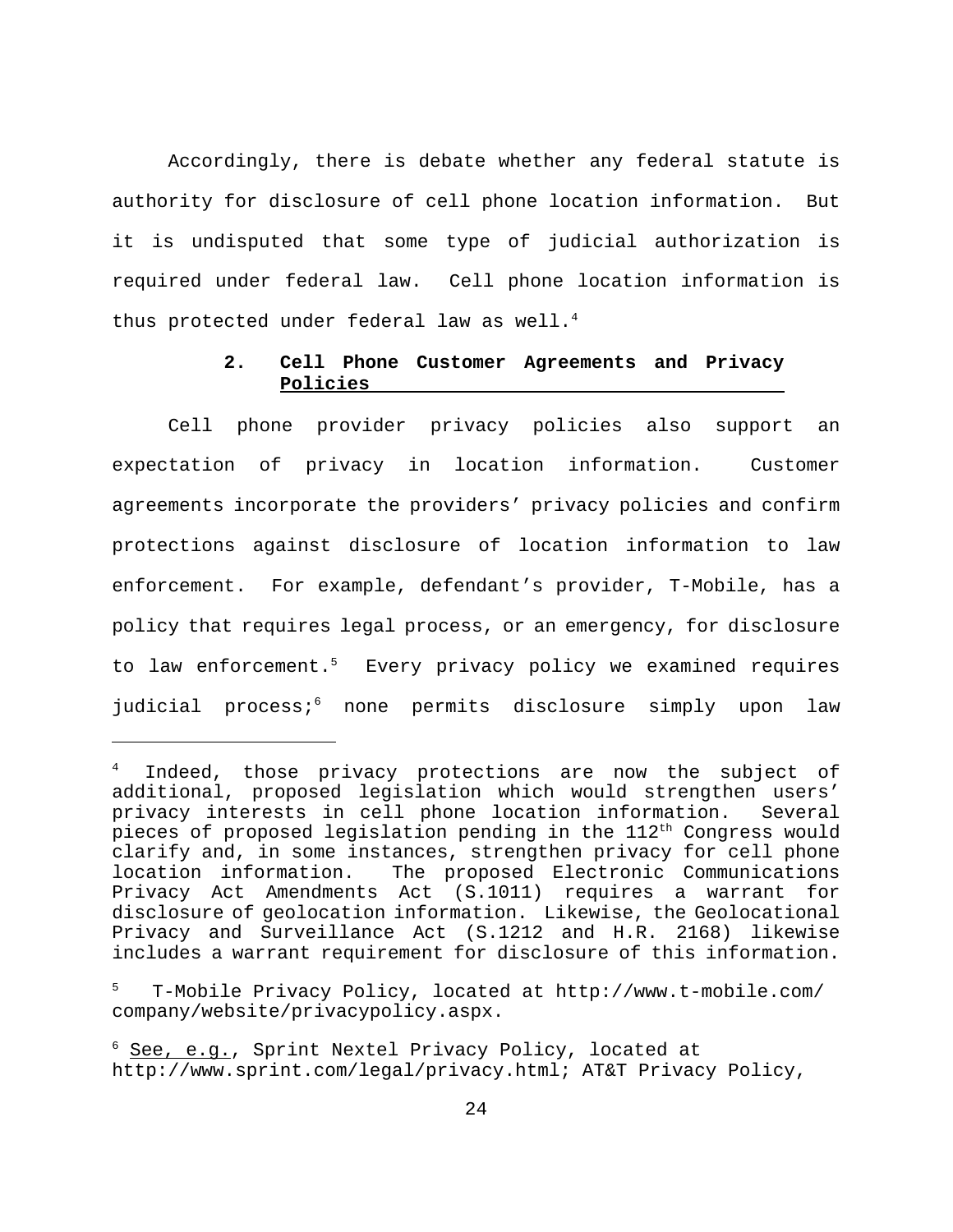enforcement request. Such disclosure would violate the New Jersey Wiretap Act, the SCA and, we submit, the New Jersey Constitution.

As users' location information is a category of data specifically understood even by the provider as private, privacy policies expressly prohibit its disclosure without the subscriber's authorization. Providers' treatment of "location-based services" (LBS) also reflects an expectation that a user's location is private. These applications, uniquely available to cell phone subscribers, use location tracking and permit sharing this information with others. For example, the popular application "foursquare" permits cell users to share their location with "friends" by "checking in" at a given location. Foursquare, http://foursquare.com/privacy; See also Google Latitude, http://google.com/mobile/latitude (application permitting cell users to share their location with friends and to "[c]ontrol who sees your location.")

Without exception, providers give users of LBS notice and choice about whether LBS and attendant disclosure of location are activated. In fact, CTIA, the wireless trade association, has published "Best Practices and Guidelines for LBS," which requires providers to give notice and get consent before disclosing users' location information. CTIA, http://www.ctia.org/business\_resources

located at http://att.com/gen/privacy-policy?pid=2506; Verizon Privacy Policy, located at http://www22.verizon.com/privacy.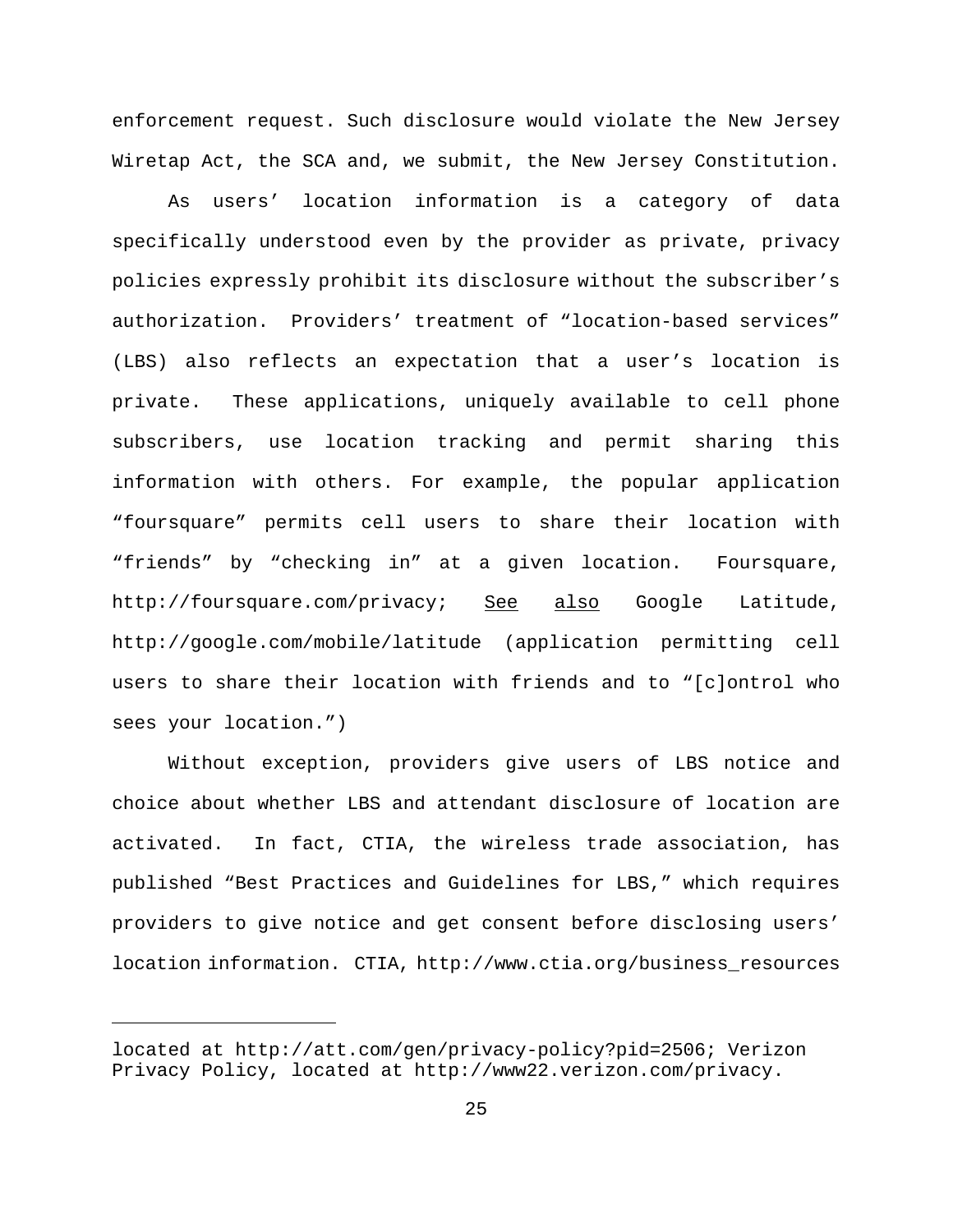/wic/index/AID/11300. "[P]hone location tracking services are offered as 'social' tools allowing consumers to find (or to avoid) others who enroll in these services." Jones, 565 U.S. at \_\_\_ (Alito, J., concurring in judgment).

### **3. Constitutional Privacy Interest in Tracking Technology**

The constitutional privacy interest in law enforcement tracking is well-established. In United States v. Karo, 468 U.S. 705 (1984), the Supreme Court held that location tracking implicates Fourth Amendment privacy interests because it may reveal information about individuals in areas where they have reasonable expectations of privacy. Using an electronic device to infer facts about the inside of a protected place is just as unreasonable as searching it without a warrant. Id. at 714-15; see also Kyllo v. United States, 533 U.S. 27, 36 (2001) (explaining thermal imaging of a home violates the Fourth Amendment). As in these cases, cell phone tracking differs from the beeper tracking approved in United States v. Knotts, 460 U.S. 276 (1983), which reveals only information visually observable on a public highway.

 Karo compels the conclusion that cell phone tracking implicates constitutional privacy interests. On any given day, a person's cell phone travels through many protected locations, where, under Karo, police cannot warrantlessly intrude on individuals' reasonable expectations of privacy. 468 U.S. at 716; see Kyllo, 533 U.S. at 34 (reasonable privacy expectation in home);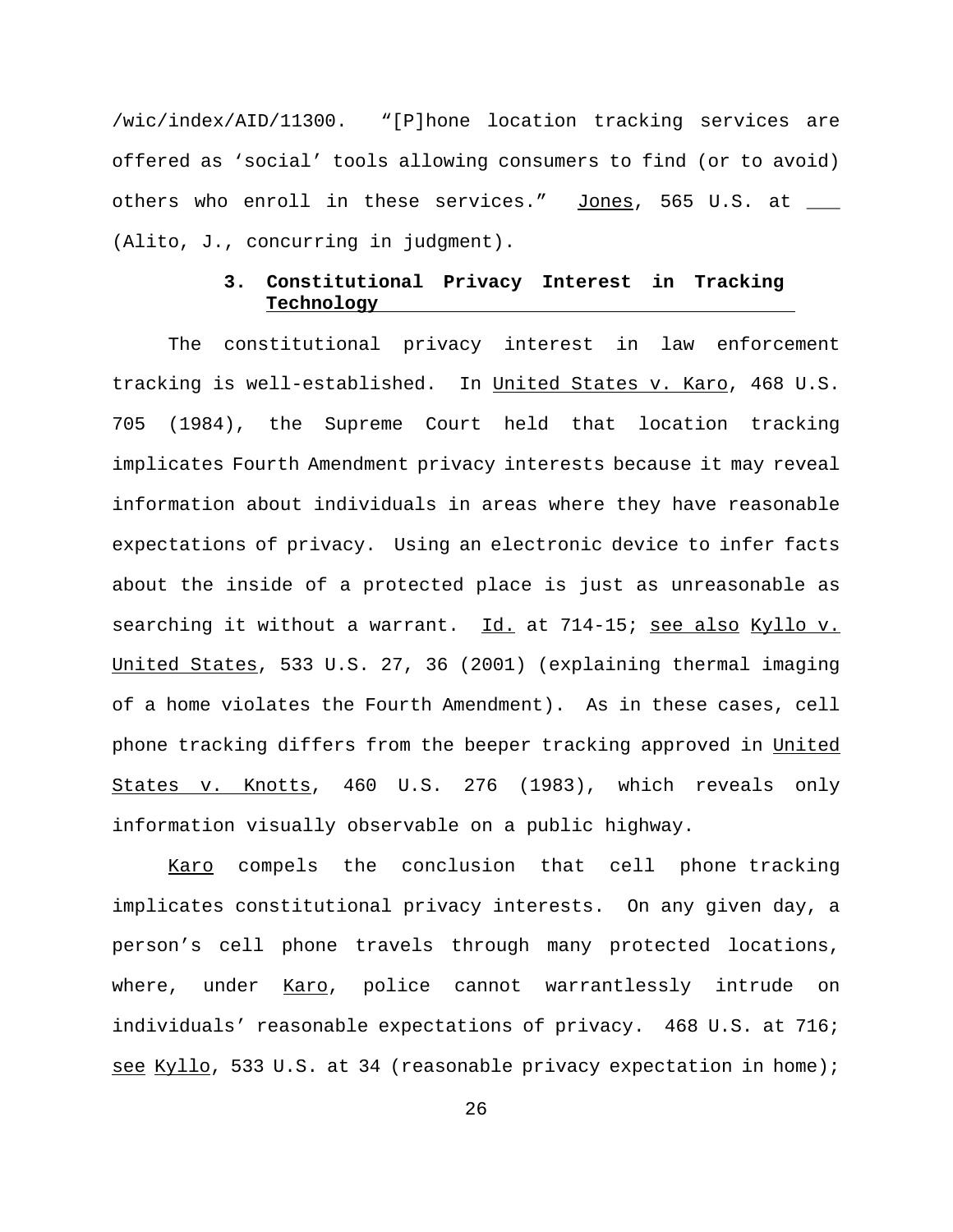See v. City of Seattle, 387 U.S. 541, 543 (1967) (business premises); Stoner v. California, 376 U.S. 483, 486 (1964) (hotel room).

Moreover, an individual's privacy interest in his location information is not limited to the home or other protected locations, because "what he seeks to preserve as private, even in an area accessible to the public, may be constitutionally protected." Katz v. United States, 389 U.S. 347, 351 (1967). It is not merely the cell phone's location in each constitutionally protected space, but the sum of information gathered from surveillance of a person's movement, that "reveals an intimate picture of the subject's life that he expects no one to have – short perhaps of his spouse," and that thus supports an expectation of privacy that society recognizes as reasonable. United States v. Maynard, 615 F.3d 544, 563 (D.C. Cir. 2010), aff'd, Jones, 565 U.S. \_\_\_ (2012); Doe v. Poritz, 142 N.J. at 89 (discussing compilation of otherwise scattered bits of information).

The Supreme Court recently addressed location tracking in United States v. Jones, 565 U.S. \_\_\_ (2012), but on such narrow grounds that it sheds little light here. The question presented was whether the physical attachment of a GPS device to a car and its subsequent use was a search under the Fourth Amendment. The majority resolved the case by concluding that, because attachment required a physical trespass, there was a Fourth Amendment search.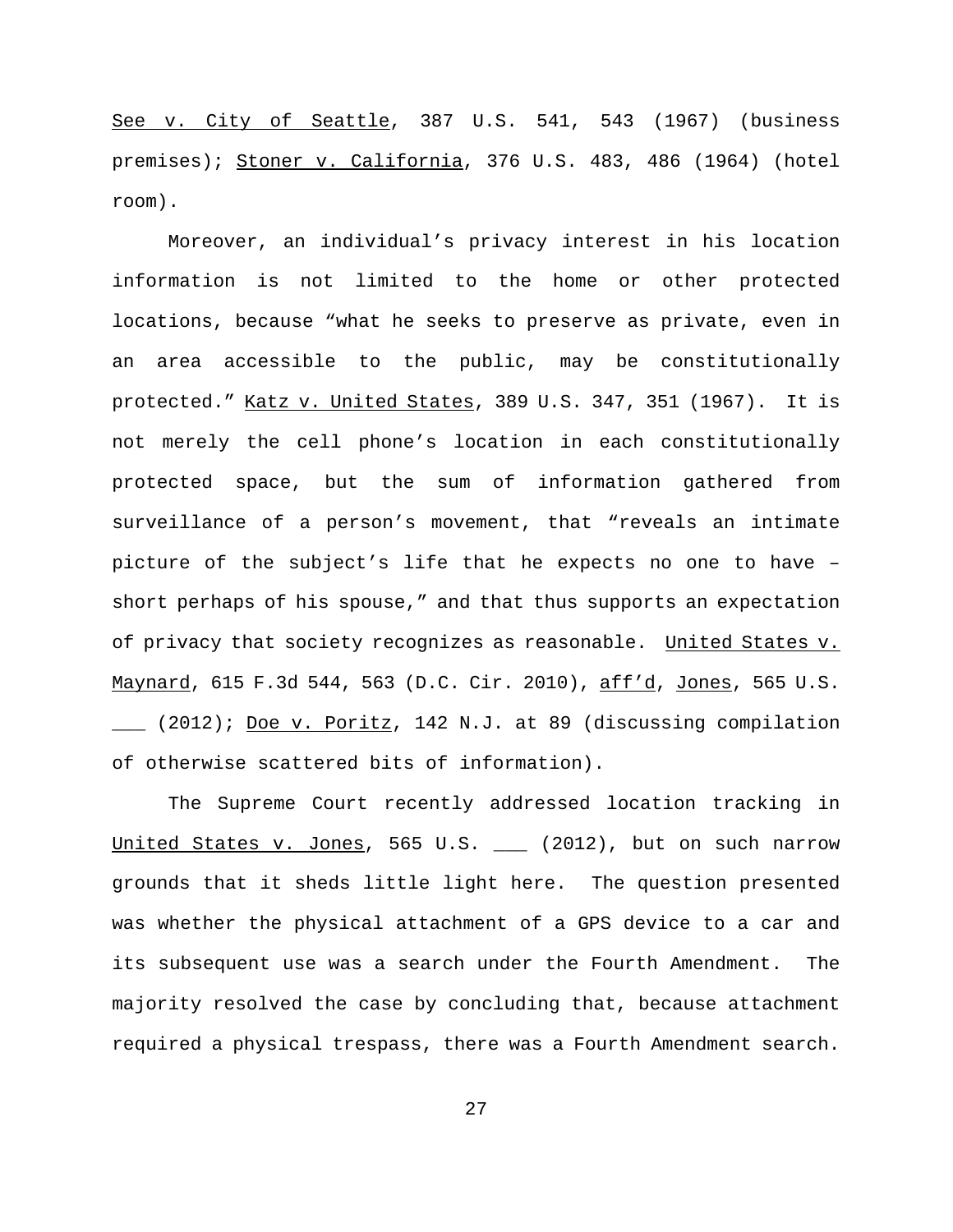However, it reserved for another day the question of whether purely electronic surveillance – like the cell phone tracking in this case – violates an individual's reasonable expectation of privacy. In any event, this Court has routinely recognized that the New Jersey Constitution protects a more expansive vision of privacy than its federal counterpart. Compare Hempele, 120 N.J. at 215 (1990), with California v. Greenwood, 486 U.S. 35,37 (1988).

Tracking technology represents a serious threat to privacy interests. As the highest courts of several states and the District of Columbia Circuit have acknowledged, location monitoring can now be continuous and indiscriminate, and therefore represents a far greater invasion of privacy than beepers, which were monitored for the discrete purpose of ascertaining the destination of a particular object. See, e.g., Maynard, 615 F.3d at 555-59; State v. Campbell, 759 P. 2d 1040, 1048 (Or. 1988) (use of radio transmitter to locate defendant's vehicle was a search under the state constitution, and stating that "[a]ny device that enables police quickly to locate a person or object anywhere within a 40 mile radius, day or night, over a period of days, is a significant limitation on freedom from scrutiny"); People v. Weaver, 909 N.E. 2d 1195, 1196-97 (N.Y. 2009) (warrantless use of GPS device violates state constitution); State v. Jackson, 76 P. 3d 212, 223- 24 (Wash. 2003) (state constitution requires warrant for continuous GPS tracking surveillance for weeks).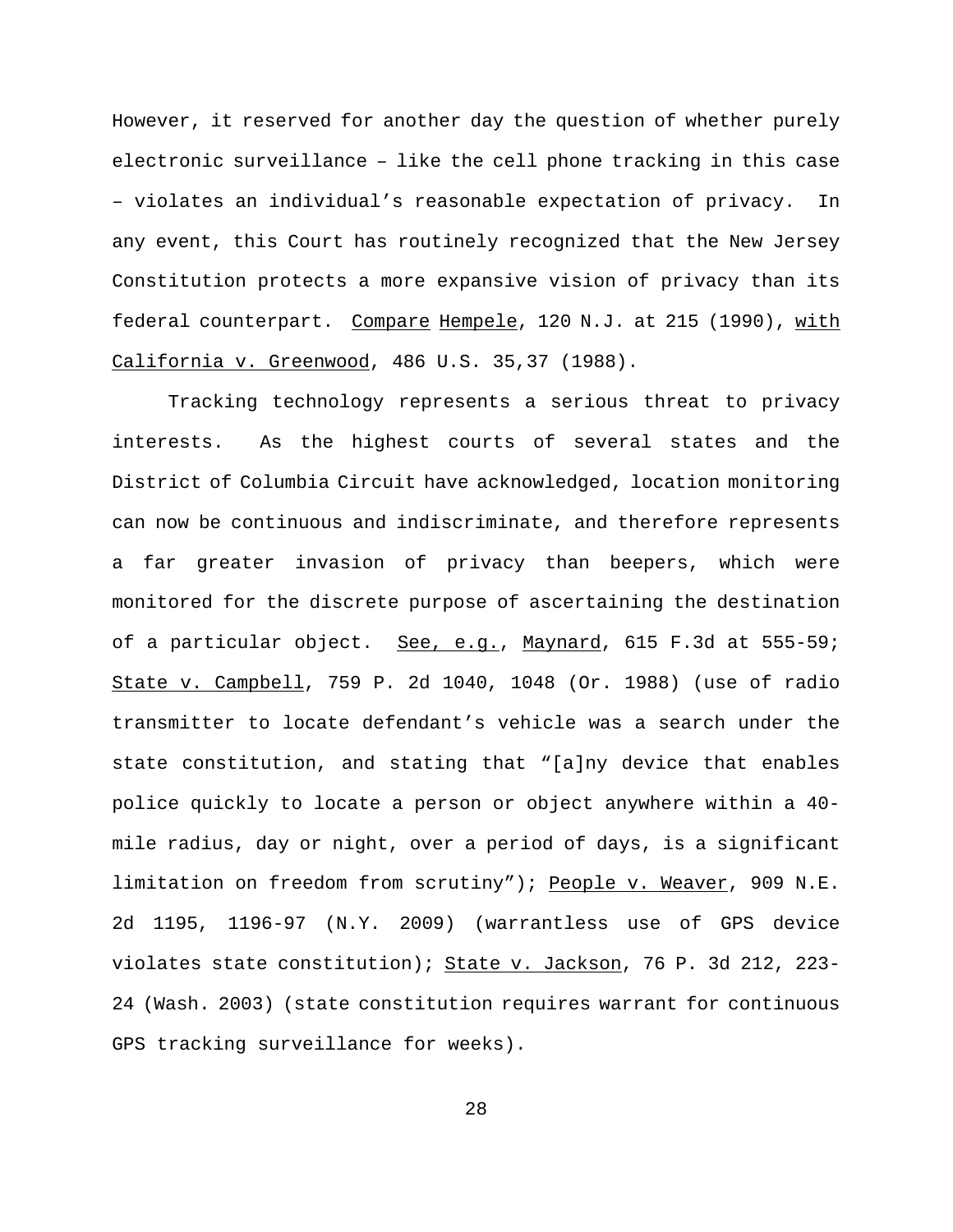Although one court described location information as "a proxy for [the suspect's] physical location" because the phone provides similar information to physical surveillance, United States v. Forest, 355 F.3d 942, 951 (6<sup>th</sup> Cir. 2004), abrogated on other grounds, United States v. Booker, 543 U.S. 220 (2005), that is an inapt analogy. A provider's disclosure of cell phone location information constitutes tracking without physical surveillance. Traditional surveillance would provide data about whether the phone is located in a constitutionally protected place. Cell phone tracking offers no such limitation.

Consequently, cell phone tracking must be treated more restrictively than traditional surveillance. Cell phone tracking – including providers' disclosure of real-time and historical locations - moves beyond "naked-eye surveillance." Kyllo, 533 U.S. at 33, 35 n.2; Maynard, 615 F.3d at 565-66 (rejecting comparison of GPS monitoring to visual surveillance). Police access to cell phone location permits surveillance of a scope and magnitude not possible through visual surveillance, and without regard to constitutionally-protected spaces. Further, there is a potential for mass surveillance that previously would have been prohibitively expensive. United States v. Garcia, 474 F.3d 994, 998 (7<sup>th</sup> Cir. 2007).

In fact, restrictions on a provider's cell-site disclosure will not resolve the constitutional conundrum cell phone tracking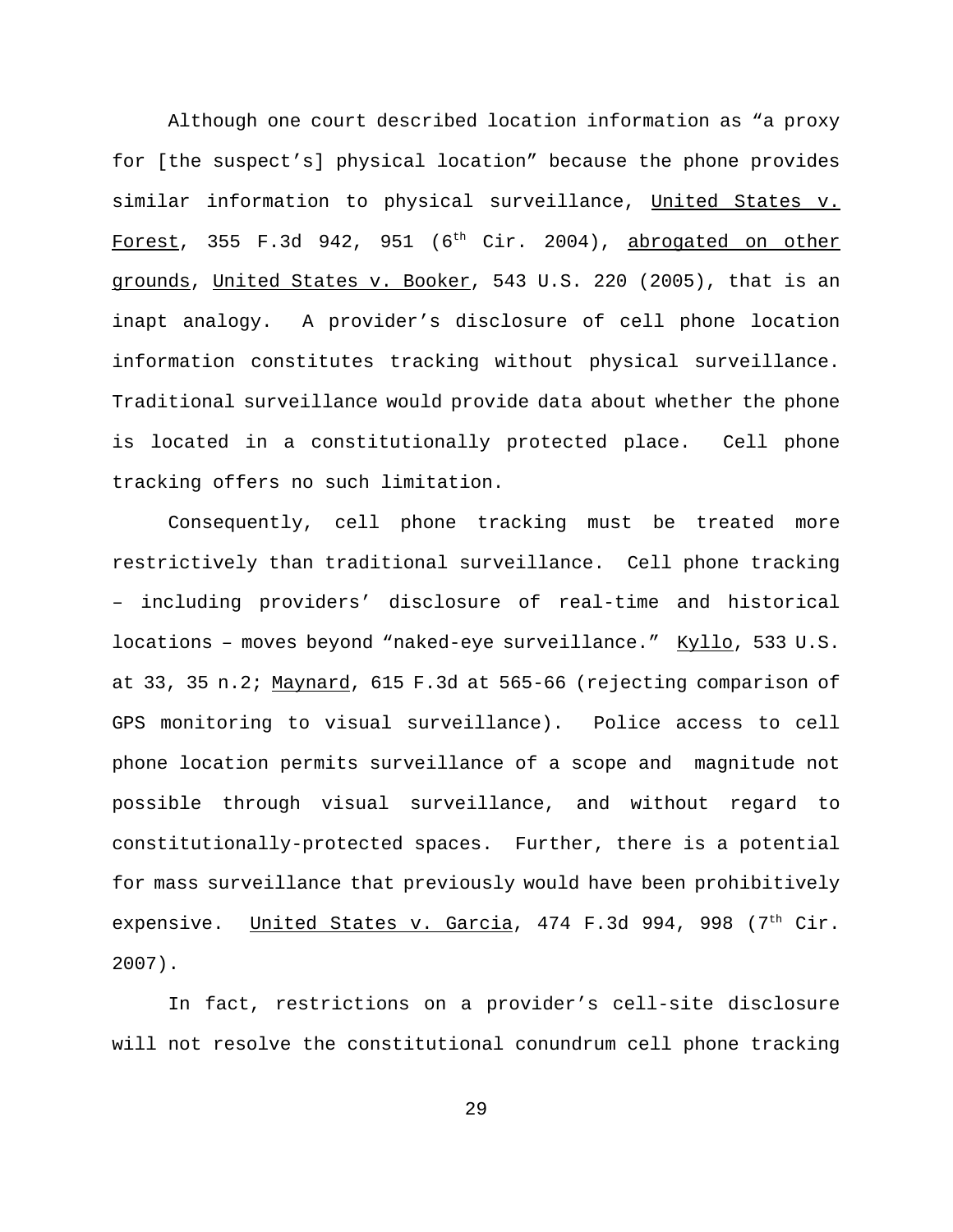poses. That is because devices now exist that can track cell-phone location without the provider's knowledge or involvement. For example, police now can acquire cell users' location information directly through the use of "triggerfish," or "cell site simulators."<sup>7</sup> Triggerfish are portable devices that mimic cell phone towers and trick cell phones into sending signaling information, which is then used to track the phone.<sup>8</sup> Thus, unless courts reinforce constitutional limitations upon privacy intrusions, law enforcement may soon directly access users' phones and convert them into tracking devices without the users' knowledge or consent. See Note, William Curtis, Triggering a Closer Review: Direct Acquisition of Cell Site Location Tracking Information and the Argument for Consistency Across Statutory Regimes, 45 Columbia J.L. & Soc. Probs. 139 (Fall 2011) (discussing triggerfish technology as shifting the legal debate over cell phone tracking).

<sup>7</sup> Julian Sanchez, FOIA Docs Show Feds Can Lojack Mobile Without Telco Help, ARS TECHNICA (Nov. 16, 2008), http://arstechnica.com/ tech-policy/news/2009/11/foia-doc-show-feds-can-lojack-mobileswithout-telco-help-ars.

U.S. Dept. of Justice, Electronic Surveillance Manual 38-40 (2005). There is no evidence "triggerfish" technology is widely available. In fact, the federal Government has deemed this information "Law Enforcement Sensitive," and has sought to withhold details about the technology. See 'Stingray' Phone Tracker Fuels Constitutional Clash, Sept. 22, 2011, found at http://online. wsj.com/article/SB10001424053111904194604576583112723197574.html.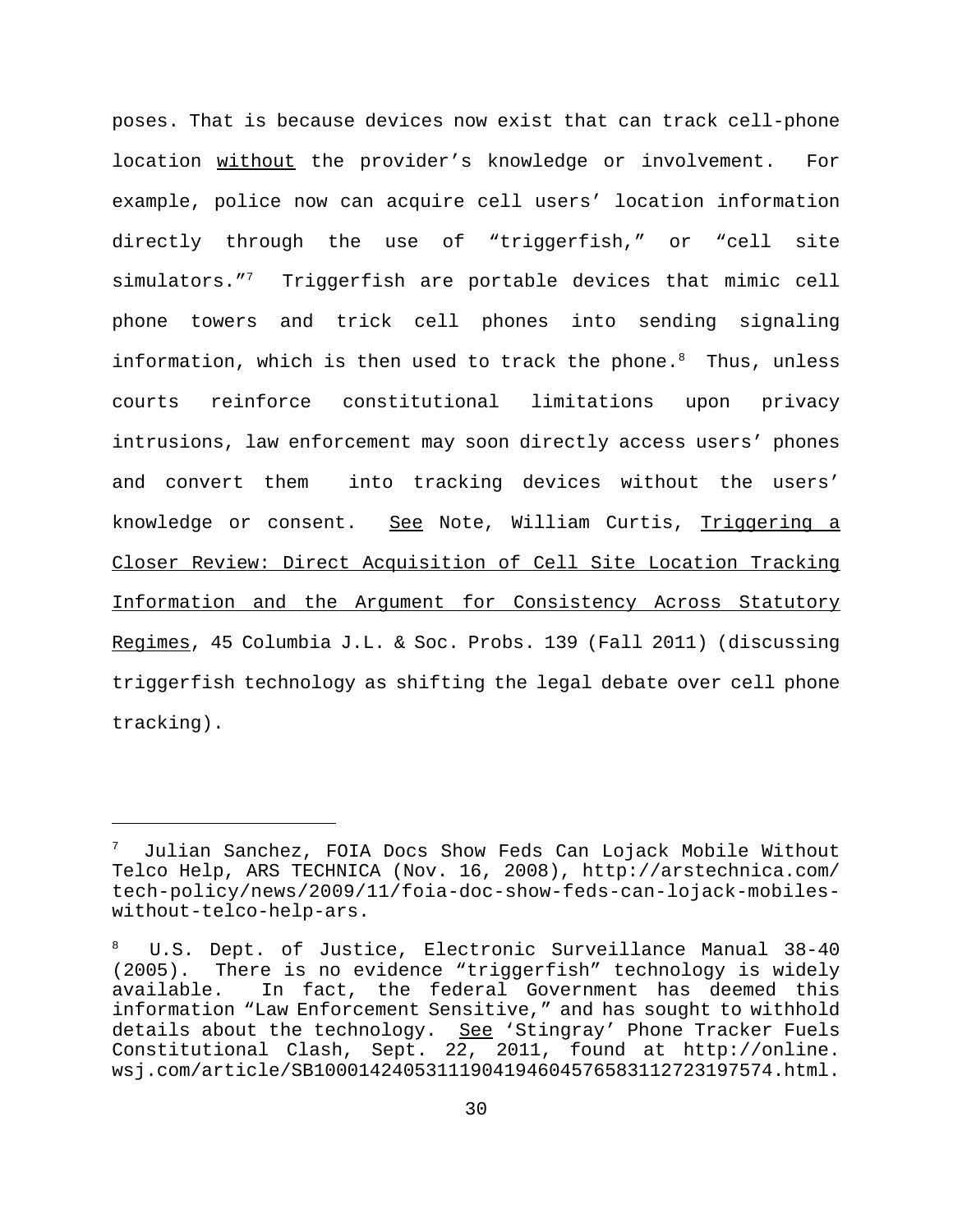# **C. Neither the Appellate Division Nor The State Correctly Gauges the Substantial Constitutional Threat to Privacy Cell Phone Tracking Poses.**

#### **1. The Appellate Division Decision.**

The Appellate Division rejected defendant's constitutional challenge to warrantless acquisition of cell phone location information by police. It found no reasonable expectation of privacy in (1) the general location of a cell phone, or (2) movements on public highways. State v. Earls, 420 N.J. Super. 583, 599 (App. Div. 2011). The Appellate Division thereby implicitly rejected any privacy expectation in cell phone location information. The court declined to decide whether a "warrant would be required for the police to obtain cell phone information to determine the specific location of a suspect, particularly the suspect's location in a private place." Id.

The Appellate Division framed the issue incorrectly. By denying a privacy interest in a cell phone's location, the Appellate Division failed to recognize that the phone's location reveals the user's location. The court further failed to understand how cell tracking technology differs, and is far more invasive, than past "beeper" technology. The trial court, but not the Appellate Division, recognized how police use of one's cell phone to track movement poses a threat to privacy interests. 4T20- 13.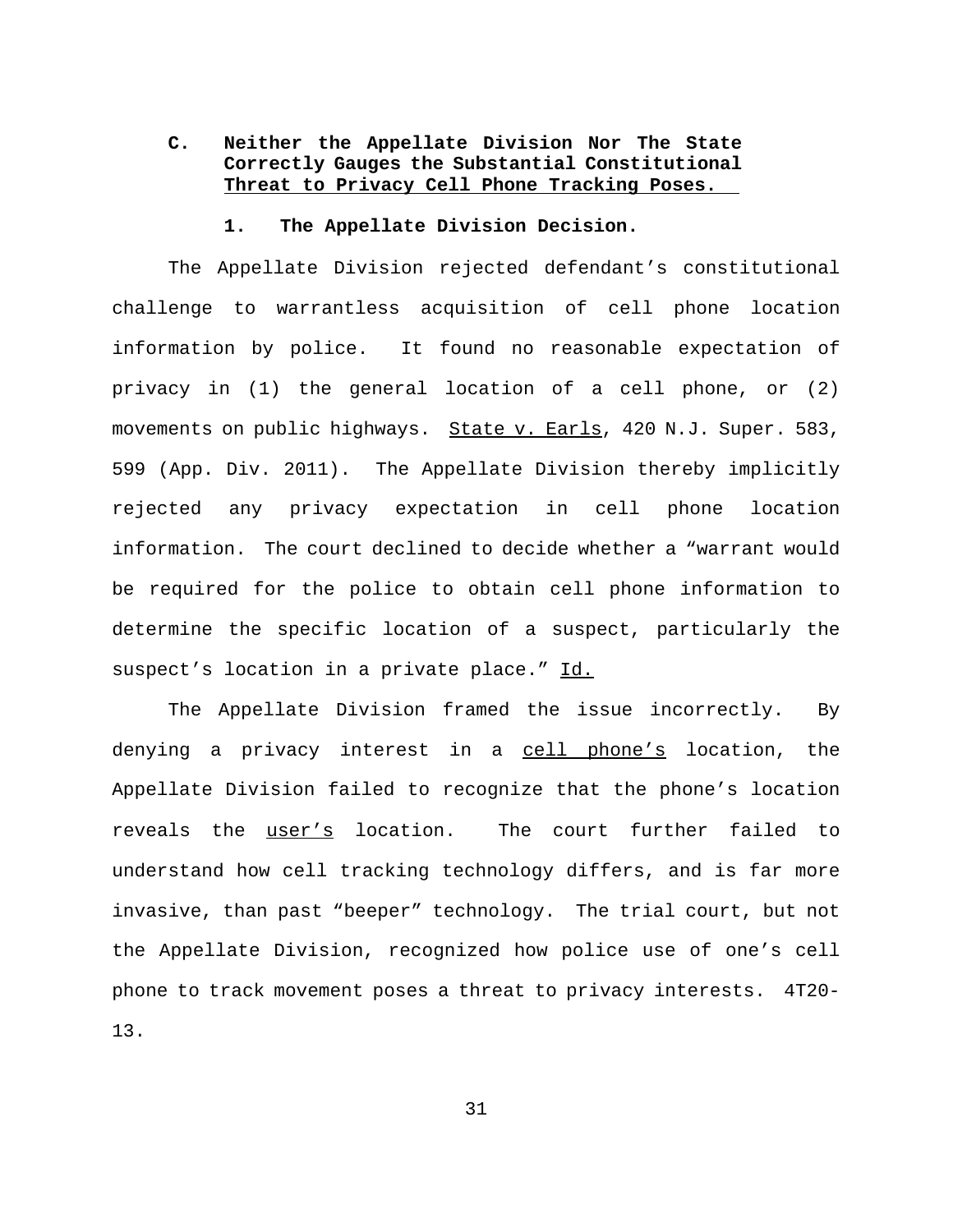The Appellate Division erroneously relied upon Knotts, 460 U.S. at 276, where police were permitted to place and track a beeper as it traveled a single route over public highways. Earls, 420 N.J. Super. at 595-99. As previously explained, cell phone location technology is different. Unlike in Knotts, and more as in Karo and Kyllo, cell phone location technology tracks individuals in ways that cannot be accomplished through visual surveillance. It also reveals location within protected areas. Cell phone location information exists for all locations and is not conditioned on the possibility that a defendant may have traveled over a public highway. The Knotts public movement exception to privacy is therefore inapposite.

The Appellate Division's other authorities, which rely on Knotts, id. at 597-99, are equally unpersuasive and should not guide this Court. In United States v. Forest, 355 F.3d 942, 950-52 (6th Cir. 2004), tracking was done solely on public highways, along with visual surveillance. In Devega v. State, 689 S.E. 2d 294, 300 (Ga. 2010), the Court wrongly found that cell phone location "revealed the same information as visual surveillance." (quoting Stone v. State, 941 A. 2d 1238, 1250 (Md. Ct. Spec. App. 2008)). Cell phone location is not a proxy for visually identifiable location in a public place. Were it otherwise, law enforcement would not need this information from the provider to track a suspect. Police would simply use visual surveillance.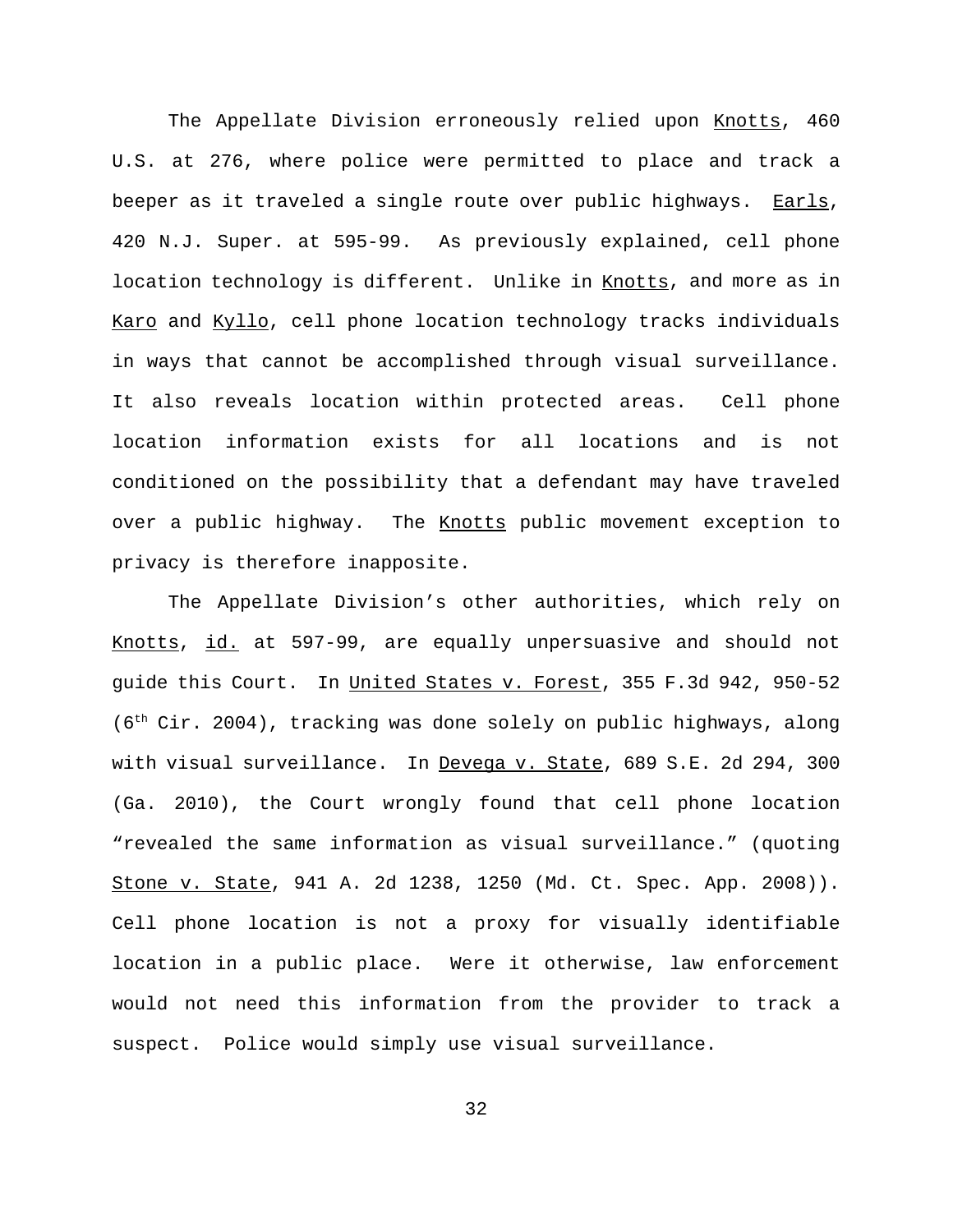No reason exists to accept the dubious premise that cell phone tracking information reveals only public information available through visual surveillance. Cell phone tracking technology does not respect boundaries of protected areas. Here defendant was located in a motel room, not on a public highway, when police tracked his cell phone with the provider's assistance.

That is why the Appellate Division's artificial distinction between the police conduct here and a hypothetical attempt "to determine the specific location of a suspect, particularly the suspect's location in a private place" was inapt. Earls, 420 N.J. Super. at 599. There is no such distinction. The police sought defendant's location, wherever he was to be found. As it turns out, he was not located in public.

The Appellate Division's analysis, equating cell phone location information with visual surveillance, is incorrect for another reason. When police seek historical location information, they may retrospectively obtain data for times when physical surveillance was never done or even contemplated. For example, were police investigating a months-old crime, historical location information could trace a suspect's movements around the time of the crime. Police would not have surveilled at the time because the crime had not yet occurred. Yet tracking technology permits such retroactive surveillance.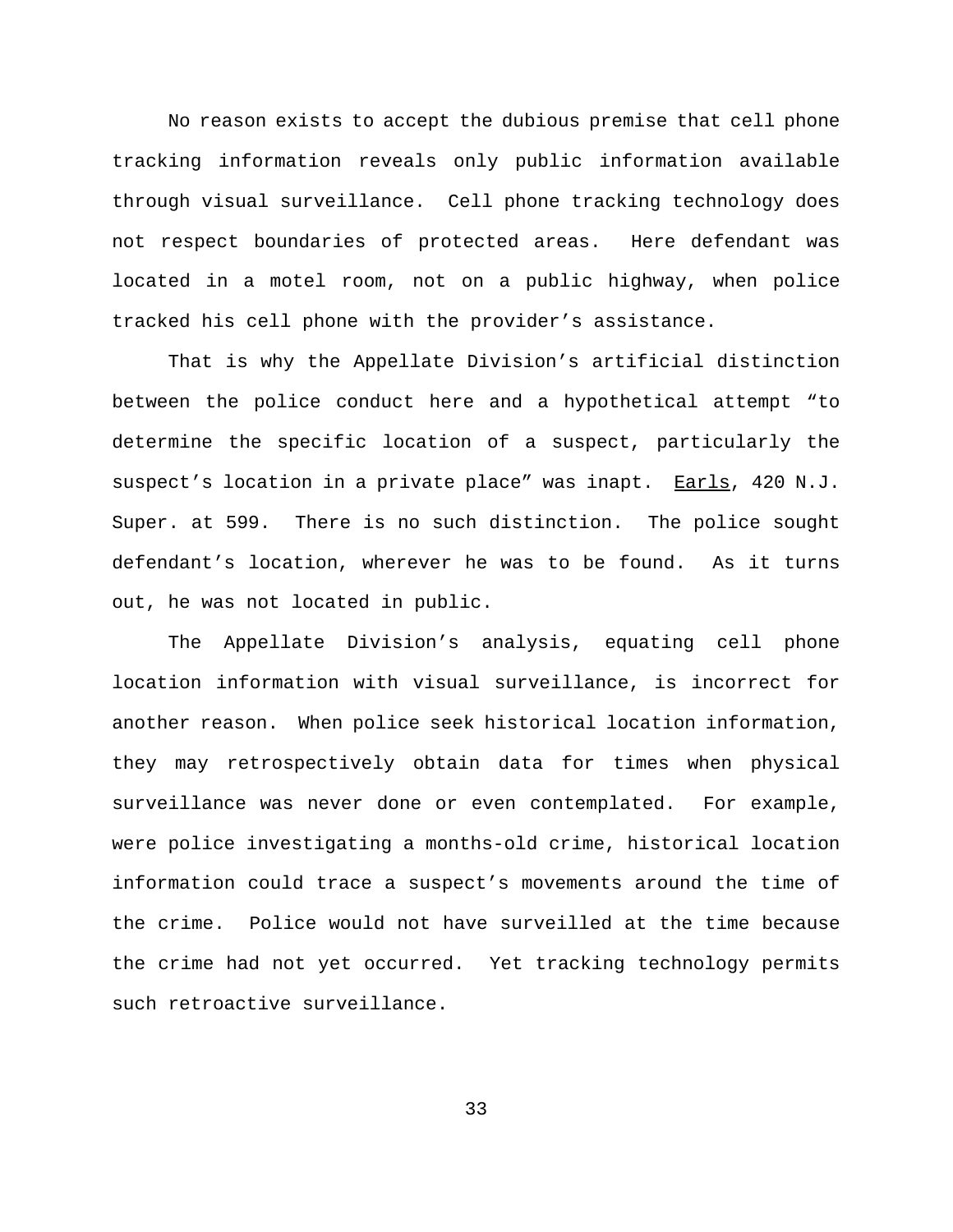This is not merely an aid to physical surveillance. This investigative technique reveals information which could not have been surveilled in real time. One's movement information is recorded by the cell provider. This location information operates as a retroactive tracking device without the user's knowledge.

This Court should therefore reverse the Appellate Division and hold that individuals have a reasonable expectation of privacy in cell phone location information.

### **2. The State's Position**

The State incorrectly argues defendant had no reasonable expectation of privacy in his cell phone location information. The State's arguments erroneously characterize the technological facts. From this faulty premise, the State additionally misapprehends the nature of the information disclosed as well as the privacy interests implicated.

First, the State wrongly frames the question of whether defendant has a privacy expectation in the "generalized location" of his cell phone "within the context of fully public areas." Pb16. The State asserts that "police merely obtained basic information concerning the recent vicinity of defendant's phone within a mile radius of a given cell tower." Pb16 (emphasis in original). From this, the State claims this is "little more than the enhancement of the surveillance" police might have conducted visually. Pb16.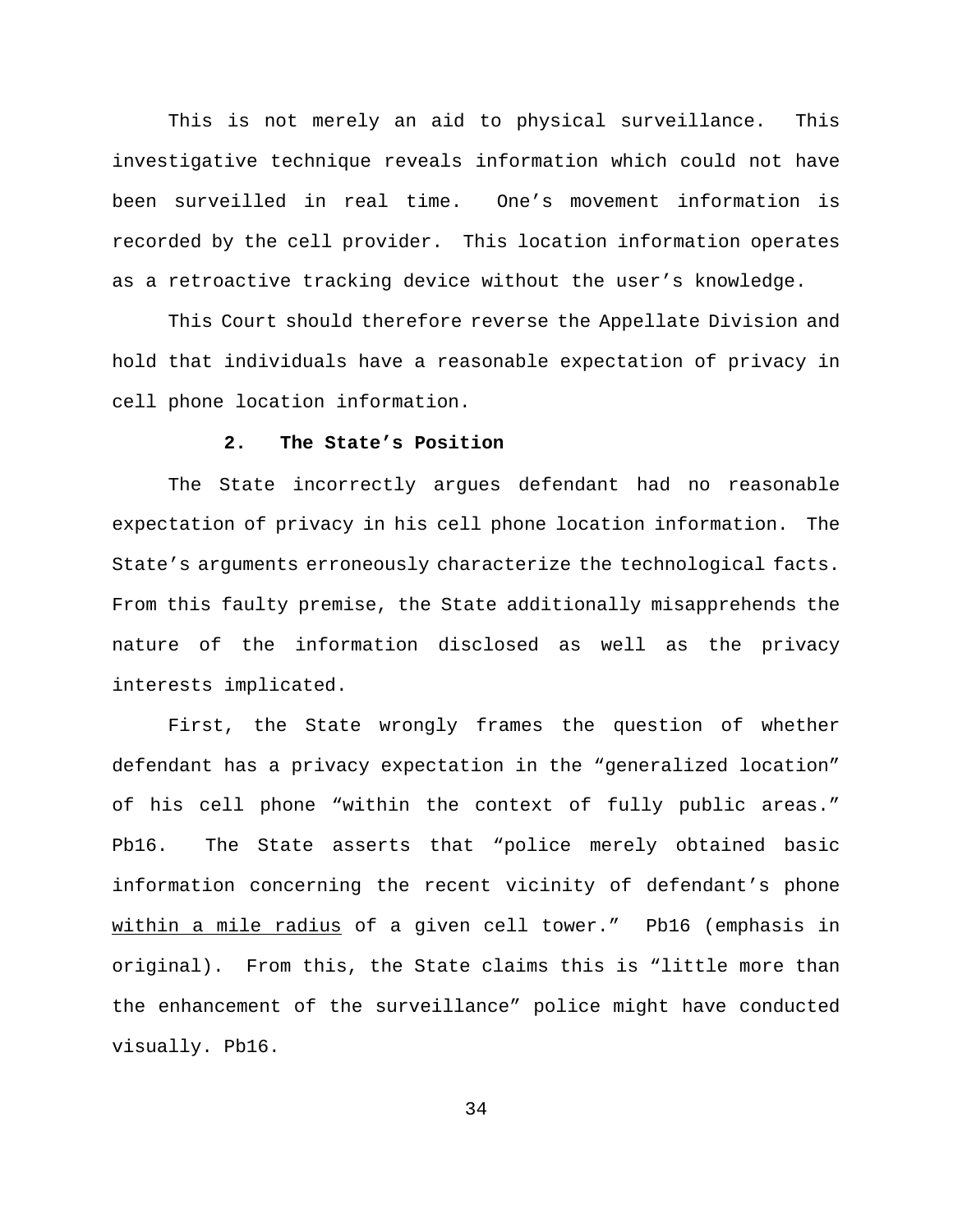Each of these assertions is wrong. The police sought defendant's actual location and did not seek to limit the accuracy of information T-Mobile provided. Police likewise did not set limits upon this disclosure to public areas. The police were tracking defendant and wanted to find him at any location. In fact, Defendant's phone was at the motel, not in public.

Moreover, T-Mobile's disclosure substituted for visual surveillance. It was not a mere enhancement. There is also no reason to accept that the provider's disclosure was somehow limited to a mile perimeter. The accuracy of cell-site data is approaching that of GPS and depends upon the population density of a given location area. Yet the State would have the Court accept the fiction that police were not seeking precise location data. They were.

Second, the State's reliance on the New Jersey Wiretap Act to deny a privacy expectation should be rejected. The State argues that the Act's emergency exception, permitting disclosure of subscriber location when the subscriber is in danger, somehow undermines privacy expectation. The opposite is true. As we note, *supra*, the Act's privacy protections establish and confirm an expectation of privacy. Even the newly-enacted emergency exception in the Act did not permit T-Mobile's disclosure to police because defendant was not in danger.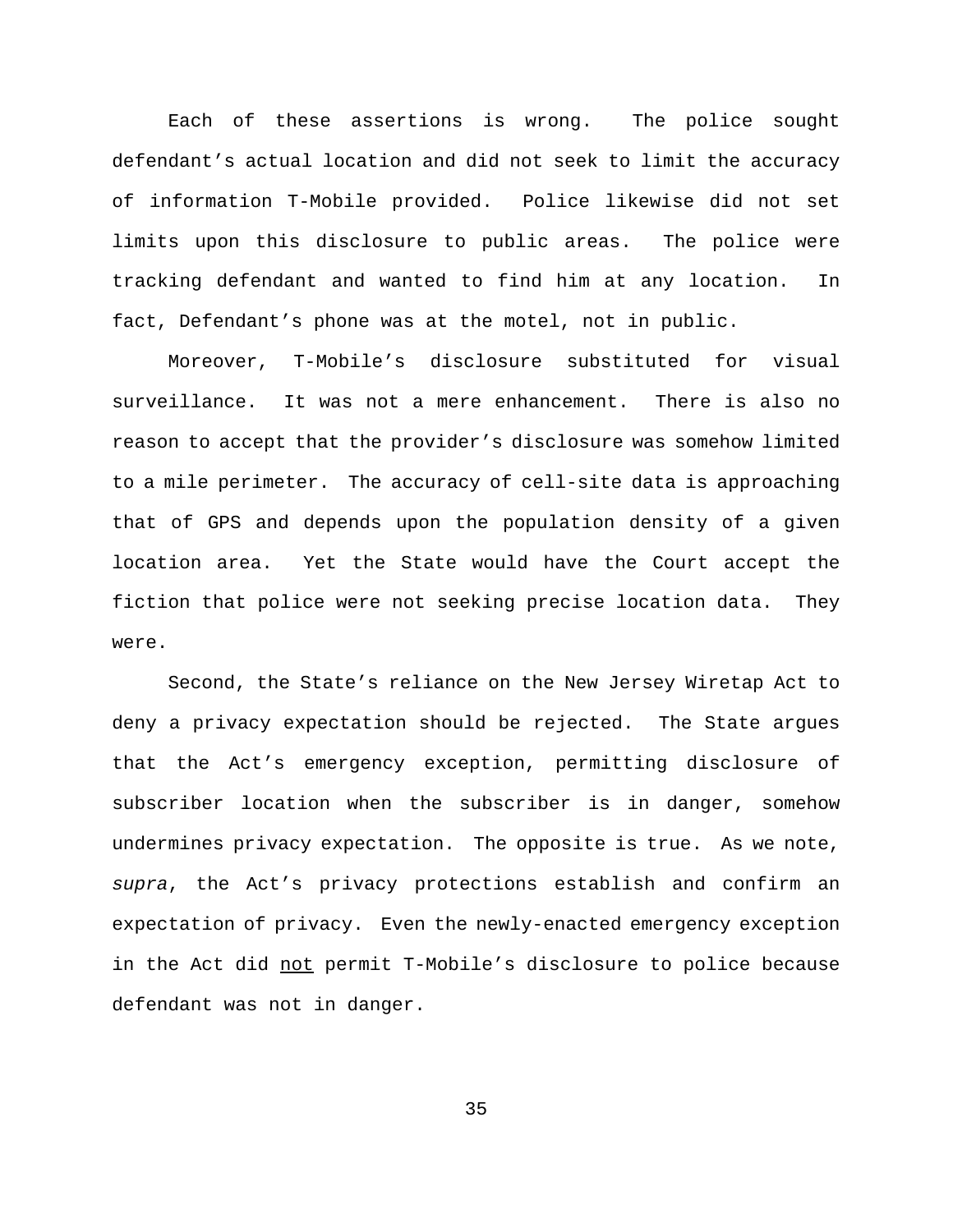Third, the State's reliance upon the public movement doctrine is misplaced. Contrary to the State's argument, cell phone location is not merely a proxy for visually observable location. Pb20-25. Defendant's phone was not even located in public. The State's suggestion that T-Mobile's provision of "vague" information was somehow less revealing than visual surveillance, Pb25-26, ignores the reality that police used the information to track defendant whether or not he may have been in public.

Fourth, the State's purported reliance upon the emergency aid exception to the warrant requirement is meritless. The State has offered no explanation why a warrant for the cell-site data was not sought after issuance of the arrest warrant. Police plainly had the opportunity to secure a warrant for this information. If they truly feared for a witness's safety, they could have called the issuing Judge and sought a warrant for location information.

Equally significant is the fact that the strict requirements for the emergency aid exception are plainly not met. There is no evidence of imminent emergency. The police concededly were partly motivated by the desire to find evidence against defendant.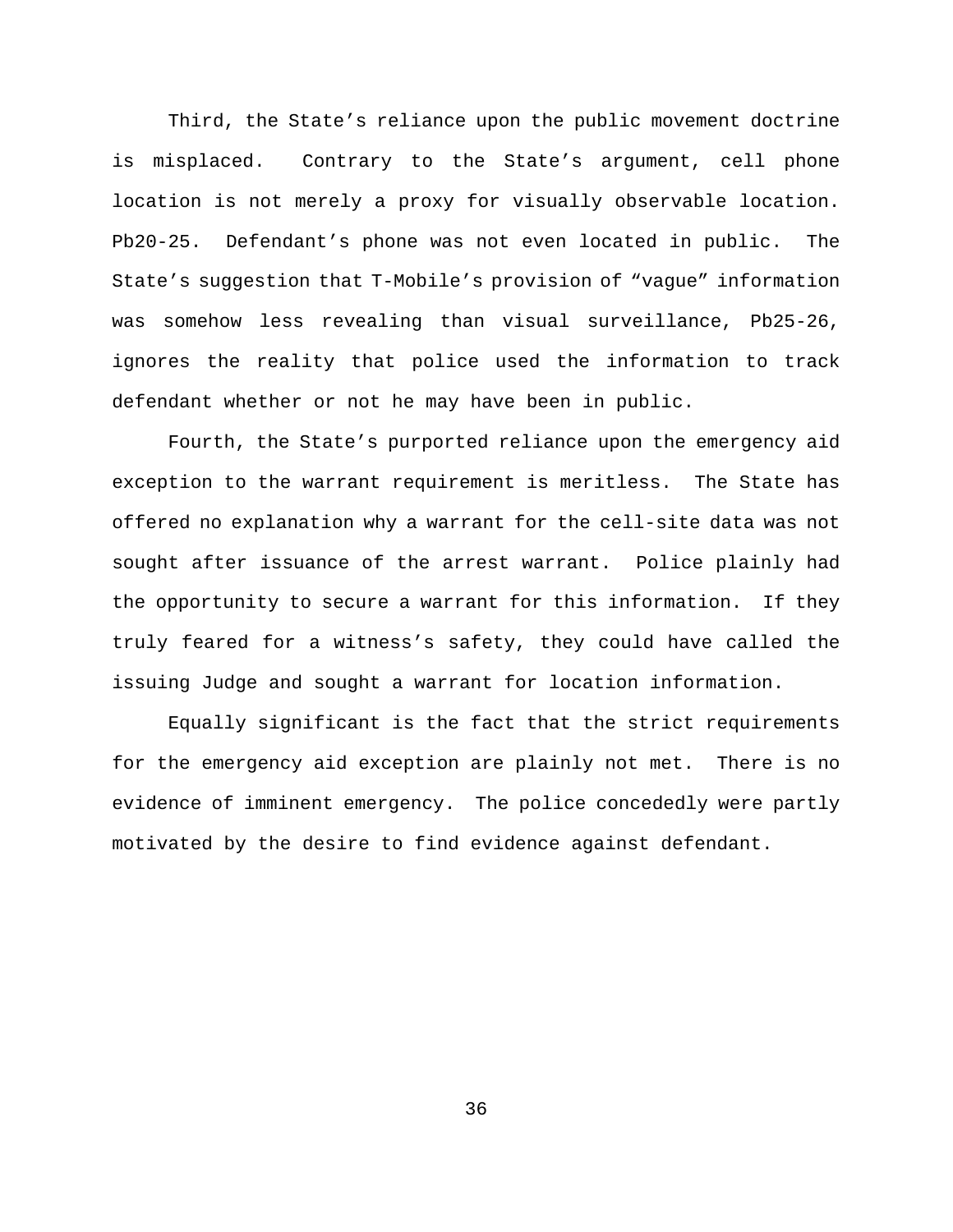#### **POINT II**

# **LAW ENFORCEMENT ACQUISITION OF CELL PHONE LOCATION INFORMATION SHOULD REQUIRE A WARRANT SUPPORTED BY PROBABLE CAUSE AND PARTICULARITY.**

Police used no judicial process to request defendant's cell phone location information from T-Mobile. That conduct, together with T-Mobile's provision of the information, violated the New Jersey Wiretap Act, the SCA, and T-Mobile's own Privacy Policy. That conduct, absent some prior judicial review and approval, violates the New Jersey Constitution.

This Court should require a warrant based upon probable cause before police may access this information. The New Jersey Wiretap Act requires issuance of a warrant or court order before location information is disclosed to law enforcement. N.J.S.A. 2A:156A-29. The warrant requirement, as set forth at  $R_2$ . 3:5-3, is the appropriate vehicle for obtaining cell phone location information. Courts have the authority to issue search warrants to search and seize any property or documents.  $R. 3:5-2.$ 

Cell phone location surveillance is akin to law enforcement use of a tracking device. Many other states have concluded that tracking device information may only be disclosed through the warrant process.<sup>9</sup>

<sup>9</sup> Several states have enacted legislation requiring the exclusion of evidence produced by electronic tracking devices unless obtained by the police acting pursuant to a warrant. <u>See, e.g.</u>, Utah Code Ann. §§77-23a-4, 77-23a-7, 77-23a-15.5; Minn Stat. §§626A.37, 626A.3.5; Fla. Stat. §§934.06, 934.42; S.C. Code Ann. §10-30-140;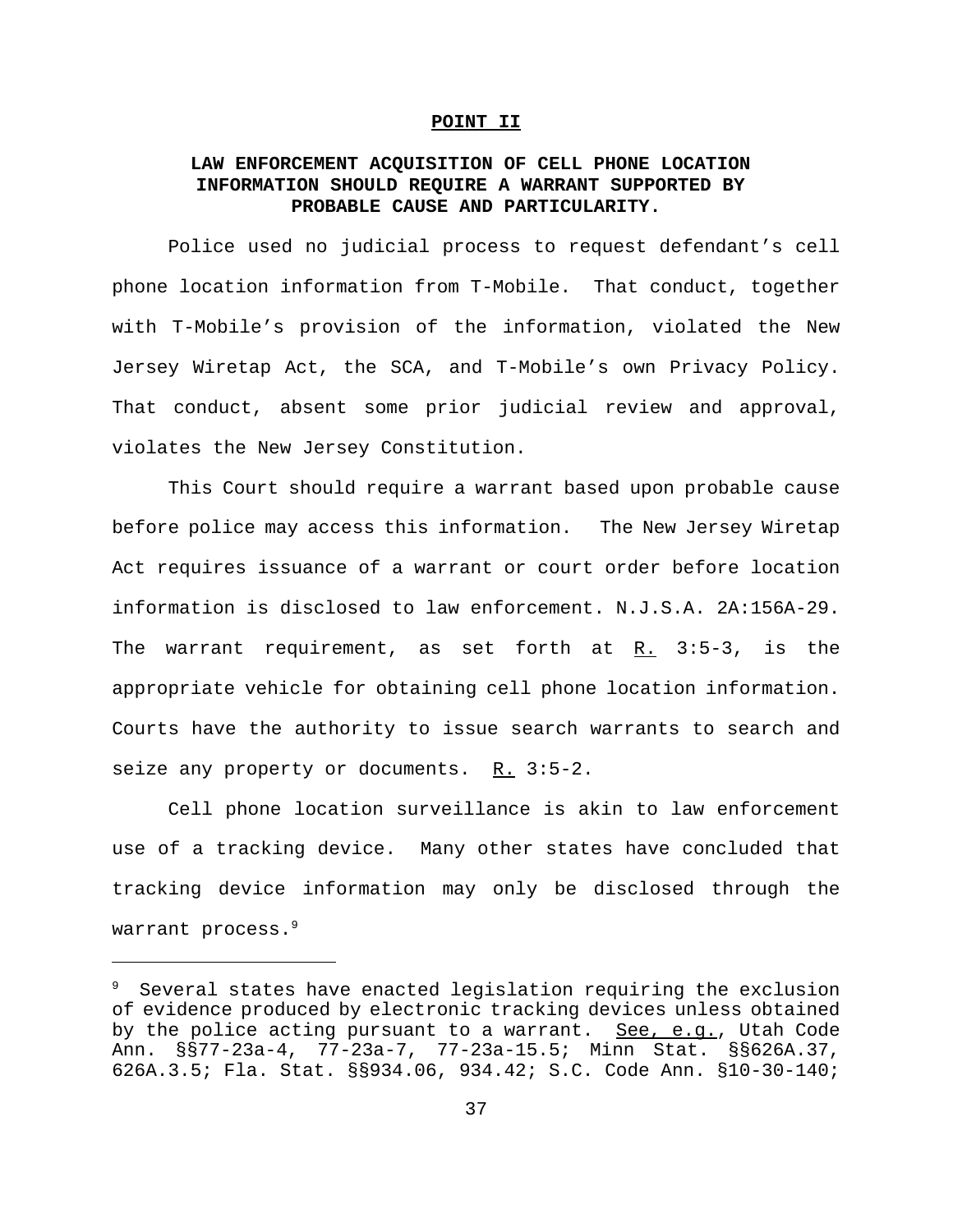Even if cell phone location is not likened to tracking devices, other factors require a warrant for disclosure. Location information can be revealing, much like the contents of a phone call or an electronic mail. Location information is more revealing than, say, ISP subscriber information, for which a grand jury subpoena is sufficient for disclosure. Reid, 194 N.J. at 390.

 Because cell phone tracking can be as continuous and indiscriminate as eavesdropping, wiretapping or video surveillance, and because cell phone location information reveals substantive data about individuals' affairs, a warrant for this type of surveillance should mirror the requirements now in place for intercept orders. These requirements include: (1) certification that "normal investigative procedures" have failed or will likely fail; (2) "a particular description of the type of [information] sought ... and a statement of the particular offense to which it relates"; (3) a period of surveillance no longer than necessary, and  $(4)$  a minimzation requirement. United States v. Torres, 751 F. 2d 875, 883-84 (7<sup>th</sup> Cir. 1984) (adopting these four warrant requirements for video surveillance). See also N.J.S.A. 2A:156A-9(c) (New Jersey Wiretap Act requirements for intercept orders).

The warrant requirement will check unbridled surveillance by

Okla. Stat. Ct. 13, §§126-6; 177.6; Haw. Rev. Stat. §§ 803-42, 803- 44.7; 18 Pa. Cons. Stat. §5761 (statutory references collected at United States v. Maynard, 615 F.3d at 564, aff'd, Jones, 565 U.S. (2012), and holding that warrantless use of GPS device on defendant's vehicle was an unconstitutional search).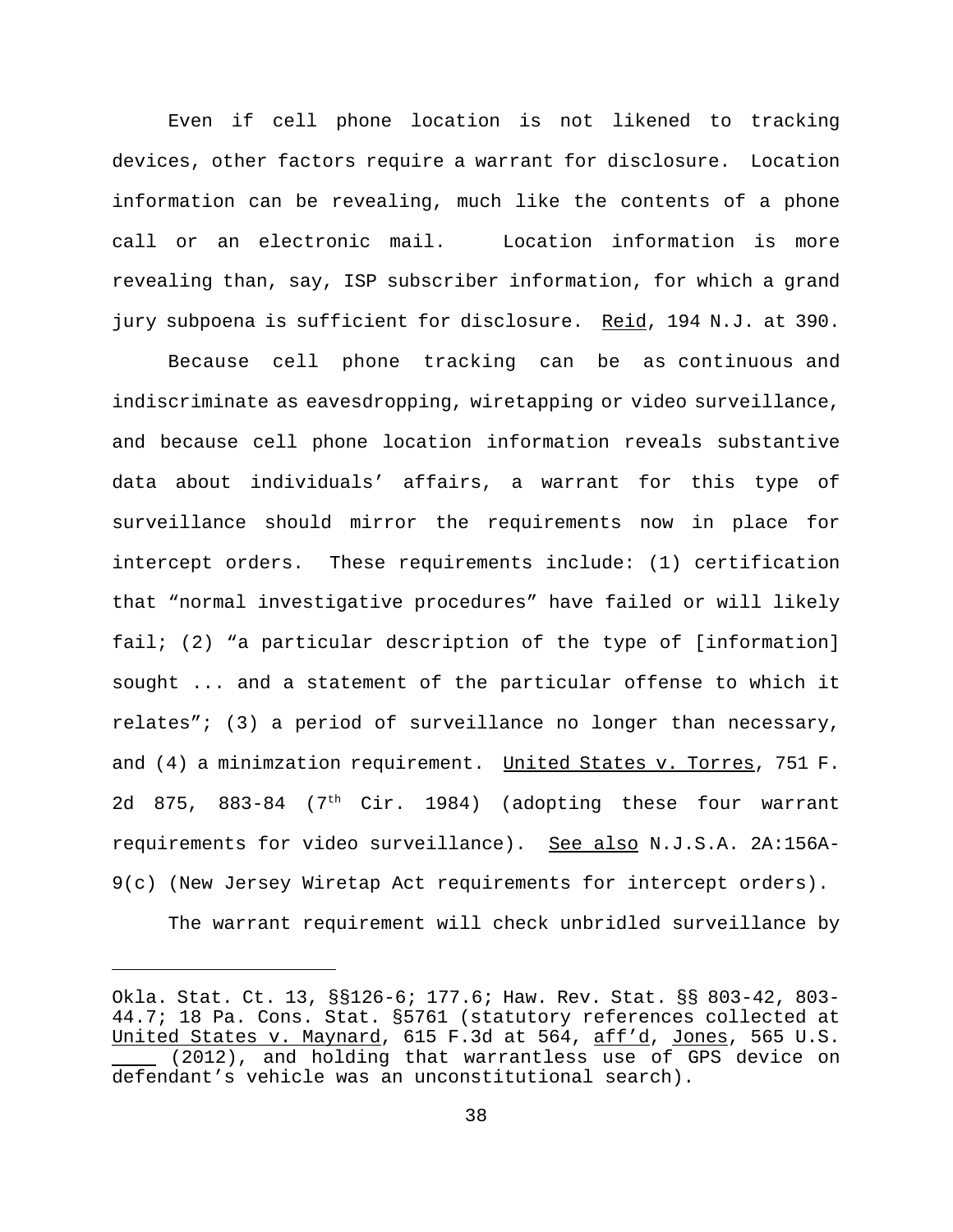law enforcement. In the context of cell phone location information, a warrant requirement will limit access to individuals' locations, movement and associations. Absent that requirement, police could acquire intimate information without regard to need or other limiting factors, such as manner, duration and scope of surveillance. Put simply, police could monitor a cell user's movements continuously.

Law enforcement acquisition of cell phone location information should be circumscribed at least as strictly as other law enforcement searches and seizures. Location information is too sensitive for police to access it in criminal investigations without a warrant. That is why a court order, based solely upon relevancy, is insufficient protection. A grand jury subpoena, likewise, offers no real judicial limitation upon police acquisition of sensitive, content-based location information. The "relevancy" standard poses the additional concern that police could capture broad swaths of information, such as the location information for all callers to a target cell phone.

Federal courts are divided on whether a warrant is required for law enforcement access to cell phone location information. The issue arises during *ex parte* government applications to compel providers to disclose real-time or historical cell phone location information. Several federal courts have required a warrant for the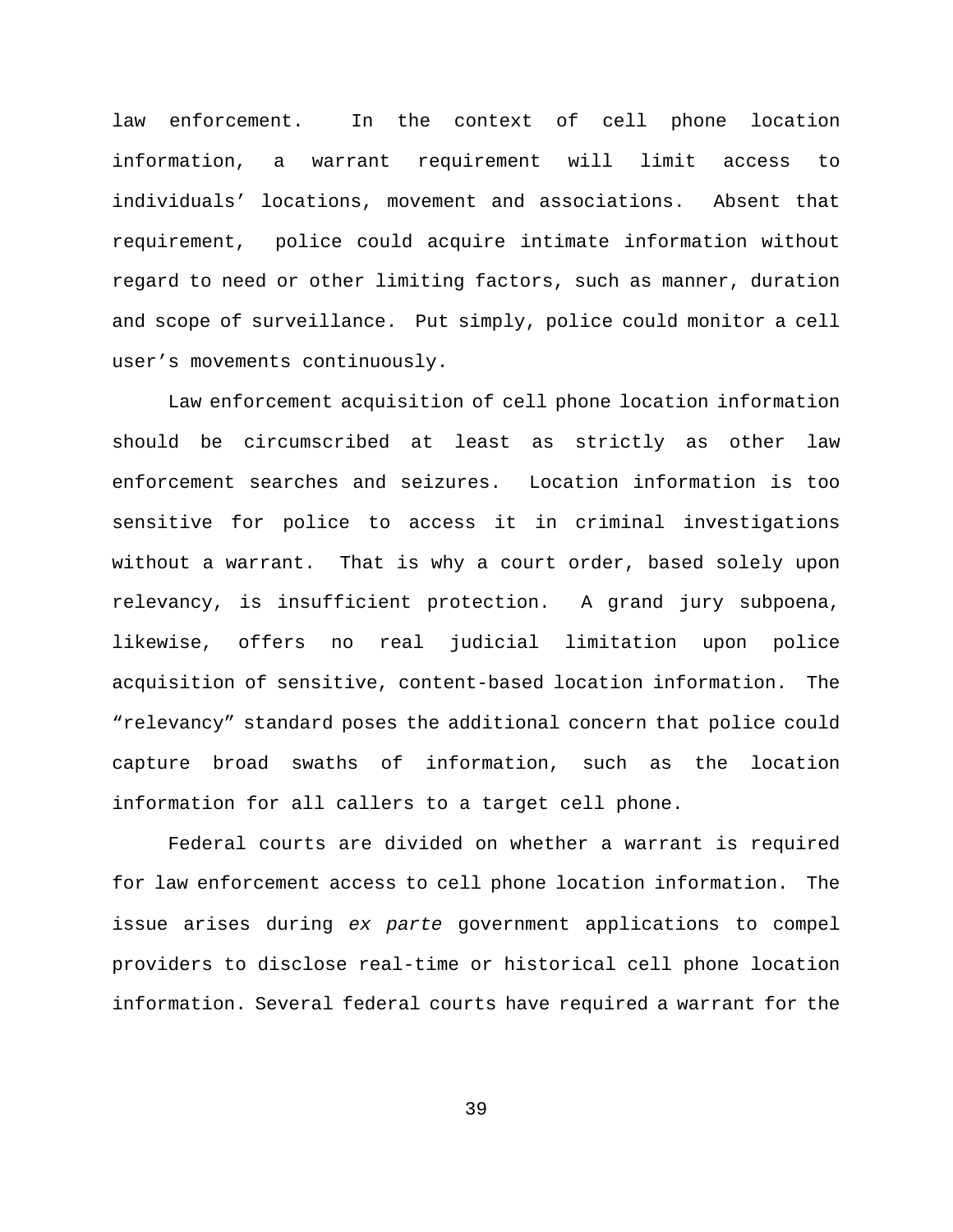disclosure of cell phone location information. $10$  Those decisions hold that existing federal statutes do not permit disclosure. Other courts have not required a warrant supported by probable cause. Those courts permit disclosure under the SCA based upon court order. See In re Application of the United States for an Order Relating to Target Phone 2, 733 F. Supp. 2d 939, 941 n.1 (N.D. Ill. 2009) (collecting authorities).

The Third Circuit is the only Court of Appeals to consider the issue. It held that a magistrate judge has discretion – to be used sparingly – to require a warrant for disclosure. Otherwise a court order is required. In re Application of the United States for an Order Directing a Provider of Electronic Communication Service to Disclose Records to the Government, 620 F. 3d 304, 315 (3d Cir. 2011).

Obviously, in this case, law enforcement obtained neither a warrant nor a court order.

<sup>10</sup> See, e.g., In re Application for the Installation and Use of a Pen Register, 439 F. Supp. 2d 456, 457 (D. Md. 2006); S.D. Texas Opinion, 747 F. Supp. 2d at 845; In re Application for Pen Register and Trap/Track Device with Cell Site Location Authority, 396 F. Supp. 2d 747, 757 (S.D. Tex. 2005); In re Application of the United States for an Order Authorizing the Disclosure of Prospective Cell Site Information, 412 F. Supp. 2d 947, 949 (E.D. Wis. 2006); In re Application for Pen Register and Trap/Trace Device with Cell Site Location Authority, 396 F. Supp. 2d 294, 295 (E.D.N.Y. 2005).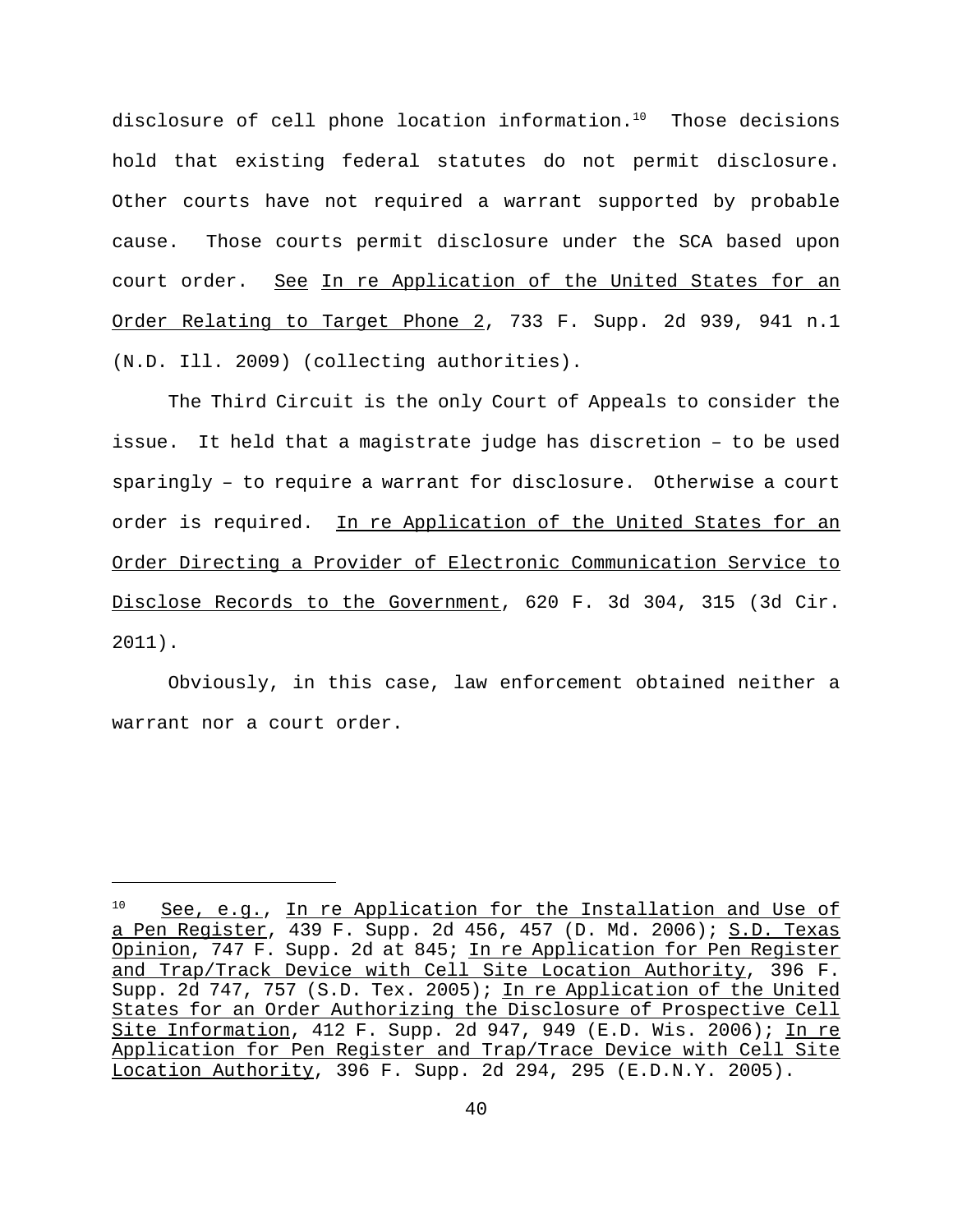### **POINT III**

### **SUPPRESSION IS THE PROPER REMEDY FOR LAW ENFORCEMENT'S IMPROPER ACQUISITION OF CELL PHONE LOCATION INFORMATION.**

In this case, police acquisition of cell phone location information from the provider without a warrant or court order violated the New Jersey Wiretap Act, N.J.S.A. 2A:156A-29c, and the SCA, 18 U.S.C.  $\S2703(c)(1)$  and 3121, as well as the New Jersey Constitution. The exclusionary rule should therefore apply. See Reid, 194 N.J. at 405 (ISP subscriber information constitutionally protected); compare with State v. Gadsden, 303 N.J. Super. 491, 505 (App. Div.), certif. denied, 152 N.J. 187 (1997) (denying suppression where procedural violations are not of constitutional dimension).

The exclusionary rule "advances the 'imperative of judicial integrity' and removes the profit motive from 'lawless behavior.'" State v. Badessa, 185 N.J. 303, 311 (2005) (quoting Wayne R. LaFave, *Search and Seizure: A Treatise on the Fourth Amendment* § 1.5(c) (3d ed. 1996 & Supp. 2003)); Evers, 175 N.J. at 376. The rule thereby deters police misconduct and encourages respect for protected rights. Reid, 194 N.J. at 405.

Existing statutory remedies do not adequately protect defendants whose cell phone location information is unlawfully acquired by law enforcement. The New Jersey Wiretap Act provides for civil and criminal remedies for specified violations. A motion to suppress may be filed to suppress the "contents" of any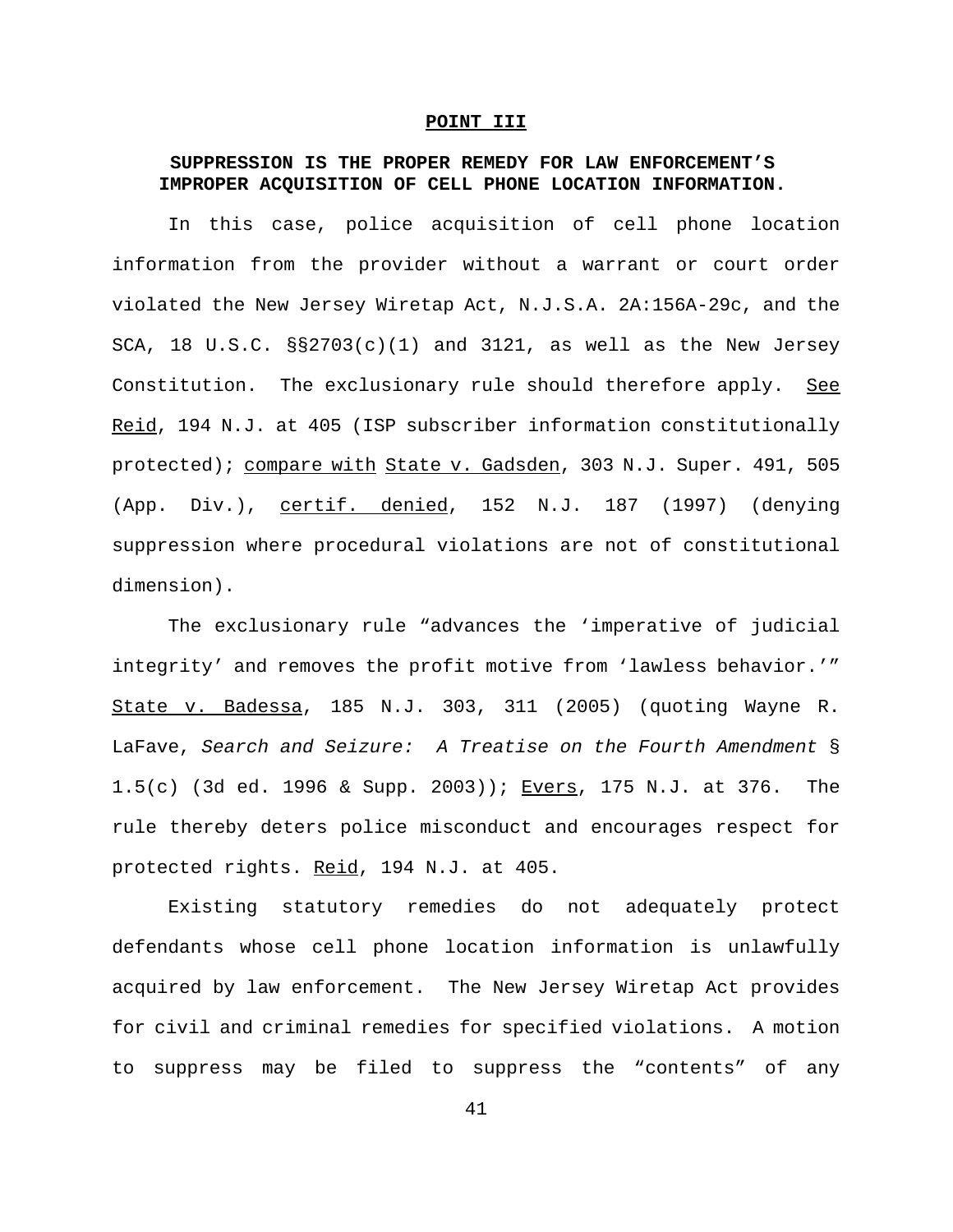"intercepted wire, electronic or oral communication, or evidence derived therefrom." N.J.S.A. 2A:156A-21. This suppression remedy is limited to the contents of communications.

This suppression remedy does not exclude location information or derivative evidence obtained in violation of 2A:156A-29c. For such violations, the New Jersey Wiretap Act permits the filing of a civil action for appropriate relief, including equitable or declaratory relief, or money damages. $^{11}$ 

Like this Court held in Reid, in these circumstances "[t]he Wiretap Act does not provide an adequate remedy." Reid, 194 N.J. at 405. Simply put, statutory civil remedies cannot make defendant whole. Civil remedies are hollow. Self-incrimination concerns often prevent criminal defendants from pursuing civil claims during criminal proceedings. Civil actions are also costly and timeconsuming. Establishing damages is difficult if not impossible. Similarly, declaratory relief is likely to be transitory, if not illusory.

Prosecutors should not be permitted to "profit" from unlawful conduct by law enforcement. Otherwise New Jersey would have perverse incentive to disregard statutory rights if it decides that the evidence to be obtained is more valuable than possible civil penalties which may later be imposed for its acquisition. Criminal

<sup>11 2</sup>A:156A-24. As this Court has noted, the SCA fails to provide for a suppression remedy for a violation. State v. Evers, 175 N.J. 355, 374 (2003) (internal citation omitted).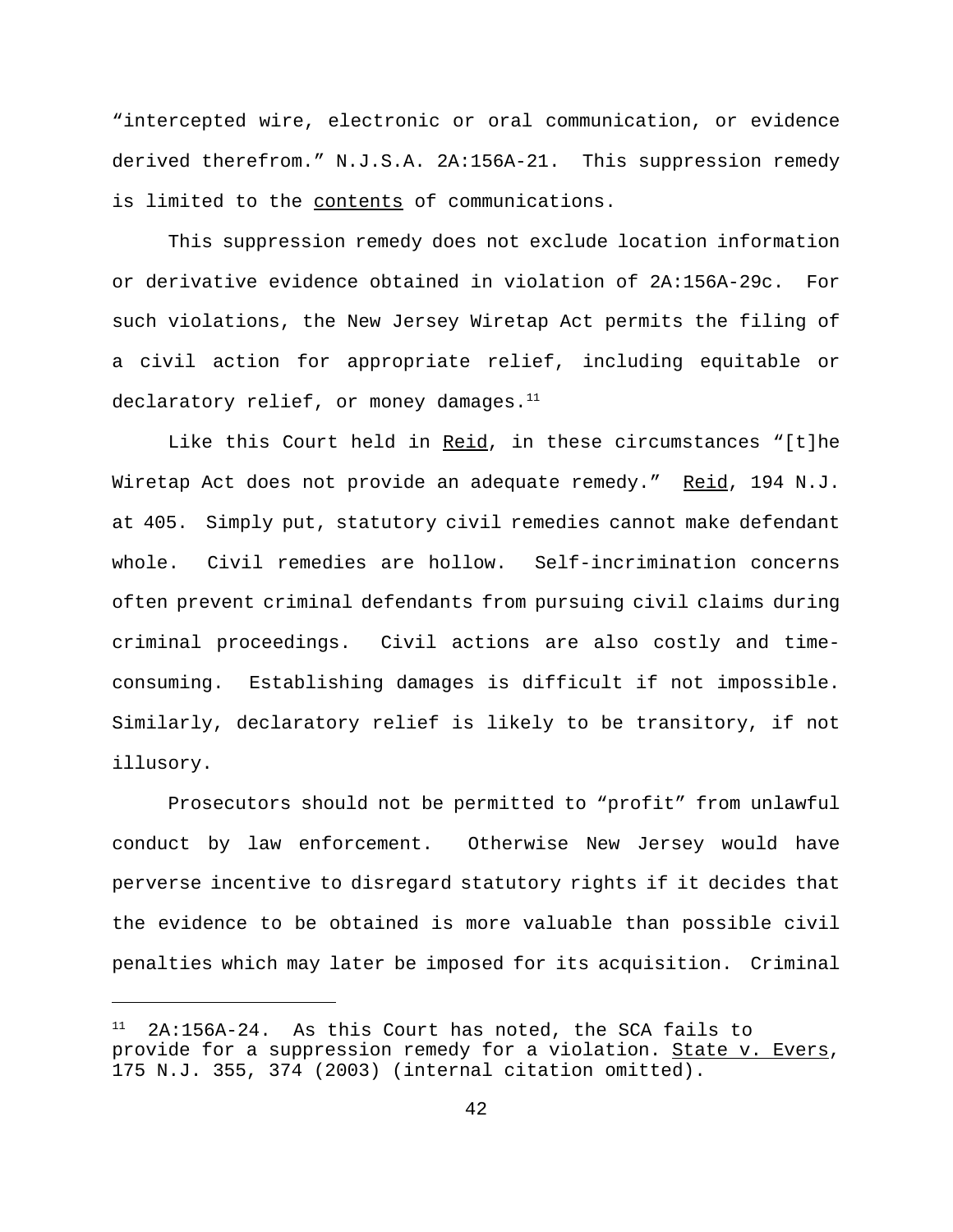defendants should not be required to seek relief solely through inadequate civil remedies while they suffer the State's use of unlawfully procured evidence to convict and to sentence them under our criminal laws.

Further, the interests of both deterrence and judicial integrity are served by the suppression of the unlawfully acquired evidence here. In the present case, the police used no judicial process to seize defendant's cell phone location information. Nevertheless, T-Mobile turned over the location information. Using this information, police tracked down defendant's vehicle and, directly from this discovery, located defendant in a motel room, where incriminating evidence was seized. The improperly-obtained location information immediately led to defendant's arrest and the seizure of additional, inculpatory evidence.

Only suppression of the unlawfully obtained evidence can achieve the goal of deterrence. Otherwise, law enforcement can act with impunity. Further, the use of the evidence here would offend the integrity of the judicial process. Evers, 175 N.J. at 380.